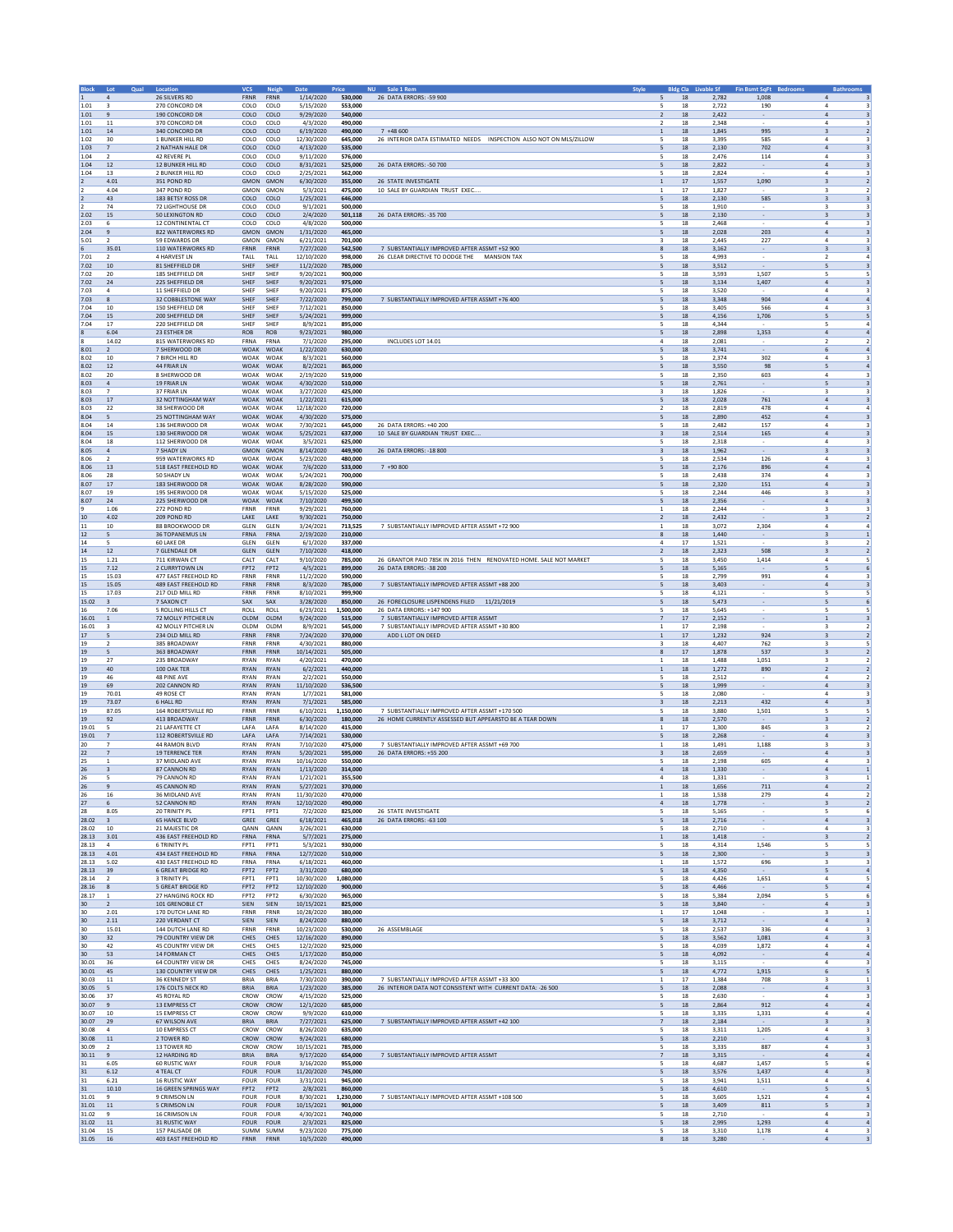| 32             | 13.01                                     | 291 BENNINGTON RD                                | CHAM                       | CHAM                       | 6/18/2021               | 990,000            | 26 DATA ERRORS: +43 000                                                                                           | 18           | 3,004          | 1,422<br>$\overline{a}$                                                                |                                                    |
|----------------|-------------------------------------------|--------------------------------------------------|----------------------------|----------------------------|-------------------------|--------------------|-------------------------------------------------------------------------------------------------------------------|--------------|----------------|----------------------------------------------------------------------------------------|----------------------------------------------------|
| 32             | 13.13                                     | 181 BENNINGTON RD                                | CHAM                       | CHAM                       | 9/29/2021               | 999,999            | 5                                                                                                                 | 18           | 3,692          | 690<br>$\overline{a}$                                                                  | $\overline{a}$                                     |
| 32.02<br>32.02 | $\mathbf{4}$<br>15                        | 33 TYSON LN<br><b>30 CANTERBURY DR</b>           | ORCH<br>CHAM               | ORCH<br>CHAM               | 8/31/2020<br>7/28/2021  | 571,000<br>985,000 | $\mathbf{1}$<br>5                                                                                                 | 18<br>18     | 2,104<br>3.268 | 866<br>3<br>1.216<br>$\overline{a}$                                                    | $\overline{a}$                                     |
| 32.03          | 13                                        | 71 WALNUT HILL LN                                | WALN                       | WALN                       | 4/7/2020                | 635,000            | 5                                                                                                                 | 18           | 3,726          | 960<br>$\overline{4}$                                                                  | $\overline{a}$                                     |
| 32.06<br>32.12 | 1.01<br>1                                 | 180 DUTCH LANE RD<br>22 HICKORY LN               | <b>DUCH</b><br>WALN        | <b>DUCH</b><br>WALN        | 11/19/2020<br>7/20/2020 | 225,000<br>775,000 | 26 NOTES INDICATE OIL CONTAMINATION HOME IS A TEAR DOWN<br>8<br>7 SUBSTANTIALLY IMPROVED AFTER ASSMT +67 000<br>5 | 18<br>18     | 1,782<br>3,918 | 3<br>501<br>5                                                                          | $\overline{2}$<br>5                                |
| 32.14          | 17                                        | 220 BENNINGTON RD                                | CHAM                       | CHAM                       | 8/27/2021               | 975,000            | 5                                                                                                                 | 18           | 3,804          | 675<br>$\overline{a}$                                                                  | $\overline{\mathbf{3}}$                            |
| 32.14          | 20                                        | <b>250 BENNINGTON RD</b>                         | CHAM                       | CHAM                       | 8/24/2020               | 865,000            | -5                                                                                                                | 18           | 3.728          | 1.432<br>4                                                                             | 3                                                  |
| 32.14<br>33    | 25<br>5.02                                | <b>3 COPPERFIELD CT</b><br>330 RANDOLPH RD       | CHAM<br>FRNA               | CHAM<br>FRNA               | 9/17/2020<br>7/13/2020  | 840,000<br>760,000 | 5                                                                                                                 | $18\,$<br>18 | 3,185<br>4,092 | 1,685<br>$\overline{4}$<br>4                                                           | $\overline{\mathbf{3}}$<br>$\overline{a}$          |
| 33.01          | 10                                        | 132 OVERBROOK DR                                 | ORCH                       | ORCH                       | 9/17/2020               | 440,000            | 26 STATE INVESTIGATE<br>5                                                                                         | 18           | 3,334          | 602<br>5                                                                               | $\overline{\mathbf{3}}$                            |
| 33.02<br>33.02 | $\overline{2}$<br>10                      | 83 WINDHAM WAY<br>17 OVERBROOK DR                | ORCH<br>ORCH               | ORCH<br>ORCH               | 9/4/2020<br>3/3/2021    | 470,000<br>579,000 | 7 SUBSTANTIALLY IMPROVED AFTER ASSMT<br>3<br>26 DATA ERRORS HAS BASEMENT THAT S NOT ASSESSED ALSO UPDATED<br>3    | 18<br>18     | 1,692<br>2.441 | 5<br>382<br>$\overline{a}$                                                             | $\overline{2}$<br>$\overline{\mathbf{3}}$          |
| 33.02          | 17                                        | 743 COLTS NECK RD                                | ORCH                       | ORCH                       | 2/14/2020               | 490,000            | 33 QUALIFIED FARM OR CURRENTLY EXEMPT<br>5                                                                        | $18\,$       | 3,020          | 210<br>3                                                                               | 3                                                  |
| 33.02          | 18                                        | 733 COLTS NECK RD                                | ORCH                       | ORCH                       | 11/23/2020              | 499,000            |                                                                                                                   | 18           | 2,344          | $\mathbf{A}$                                                                           | 3                                                  |
| 33.03<br>33.03 | 13<br>17                                  | 74 WINDHAM WAY<br>100 WINDHAM WAY                | ORCH<br>ORCH               | ORCH<br>ORCH               | 7/17/2020<br>8/14/2020  | 550,000<br>474,500 | 5<br>10 SALE BY GUARDIAN TRUST EXEC.<br>$\mathbf{1}$                                                              | 18<br>18     | 2,344<br>1,732 | $\overline{4}$<br>646<br>$\overline{a}$                                                | 3<br>$\overline{2}$                                |
| 33.04          | 2                                         | 167 OVERBROOK DR                                 | ORCH                       | ORCH                       | 7/21/2020               | 539,900            | -1                                                                                                                | 18           | 2.236          | 3                                                                                      | $\overline{2}$                                     |
| 33.05          | $\overline{7}$                            | 123 WINDHAM WAY                                  | ORCH                       | ORCH                       | 8/11/2021               | 553,000            | $\mathbf{1}$                                                                                                      | $18\,$       | 1,732          | 462<br>$\overline{a}$                                                                  | $\overline{2}$                                     |
| 33.05<br>33.06 | 13<br>$14\,$                              | 136 RANDOLPH RD<br>79 GLENBROOK RD               | ORCH<br>SAND               | ORCH<br>SAND               | 9/25/2020<br>9/16/2020  | 462,000<br>565,000 | 5<br>7 SUBSTANTIALLY IMPROVED AFTER ASSMT<br>$\overline{7}$                                                       | 18<br>18     | 2.344<br>2,112 | 4<br>$\overline{a}$<br>$\overline{\phantom{a}}$                                        | $\overline{\mathbf{3}}$                            |
| 33.06          | 18                                        | <b>55 GLENBROOK RD</b>                           | SAND                       | SAND                       | 5/24/2021               | 625,000            | 7 SUBSTANTIALLY IMPROVED AFTER ASSMT +41 200<br>$\overline{7}$                                                    | 18           | 2,112          | ÷,<br>$\overline{a}$                                                                   | 3                                                  |
| 33.06          | 20                                        | <b>43 GLENBROOK RD</b>                           | SAND                       | SAND                       | 6/11/2020               | 450,000            | $\overline{\mathbf{3}}$                                                                                           | 18           | 2.328          | $\overline{a}$<br>$\overline{\phantom{a}}$                                             | $\overline{\mathbf{3}}$                            |
| 33.07<br>33.07 | 14<br>16                                  | 163 BRITTANY DR<br>151 BRITTANY DR               | SAND<br>SAND               | SAND<br>SAND               | 4/28/2020<br>12/4/2020  | 660,000<br>620,000 | 3<br>5                                                                                                            | 18<br>18     | 3,486<br>2,336 | $\overline{a}$                                                                         | 3<br>$\overline{\mathbf{3}}$                       |
| 33.08          | -1                                        | 184 BRITTANY DR                                  | SAND                       | SAND                       | 12/16/2020              | 565,000            | $\overline{\mathbf{3}}$                                                                                           | 18           | 2,520          | 248<br>$\ddot{4}$                                                                      | $\overline{\mathbf{3}}$                            |
| 33.08<br>33.08 | $\sqrt{4}$                                | 164 BRITTANY DR                                  | SAND                       | SAND                       | 11/13/2020<br>9/14/2020 | 545,000            | $\overline{\mathbf{3}}$                                                                                           | 18           | 2,032          | $\overline{a}$<br>768                                                                  | $\overline{\mathbf{3}}$                            |
| 33.08          | -5<br>8                                   | <b>156 BRITTANY DR</b><br><b>138 BRITTANY DR</b> | SAND<br>SAND               | SAND<br>SAND               | 7/23/2020               | 700,000<br>620,000 | -5<br>7 SUBSTANTIALLY IMPROVED AFTER ASSMT +45 500<br>$\mathsf S$                                                 | 18<br>$18\,$ | 3.026<br>2,304 | 5<br>842<br>$\overline{a}$                                                             | 4<br>$\overline{\mathbf{3}}$                       |
| 33.08          | 13                                        | <b>39 PARTRIDGE AVE</b>                          | SAND                       | SAND                       | 10/15/2020              | 625,000            | 5                                                                                                                 | 18           | 2.304          | 4                                                                                      |                                                    |
| 33.09          | $\overline{1}$                            | 2 PARTRIDGE AVE                                  | SAND                       | SAND                       | 11/20/2020              | 555,100            | $\overline{\mathbf{3}}$                                                                                           | 18           | 2,780          | 5<br>$\sim$                                                                            | $\overline{\mathbf{3}}$                            |
| 33.09<br>33.09 | 6<br>16                                   | <b>32 PARTRIDGE AVE</b><br><b>9 PARKSIDE AVE</b> | SAND<br>SAND               | SAND<br>SAND               | 7/12/2021<br>7/29/2020  | 611,000<br>525,000 | $\overline{7}$<br>$\overline{7}$                                                                                  | 18<br>18     | 2,112<br>2.152 | $\overline{\phantom{a}}$<br>$\overline{a}$<br>$\overline{a}$<br>$\sim$                 | 3<br>$\overline{\mathbf{3}}$                       |
| 33.13          |                                           | 15 HOMESTEAD RD                                  | SAND                       | SAND                       | 7/15/2021               | 630,000            | 7 SUBSTANTIALLY IMPROVED AFTER ASSMT +51 800                                                                      | 18           | 2,282          | 655<br>3                                                                               | 3                                                  |
| 33.13          | 15                                        | 40 WALLING RD                                    | SAND                       | SAND                       | 5/14/2021               | 530,000            | $\overline{7}$<br>5                                                                                               | 18           | 2,580          | $\overline{a}$                                                                         | $\overline{\mathbf{3}}$                            |
| 33.14<br>33.15 | $\overline{2}$<br>$\overline{\mathbf{3}}$ | 420 RANDOLPH RD<br>70 ALDER CT                   | DURA<br><b>DURA</b>        | <b>DURA</b><br><b>DURA</b> | 8/12/2021<br>11/3/2020  | 698,000<br>695,000 | 5                                                                                                                 | 18<br>18     | 3.766<br>3,298 | 986<br>5<br>5                                                                          | $\overline{4}$<br>$\overline{\mathbf{3}}$          |
| 34.01          | -8                                        | 1 WALLING RD                                     | SAND                       | SAND                       | 2/28/2020               | 397.500            | -5                                                                                                                | 18           | 2.148          | 163<br>4                                                                               | 4                                                  |
| 36<br>36       | 3.01<br>$\overline{7}$                    | 531 BURLINGTON RD<br>155 TOPAZ DR                | HUNT<br><b>HUNT</b>        | <b>HUNT</b><br>HUNT        | 5/5/2021<br>11/23/2020  | 530,000<br>807,000 | 26 DATA ERRORS: - 49 800<br>$\overline{\mathbf{3}}$<br>5                                                          | $18\,$<br>18 | 2,382<br>3,371 | 624<br>$\overline{\mathbf{3}}$<br>1.537<br>$\mathbf{A}$                                | $\overline{\mathbf{3}}$<br>$\mathfrak{a}$          |
| 36             | 9                                         | 135 TOPAZ DR                                     | <b>HUNT</b>                | <b>HUNT</b>                | 9/21/2020               | 715,000            | 5                                                                                                                 | 18           | 3.140          | 1,471<br>$\mathbf{A}$                                                                  | $\overline{\mathbf{3}}$                            |
| 36             | 11                                        | 93 TOPAZ DR                                      | HUNT                       | <b>HUNT</b>                | 7/7/2021                | 830,000            | 5                                                                                                                 | 18           | 3,204          | $\overline{4}$                                                                         | 3                                                  |
| 36             | 17.01                                     | 300 HUNT RD                                      | <b>HUNT</b>                | <b>HUNT</b>                | 9/28/2021               | 740,000            | 5                                                                                                                 | 18           | 2.380          | 922<br>$\overline{a}$                                                                  | $\overline{\mathbf{3}}$                            |
| 36.01<br>37.02 | 6<br>12                                   | 110 TOPAZ DR<br>74 BERNICE DR                    | HUNT<br>ORCH               | HUNT<br>ORCH               | 9/21/2021<br>12/15/2020 | 775,000<br>495,000 | 5<br>5                                                                                                            | 18<br>18     | 2,989<br>2,272 | 4<br>5                                                                                 | 3<br>$\overline{\mathbf{3}}$                       |
| 37.02          | 13                                        | 70 BERNICE DR                                    | ORCH                       | ORCH                       | 3/26/2021               | 300,000            | 10 SALE BY GUARDIAN TRUST EXEC.<br>$\overline{\mathbf{3}}$                                                        | 18           | 1.732          | $\mathbf{A}$                                                                           | $\overline{2}$                                     |
| 37.03<br>37.03 | $\sqrt{4}$<br>$\overline{7}$              | 92 JOYSAN TER<br>42 IOYSAN TER                   | ORCH<br>ORCH               | ORCH<br>ORCH               | 8/23/2021<br>7/21/2021  | 550,000<br>550,000 | 10 SALE BY GUARDIAN TRUST EXEC.<br>5<br>3                                                                         | 18<br>18     | 2,016<br>2.022 | $\overline{\phantom{a}}$<br>$\overline{a}$<br>4                                        | $\overline{\mathbf{3}}$<br>$\overline{2}$          |
| 37.05          | $\overline{\mathbf{3}}$                   | 211 HUNT RD                                      | HUNT                       | <b>HUNT</b>                | 12/16/2020              | 625,000            | 10 SALE BY GUARDIAN TRUST EXEC<br>5                                                                               | $18\,$       | 3,080          | $\overline{4}$                                                                         | $\overline{\mathbf{3}}$                            |
| 37.05          | $\overline{7}$                            | 92 TALLY DR                                      | <b>HUNT</b>                | HUNT                       | 7/2/2020                | 629,000            | 5                                                                                                                 | 18           | 2,620          | 707<br>4                                                                               | 3                                                  |
| 37.05<br>37.07 | 8<br>20.01                                | 72 TALLY DR<br>111 HUNT RD                       | <b>HUNT</b><br>HUNT        | <b>HUNT</b><br><b>HUNT</b> | 12/7/2020<br>4/14/2021  | 650,000<br>570,000 | 5<br>5                                                                                                            | 18<br>18     | 3.080<br>3,168 | 1.310<br>$\Delta$<br>644<br>$\overline{4}$                                             | $\overline{\mathbf{3}}$<br>3                       |
| 38.01          | $\overline{\mathbf{3}}$                   | 710 COLTS NECK RD                                | ORCH                       | ORCH                       | 4/27/2020               | 515,000            | 3                                                                                                                 | 18           | 3.114          | $\overline{a}$                                                                         | $\overline{\mathbf{3}}$                            |
| 38.02          |                                           | 654 COLTS NECK RD                                | ORCH                       | ORCH                       | 8/26/2020               | 555,000            | 7 SUBSTANTIALLY IMPROVED AFTER ASSMT +111 400<br>3                                                                | $18\,$       | 3,390          | 270<br>$\overline{4}$                                                                  | 3                                                  |
| 38.06<br>38.06 | 8<br>21                                   | <b>8 CIRCLE TER</b><br>26 HILLTOP RD             | <b>BURH</b><br><b>BURH</b> | <b>BURH</b><br><b>BURH</b> | 6/27/2020<br>8/26/2021  | 450,000<br>501.000 | 26 OUTLIER FOR NEIGHBORHOOD COMPS<br>$\overline{7}$<br>5                                                          | 18<br>18     | 3,232<br>1.872 | $\overline{4}$<br>275<br>4                                                             | $\overline{\mathbf{3}}$<br>$\overline{\mathbf{3}}$ |
| 38.12          | $\sqrt{4}$                                | <b>36 TUSCAN DR</b>                              | CHAT                       | CHAT                       | 7/9/2021                | 618,500            | 5                                                                                                                 | 18           | 2,268          | 774<br>$\overline{a}$                                                                  | $\overline{\mathbf{3}}$                            |
| 38.14          | $\overline{7}$                            | <b>13 LONGVIEW AVE</b>                           | <b>BURH</b>                | <b>BURH</b>                | 4/12/2021               | 445,000            | 10 SALE BY GUARDIAN TRUST EXEC<br>$\overline{7}$                                                                  | 18           | 2.487          | 4<br>$\overline{\phantom{a}}$                                                          | 3                                                  |
| 38.14<br>38.14 | 15<br>20                                  | <b>207 BURLINGTON RD</b><br>12 CHATHAM RIDGE DR  | CHAT<br>CHAT               | CHAT<br>CHAT               | 2/21/2020<br>10/5/2020  | 487,500<br>590,000 | 5<br>5                                                                                                            | $18\,$<br>18 | 2,632<br>2,632 | $\overline{4}$<br>715<br>4                                                             | $\overline{\mathbf{3}}$<br>3                       |
| 38.14          | 28                                        | 28 CHATHAM RIDGE DR                              | CHAT                       | CHAT                       | 9/25/2020               | 576,300            | 5                                                                                                                 | 18           | 2.593          | $\Delta$                                                                               | $\overline{\mathbf{3}}$                            |
| 38.19<br>38.19 | 3                                         | 37 TUSCAN DR                                     | CHAT<br>CHAT               | CHAT<br>CHAT               | 1/8/2021<br>10/22/2020  | 640,000            | 5                                                                                                                 | 18<br>18     | 3,429<br>2.701 | 457<br>5<br>577                                                                        | 3<br>$\overline{\mathbf{3}}$                       |
| 38.21          | $\overline{4}$                            | 35 TUSCAN DR<br>3 CHATHAM RIDGE DR               | CHAT                       | CHAT                       | 8/9/2021                | 599,000<br>640,000 | 5<br>5                                                                                                            | $18\,$       | 2,330          | $\overline{a}$<br>867<br>$\overline{4}$                                                | 3                                                  |
| 38.22          | 12                                        | 46 HIDDEN STREAM RD                              | <b>BURH</b>                | <b>BURH</b>                | 3/18/2021               | 502,000            | $\overline{1}$                                                                                                    | $17\,$       | 1,936          | 1,452<br>$\overline{\mathbf{3}}$                                                       | 3                                                  |
| 38.26<br>38.26 | $\mathbf{A}$<br>8                         | 32 MEADOWBROOK LN<br><b>616 COLTS NECK RD</b>    | <b>BURH</b><br><b>BURH</b> | <b>BURH</b><br><b>BURH</b> | 2/7/2021<br>9/18/2020   | 435,000<br>480,000 | $\overline{1}$<br>$\overline{\mathbf{3}}$                                                                         | 17<br>18     | 1.726<br>2,476 | в<br>$\overline{\phantom{a}}$<br>$\overline{\mathbf{3}}$                               | $\overline{2}$<br>$\overline{\mathbf{3}}$          |
| 38.29          | 19                                        | 37 HIDDEN STREAM RD                              | <b>BURH</b>                | <b>BURH</b>                | 9/1/2020                | 575,000            | 5                                                                                                                 | 18           | 2,424          | $\overline{\phantom{a}}$<br>$\mathbf{A}$                                               | 3                                                  |
| 38.29          | 28                                        | 55 HIDDEN STREAM RD                              | <b>BURH</b>                | <b>BURH</b>                | 9/15/2020               | 511,000            | 7 SUBSTANTIALLY IMPROVED AFTER ASSMT<br>$\overline{7}$                                                            | 18           | 2,568          | 4<br>$\overline{\phantom{a}}$                                                          | $\overline{\mathbf{3}}$                            |
| 39<br>39       | $\mathbf{R}$<br>6                         | 580 COLTS NECK RD<br>586 COLTS NECK RD           | <b>HRR</b><br><b>HRR</b>   | HARR<br><b>HARR</b>        | 6/1/2020<br>10/13/2020  | 430,000<br>400,000 | 7 SUBSTANTIALLY IMPROVED AFTER ASSMT +42 300<br>$\mathbf{4}$<br>$\overline{4}$                                    | 17<br>17     | 1,627<br>1.923 | в<br>$\sim$<br>$\mathbf{A}$                                                            | $\overline{2}$<br>$\mathbf{1}$                     |
| 40             | $\overline{2}$                            | 2 REJE AVE                                       | <b>HRR</b>                 | HARR                       | 5/12/2021               | 515,000            | $\overline{4}$                                                                                                    | 17           | 1,411          | $\overline{\phantom{a}}$<br>$\overline{a}$                                             | $\overline{2}$                                     |
| 41             | 5.014                                     | 501-4 HARDING RD                                 | <b>BRIW</b>                | <b>BRIW</b><br><b>BRIW</b> | 9/27/2021               | 198,000            | 10 SALE BY GUARDIAN TRUST EXEC.<br>10                                                                             | 35           | 1,308          | $\sim$<br>$\overline{2}$                                                               | $\overline{2}$                                     |
| 41<br>41       | 5.016<br>5.017                            | 501-6 HARDING RD<br>501-7 HARDING RD             | <b>BRIW</b><br><b>BRIW</b> | <b>BRIW</b>                | 2/14/2020<br>9/10/2021  | 192,500<br>250,000 | 10<br>$10\,$                                                                                                      | 35<br>35     | 1,308<br>1,308 | $\overline{2}$                                                                         | $\overline{2}$<br>$\overline{2}$                   |
| 41             | 5.032                                     | 503-2 HARDING RD                                 | <b>BRIW</b>                | <b>BRIW</b>                | 5/14/2021               | 230,000            | 10                                                                                                                | 35           | 1.308          | $\overline{\phantom{a}}$                                                               | $\overline{2}$                                     |
| 41<br>41       | 5.036                                     | 503-6 HARDING RD<br>504-1 HARDING RD             | <b>BRIW</b><br><b>BRIW</b> | <b>BRIW</b><br><b>BRIW</b> | 4/19/2021               | 228,000            | 10<br>10                                                                                                          | 35           | 1,308          | $\overline{2}$<br>$\sim$                                                               | $\overline{2}$                                     |
| 41             | 5.041<br>5.056                            | 505-6 HARDING RD                                 | <b>BRIW</b>                | <b>BRIW</b>                | 5/15/2020<br>7/1/2020   | 205,000<br>220,500 | $10\,$<br>$7 + 10300$                                                                                             | 35<br>35     | 1,308<br>1,308 | $\overline{2}$<br>$\overline{\mathbf{2}}$                                              | $\overline{2}$<br>$\overline{2}$                   |
| 41             | 5.074                                     | 507-4 HARDING RD                                 | <b>BRIW</b>                | <b>BRIW</b>                | 12/16/2020              | 210,000            | 10                                                                                                                | 35           | 1.308          | $\overline{z}$                                                                         | $\overline{2}$                                     |
| 41<br>41       | 5.084<br>5.115                            | 508-4 HARDING RD<br>511-5 HARDING RD             | <b>BRIW</b><br><b>BRIW</b> | <b>BRIW</b><br><b>BRIW</b> | 1/31/2020<br>8/9/202    | 205,000<br>245,000 | 7 INCREASE OF: 9 600<br>10<br>10                                                                                  | 35<br>35     | 1.308<br>1,308 | $\sim$<br>$\overline{2}$                                                               | $\overline{2}$                                     |
| 41             | 5.117                                     | 511-7 HARDING RD                                 | <b>BRIW</b>                | <b>BRIW</b>                | 6/1/2021                | 240,000            | 10                                                                                                                | 35           | 1,308          | $\overline{2}$                                                                         | $\overline{2}$                                     |
| 41             | 5.126                                     | 512-6 HARDING RD                                 | BRIW                       | <b>BRIW</b>                | 8/3/2020                | 239,000            | 10                                                                                                                | 35           | 1,308          | $\overline{2}$                                                                         | $\overline{2}$                                     |
| 41.02<br>41.02 | 10<br>12                                  | 20 KENTUCKY WAY<br><b>24 KENTUCKY WAY</b>        | COLT<br>COLT               | COLT<br>COLT               | 6/25/2021<br>9/1/2021   | 461,000<br>490,000 | 7 SUBSTANTIALLY IMPROVED AFTER ASSMT +34 700<br>5<br>5                                                            | 18<br>18     | 1,820<br>2.010 | $\overline{\mathbf{3}}$<br>3                                                           | $\overline{\mathbf{3}}$<br>3                       |
| 41.02          | 17                                        | <b>34 KENTUCKY WAY</b>                           | COLT                       | COLT                       | 9/24/2021               | 492,500            | 5                                                                                                                 | 18           | 2,010          | $\overline{\mathbf{3}}$<br>$\sim$                                                      | $\overline{\mathbf{3}}$                            |
| 41.02          | 38                                        | 76 KENTUCKY WAY<br><b>86 KENTUCKY WAY</b>        | COLT                       | COLT                       | 3/30/2020               | 435,000            | 5                                                                                                                 | 18           | 2,004          | $\overline{\phantom{a}}$<br>3                                                          | 3                                                  |
| 41.02<br>41.02 | 43<br>50                                  | 102 KENTUCKY WAY                                 | COLT<br>COLT               | COLT<br>COLT               | 8/21/2020<br>8/7/2020   | 420,000<br>440,000 | 5<br>5                                                                                                            | $18\,$<br>18 | 1,609<br>1,818 | $\overline{\mathbf{3}}$<br>634<br>$\overline{3}$                                       | $\overline{\mathbf{3}}$<br>$\overline{4}$          |
| 41.02          | 73                                        | <b>148 KENTUCKY WAY</b>                          | COLT                       | COLT                       | 7/22/2020               | 420,000            | 7 SUBSTANTIALLY IMPROVED AFTER ASSMT +43 200<br>5                                                                 | 18           | 1.609          | $\overline{\mathbf{3}}$                                                                | $\overline{\mathbf{3}}$                            |
| 41.02          | 74                                        | <b>150 KENTUCKY WAY</b>                          | COLT                       | COLT                       | 1/15/2021               | 505,000            | 26 HOME NOT RENOVATED WAY OVERPAID FOR COMMUNITY NO BASEMENT EITHER<br>5                                          | 18           | 2,010          | $\sim$<br>3                                                                            | 3                                                  |
| 41.02<br>41.02 | 101<br>104                                | 204 KENTUCKY WAY<br><b>210 KENTUCKY WAY</b>      | COLT<br>COLT               | COLT<br>COLT               | 7/17/2020<br>6/4/2021   | 418,000<br>470,000 | 5<br>5                                                                                                            | 18<br>18     | 1,818<br>2,010 | $\overline{\mathbf{3}}$<br>$\sim$<br>3                                                 | 3<br>3                                             |
| 41.02          | 112                                       | 226 KENTUCKY WAY                                 | COLT                       | COLT                       | 7/8/2020                | 429,000            | 5                                                                                                                 | 18           | 2,010          | $\overline{\mathbf{3}}$                                                                | $\overline{\mathbf{3}}$                            |
| 41.02<br>41.03 | 115<br>$\sqrt{4}$                         | 232 KENTUCKY WAY<br><b>18 CITATION DR</b>        | COLT<br>COLT               | COLT<br>COLT               | 4/28/2021<br>4/5/2021   | 441.200<br>470,000 | 5<br>5                                                                                                            | 18<br>18     | 1.818<br>2,010 | 3<br>$\overline{\mathbf{3}}$<br>$\sim$                                                 | 3<br>$\overline{\mathbf{3}}$                       |
| 41.03          | 10                                        | <b>30 CITATION DR</b>                            | COLT                       | COLT                       | 8/26/2021               | 471,000            | 5                                                                                                                 | 18           | 1,604          | ×<br>3                                                                                 | 3                                                  |
| 41.04          | $\overline{a}$                            | 19 KENTUCKY WAY                                  | COLT                       | COLT                       | 2/10/2021               | 462,000            | $\mathsf S$                                                                                                       | $18\,$       | 1,818          | $\sqrt{3}$                                                                             | $\overline{\mathbf{3}}$                            |
| 41.04<br>41.04 | 12<br>36                                  | 35 KENTUCKY WAY<br><b>189 KENTUCKY WAY</b>       | COLT<br>COLT               | COLT<br>COLT               | 5/6/2021<br>8/14/2020   | 432,000<br>442.500 | 5<br>5                                                                                                            | 18<br>18     | 1,818<br>2.004 | 3<br>3                                                                                 | 3<br>$\overline{\mathbf{3}}$                       |
| 41.04          | 50                                        | <b>19 CITATION DR</b>                            | COLT                       | COLT                       | 8/12/2021               | 512,500            | 5                                                                                                                 | 18           | 1,595          | 681<br>3                                                                               | 3                                                  |
| 41.05          | 10                                        | <b>119 KENTUCKY WAY</b>                          | COLT                       | COLT                       | 10/15/2020              | 425,000            | 5                                                                                                                 | 18           | 2,010          | $\overline{\mathbf{3}}$                                                                | 3                                                  |
| 41.05<br>41.05 | 19<br>20                                  | 137 KENTUCKY WAY<br>139 KENTUCKY WAY             | COLT<br>COLT               | COLT<br>COLT               | 8/24/2020<br>5/21/2020  | 465,000<br>365,000 | 5<br>5                                                                                                            | 18<br>18     | 2,010<br>1,747 | 894<br>3<br>3<br>$\overline{\phantom{a}}$                                              | $\overline{a}$<br>$\overline{\mathbf{3}}$          |
| 41.05          | 24                                        | <b>147 KENTUCKY WAY</b>                          | COLT                       | COLT                       | 3/11/2020               | 395,000            | ADJUSTED: - 18 400<br>26 INTERIOR DATA ESTIMATED<br>-5                                                            | 18           | 2.004          | 3                                                                                      | 3                                                  |
| 41.05          | 42                                        | 67 KENTUCKY WAY                                  | COLT                       | COLT                       | 6/30/2021               | 475,000            | 5                                                                                                                 | 18           | 1,604          | $\sim$<br>$\overline{\mathbf{3}}$                                                      | $\overline{\mathbf{3}}$                            |
| 41.05<br>41.05 | 50<br>54                                  | 83 KENTUCKY WAY<br>91 KENTUCKY WAY               | COLT<br>COLT               | COLT<br>COLT               | 11/6/2020<br>8/10/2021  | 430,000<br>435,000 | 5<br>5                                                                                                            | 18<br>$18\,$ | 1,818<br>1,818 | $\overline{\phantom{a}}$<br>3<br>$\ensuremath{\mathsf{3}}$<br>$\overline{\phantom{a}}$ | 3<br>$\overline{\mathbf{3}}$                       |
| 41.05          | 55                                        | 93 KENTUCKY WAY                                  | COLT                       | COLT                       | 8/26/2020               | 419,000            | 5                                                                                                                 | 18           | 1,818          | 3                                                                                      | 3                                                  |
| 42<br>42       | 2.08<br>2.09                              | 7 NORTHFIELD CT<br>5 NORTHFIELD CT               | <b>BURL</b><br><b>BURL</b> | <b>BURL</b><br>BURL        | 12/8/2020<br>3/8/2021   | 839,000<br>850,000 | 7 SUBSTANTIALLY IMPROVED AFTER ASSMT<br>5<br>7 SUBSTANTIALLY IMPROVED AFTER ASSMT<br>5                            | 18<br>18     | 3.312<br>3,030 | 1,408<br>$\overline{a}$<br>1,213<br>5                                                  | $\overline{a}$<br>5                                |
| 42             | 2.10                                      | 3 NORTHFIELD CT                                  | <b>BURL</b>                | <b>BURL</b>                | 12/16/2020              | 799,000            | 7 SUBSTANTIALLY IMPROVED AFTER ASSMT<br>5                                                                         | 18           | 3,000          | $\overline{a}$                                                                         | $\overline{a}$                                     |
| 42             | 2.11                                      | 1 NORTHFIELD CT                                  | <b>BURL</b>                | <b>BURL</b>                | 2/5/2021                | 840,000            | 7 SUBSTANTIALLY IMPROVED AFTER ASSMT<br>5                                                                         | 18           | 2,713          | 944<br>$\overline{a}$                                                                  | 3                                                  |
| 42<br>42       | 3.06<br>3.10                              | 132 PIN OAK RD<br>148 SPOTTED OAK DR             | 70AK<br>70AK               | 70AK<br>70AK               | 4/8/2020<br>11/5/2020   | 860,000<br>774,000 | 5<br>-5                                                                                                           | 18<br>18     | 4,298<br>2.961 | $\overline{a}$<br>1.031<br>$\overline{4}$                                              | $\overline{\mathbf{3}}$<br>3                       |
| 42             | 3.37                                      | 234 PIN OAK RD                                   | 70AK                       | 70AK                       | 9/30/2020               | 878,000            | 5                                                                                                                 | 18           | 3,949          | 1,090<br>$\overline{a}$                                                                | $\overline{a}$                                     |
| 42<br>42       | 3.43<br>3.47                              | 252 PIN OAK RD<br>308 ROCK OAK RD                | 70AK<br>70AK               | 70AK<br>70AK               | 8/28/2020<br>8/7/2020   | 790,000<br>750,000 | 5<br>5                                                                                                            | 18<br>18     | 3,563<br>2,961 | $\mathbf{A}$<br>1,640<br>$\overline{a}$                                                | 3<br>$\overline{a}$                                |
| 42             | 3.49                                      | 30 RED OAK LN                                    | 70AK                       | 70AK                       | 7/15/2021               | 950,000            | 7 SUBSTANTIALLY IMPROVED AFTER ASSMT +78 200<br>5                                                                 | 18           | 3,924          | 4                                                                                      | $\overline{a}$                                     |
| 42             | 3.50                                      | 34 RED OAK LN                                    | 70AK                       | 70AK                       | 10/1/2021               | 930,000            | 5                                                                                                                 | 18           | 3.948          | $\overline{a}$                                                                         | $\overline{\mathbf{3}}$                            |
| 42<br>42       | 25.05                                     | 51 DRESSAGE PL<br>14 ASBURY AVE                  | TURN<br>WEAV               | TURN<br>WEAV               | 9/8/2020                | 840,000<br>192,500 | 5<br>$\overline{4}$                                                                                               | 18           | 4,640          | 1,615<br>$\ddot{4}$                                                                    | 5<br>$\overline{2}$                                |
| 42             | 35<br>$41\,$                              | 9 GRIFFITH ST                                    | WEAV                       | WEAV                       | 3/31/2021<br>3/16/2021  | 350,000            | 26 HOME HAD STUCTURAL ISSUES THAT SIGNIFICANTLY IMPACTED SALE PRICE<br>1                                          | 16<br>$16\,$ | 1,331<br>930   | 3<br>$\overline{2}$                                                                    | $\overline{2}$                                     |
| 42             | 48                                        | 4 GRIFFITH ST                                    | WEAV                       | WEAV                       | 5/27/2021               | 282,000            |                                                                                                                   | 16           | 841            | $\overline{2}$                                                                         |                                                    |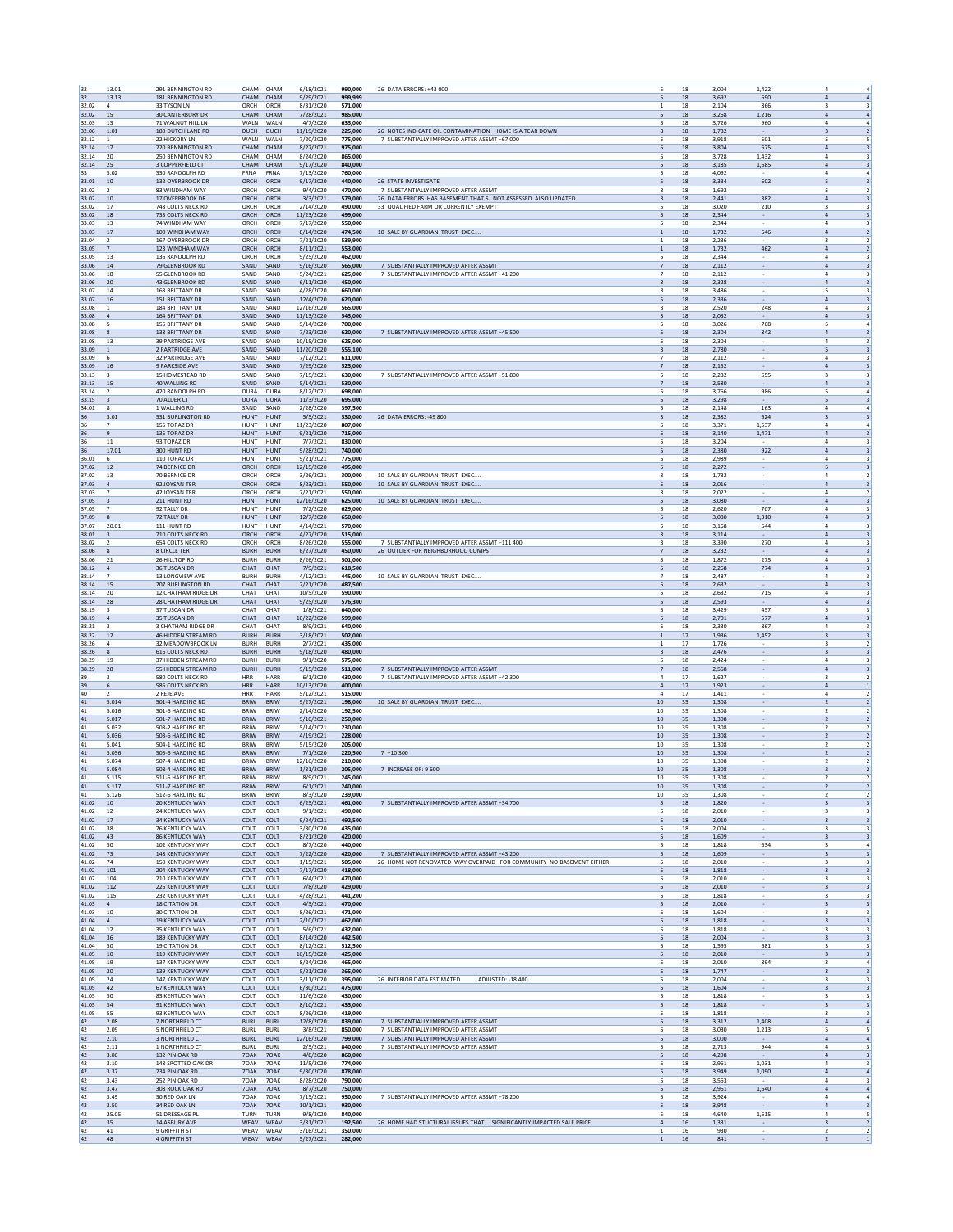| 42.01             | 9                                      |                                    | 92 OAK RISE DR                            | OAKR                       | OAKR                       | 6/5/2020                 | 589,000              |                                                                              | 5<br>18                         |          | 2,715          |                                                      | 4                                                                                                        |
|-------------------|----------------------------------------|------------------------------------|-------------------------------------------|----------------------------|----------------------------|--------------------------|----------------------|------------------------------------------------------------------------------|---------------------------------|----------|----------------|------------------------------------------------------|----------------------------------------------------------------------------------------------------------|
| 42.03             | $\overline{\mathbf{3}}$                | S <sub>01</sub>                    | 3 ROBINSON CT                             | PSCL                       | PSCL                       | 1/29/2021                | 300,000              |                                                                              | 13<br>29                        |          | 1.220          |                                                      | $\overline{\mathbf{3}}$<br>$\overline{2}$                                                                |
| 42.03<br>42.03    | 14<br>22                               | S01<br><b>S01</b>                  | 14 ROBINSON CT<br>13 STOWE CT             | PSBA<br>PSLY               | PSBA<br>PSLY               | 9/17/2021<br>1/14/2020   | 353,000<br>272,000   | 10 SALE BY GUARDIAN TRUST EXEC                                               | 29<br>13<br>13<br>29            |          | 1,624<br>1,541 | $\overline{\phantom{a}}$                             | 3<br>$\overline{\mathbf{3}}$<br>$\overline{\mathbf{3}}$<br>$\overline{2}$                                |
| 42.03             | 34                                     | S01                                | 17 POE CT                                 | PSEP                       | PSEP                       | 7/15/2020                | 285,500              |                                                                              | 13                              | 29       | 1,480          |                                                      | 3<br>3                                                                                                   |
| 42.03             | 36                                     | <b>S01</b>                         | 15 POE CT                                 | PSLY                       | PSLY                       | 4/6/2020                 | 265,000              |                                                                              | $13\,$<br>29                    |          | 1,541          |                                                      | $\overline{2}$<br>$\overline{\mathbf{3}}$                                                                |
| 42.03<br>42.03    | 38<br>40                               | S <sub>01</sub><br>S <sub>01</sub> | 13 POE CT<br>11 POE CT                    | PSLY<br>PSBA               | PSLY<br>PSBA               | 2/17/2021<br>10/13/2020  | 305,000<br>305,000   | 26 DATA ERRORS -30 500<br>10 SALE BY GUARDIAN TRUST EXEC                     | 13<br>29<br>13<br>29            |          | 1.541<br>1,624 | $\sim$                                               | $\overline{2}$<br>$\overline{\mathbf{3}}$<br>$\overline{\mathbf{3}}$<br>$\overline{\mathbf{3}}$          |
| 42.03             | 41                                     | S01                                | 10 POE CT                                 | PSEP                       | PSEP                       | 3/16/2021                | 315,000              |                                                                              | 13<br>29                        |          | 1,480          | $\overline{\phantom{a}}$                             | 3<br>3                                                                                                   |
| 42.03             | 48                                     | S <sub>01</sub>                    | 3 POE CT<br>8 TWAIN CT                    | PSCL                       | PSCL                       | 1/29/2021                | 311.000              |                                                                              | 13<br>29                        |          | 1.220          | $\overline{\phantom{a}}$                             | $\overline{\mathbf{3}}$<br>$\overline{2}$                                                                |
| 42.06<br>42.06    | 11<br>15                               | <b>SO3</b><br><b>S03</b>           | 4 TWAIN CT                                | PSBA<br>PSLY               | PSBA<br>PSLY               | 8/10/2021<br>7/20/2020   | 355,000<br>290,000   |                                                                              | $13\,$<br>29<br>13<br>29        |          | 1,624<br>1.541 |                                                      | 3<br>$\overline{\mathbf{3}}$<br>$\overline{2}$                                                           |
| 42.06             | 25                                     | S03                                | 10 WHITTIER CT                            | PSCL                       | PSCL                       | 7/21/2020                | 295.000              |                                                                              | $13\,$<br>29                    |          | 1,220          |                                                      | $\overline{\mathbf{3}}$                                                                                  |
| 42.06<br>42.06    | 34                                     | <b>SO3</b>                         | 17 WHITMAN CT                             | PSLY                       | PSLY<br>PSCL               | 4/19/2021<br>9/1/2021    | 325,000              |                                                                              | 13<br>29                        |          | 1,541          | $\overline{\phantom{a}}$                             | $\overline{2}$<br>$\overline{\mathbf{3}}$                                                                |
| 42.06             | 43<br>$47\,$                           | S03<br><b>SO3</b>                  | 8 WHITMAN CT<br>4 WHITMAN CT              | PSCL<br>PSEP               | PSEP                       | 9/11/2020                | 330,000<br>315,000   |                                                                              | 13<br>29<br>13<br>29            |          | 1.220<br>1,480 |                                                      | 3<br>$\overline{2}$<br>3<br>$\overline{\mathbf{3}}$                                                      |
| 42.07             | 2                                      | S <sub>01</sub>                    | 2 MILLAY CT                               | PSLY                       | PSLY                       | 9/24/2020                | 331,900              |                                                                              | 13<br>29                        |          | 1.541          |                                                      | $\overline{\mathbf{3}}$<br>$\overline{2}$                                                                |
| 42.07             | 8                                      | S <sub>01</sub>                    | 8 MILLAY CT                               | PSEP                       | PSEP                       | 7/9/2021                 | 370,000              |                                                                              | 13<br>29                        |          | 1,480          | $\sim$                                               | $\overline{\mathbf{3}}$<br>$\overline{\mathbf{3}}$                                                       |
| 42.07<br>42.07    | 22<br>30                               | S04<br><b>S04</b>                  | 6 LOWELL CT<br>14 LOWELL CT               | PSLY<br>PSLY               | PSLY<br>PSLY               | 8/17/2020<br>9/28/2020   | 329,000<br>287.500   | 7 SUBSTANTIALLY IMPROVED AFTER ASSMT                                         | 13<br>29<br>13<br>29            |          | 1,541<br>1.541 | $\overline{\phantom{a}}$<br>$\overline{\phantom{a}}$ | 3<br>$\overline{2}$<br>$\overline{\mathbf{3}}$<br>$\overline{2}$                                         |
| 42.07             | 32                                     | <b>S04</b>                         | 2 HOLMES CT                               | PSBA                       | PSBA                       | 12/18/2020               | 348,000              | 7 SUBSTANTIALLY IMPROVED AFTER ASSMT +30 700                                 | $13\,$<br>29                    |          | 1,624          |                                                      | 3<br>3                                                                                                   |
| 42.07             | 39                                     | S <sub>04</sub>                    | 9 HOLMES CT                               | PSLY                       | PSLY                       | 7/28/2020                | 299,999              | 10 SALE BY GUARDIAN TRUST EXEC                                               | 13<br>29                        |          | 1.541          |                                                      | $\overline{\mathbf{3}}$<br>$\overline{2}$                                                                |
| 42.07             | 42<br>6                                | S04<br>S <sub>09</sub>             | 12 HOLMES CT                              | PSBA<br>PSLY               | PSBA<br>PSLY               | 6/30/2021                | 375,000<br>310,000   | 7 SUBSTANTIALLY IMPROVED AFTER ASSMT +18 300                                 | $13\,$<br>29<br>13<br>29        |          | 1,624          | $\overline{\phantom{a}}$                             | 3<br>$\overline{\mathbf{3}}$<br>$\overline{\mathbf{3}}$<br>$\overline{2}$                                |
| 42.08<br>42.08    | 13                                     | S <sub>09</sub>                    | <b>6 FROST CT</b><br>13 FROST CT          | PSLY                       | PSLY                       | 8/11/2020<br>6/8/2020    | 320,000              |                                                                              | 13<br>29                        |          | 1,541<br>1.541 |                                                      | $\overline{2}$<br>3                                                                                      |
| 42.08             | $14\,$                                 | <b>S09</b>                         | 14 FROST CT                               | PSBA                       | PSBA                       | 7/7/2020                 | 325,000              |                                                                              | $13\,$<br>29                    |          | 1,624          |                                                      | $\overline{\mathbf{3}}$<br>3                                                                             |
| 42.08             | 19                                     | <b>S09</b>                         | 5 EMERSON CT                              | PSAR                       | PSAR                       | 3/15/2021                | 355,000              |                                                                              | 13<br>29                        |          | 1.791          |                                                      | $\overline{\mathbf{3}}$<br>$\overline{2}$                                                                |
| 42.08<br>42.08    | $21\,$<br>27                           | S <sub>09</sub><br>S <sub>09</sub> | 7 EMERSON CT<br>13 EMERSON CT             | PSSM<br>PSSM               | PSSM<br>PSSM               | 11/17/2020<br>4/16/2021  | 347,000<br>350,000   |                                                                              | 13<br>29<br>13<br>29            |          | 1,916<br>1,916 | $\sim$<br>$\overline{\phantom{a}}$                   | $\overline{\mathbf{3}}$<br>$\overline{\mathbf{3}}$<br>3<br>3                                             |
| 42.08             | 39                                     | S <sub>09</sub>                    | <b>11 DICKENSON CT</b>                    | PSAR                       | PSAR                       | 7/14/2020                | 273,000              | 26 NOT ON MLS/ZILLOW. NEED TO VERIFY FOR DATA ERRORS                         | 13<br>29                        |          | 1.791          | $\overline{\phantom{a}}$                             | $\overline{\mathbf{3}}$<br>$\overline{2}$                                                                |
| 42.08             | 43                                     | <b>S09</b>                         | <b>15 DICKENSON CT</b>                    | PSSM                       | PSSM                       | 9/18/2020                | 310,000              |                                                                              | $13\,$<br>29                    |          | 1,916          |                                                      | 3<br>3                                                                                                   |
| 42.08<br>42.09    | 45<br>$10\,$                           | S <sub>09</sub><br><b>S08</b>      | <b>17 DICKENSON CT</b><br>9 BROWNING CT   | PSAR<br>PSAR               | PSAR<br>PSAR               | 9/24/2021<br>10/16/2020  | 300,000<br>335.000   |                                                                              | 13<br>29<br>$13\,$<br>29        |          | 1.791<br>1,791 |                                                      | $\overline{\mathbf{3}}$<br>$\overline{2}$<br>$\overline{\mathbf{3}}$                                     |
| 42.09             | 29                                     | <b>S08</b>                         | <b>6 ALCOTT CT</b>                        | PSSM                       | PSSM                       | 9/8/2021                 | 375,000              |                                                                              | 13<br>29                        |          | 1,916          | $\overline{\phantom{a}}$                             | $\overline{\mathbf{3}}$<br>$\overline{\mathbf{3}}$                                                       |
| 42.09             | 38                                     | <b>S08</b>                         | 13 BUKIET CT                              | PSSM                       | PSSM                       | 5/7/2020                 | 340,000              |                                                                              | 13<br>29                        |          | 1.916          |                                                      | 3<br>3                                                                                                   |
| 42.09             | 42<br>45                               | <b>S08</b><br><b>S08</b>           | <b>9 BUKIET CT</b><br><b>6 BUKIET CT</b>  | PSSM<br>PSAR               | PSSM<br>PSAR               | 2/11/2020                | 260,100              | 26 BUYER WAS LISTING AGENT ON MARKET FOR 1 DAY                               | $13\,$<br>29                    |          | 1,916          |                                                      | $\overline{\mathbf{3}}$<br>3<br>$\overline{z}$                                                           |
| 42.09<br>42.10    | 3                                      | <b>S07</b>                         | 16 CUMMINGS CT                            | PSBA                       | PSBA                       | 1/11/2021<br>1/8/2021    | 325,000<br>285,000   |                                                                              | 13<br>29<br>13<br>29            |          | 1,791<br>1,624 | $\sim$                                               | 3<br>3<br>$\overline{\mathbf{3}}$                                                                        |
| 42.10             | 11                                     | S07                                | 8 CUMMINGS CT                             | PSLY                       | PSLY                       | 7/19/2021                | 396,444              | 7 SUBSTANTIALLY IMPROVED AFTER ASSMT +29 200                                 | 13<br>29                        |          | 1,541          | $\overline{\phantom{a}}$                             | 3<br>$\overline{2}$                                                                                      |
| 42.10             | 15                                     | <b>S07</b>                         | 4 CUMMINGS CT                             | PSLY                       | PSLY                       | 8/31/2020                | 322.000              |                                                                              | 13<br>29                        |          | 1.541          | $\overline{\phantom{a}}$                             | $\overline{\mathbf{3}}$<br>$\overline{2}$                                                                |
| 42.10<br>42.10    | $17\,$<br>21                           | <b>S07</b><br><b>S07</b>           | 2 CUMMINGS CT<br>14 COOPER CT             | PSB/<br>PSLY               | PSBA<br>PSLY               | 7/24/2020<br>9/29/2020   | 297,000<br>326,000   |                                                                              | $13\,$<br>29<br>13<br>29        |          | 1,624<br>1,541 |                                                      | 3<br>3<br>$\overline{\mathbf{3}}$<br>$\overline{2}$                                                      |
| 42.10             | 27                                     | S07                                | 8 COOPER CT                               | PSCL                       | PSCL                       | 7/1/2021                 | 340,000              |                                                                              | 13<br>29                        |          | 1,220          |                                                      | $\overline{\mathbf{3}}$                                                                                  |
| 42.10             | 31                                     | <b>S07</b>                         | 4 COOPER CT                               | PSLY                       | PSLY                       | 6/30/2020                | 290,000              |                                                                              | 13<br>29                        |          | 1,541          | $\overline{\phantom{a}}$                             | $\overline{2}$<br>$\overline{\mathbf{3}}$                                                                |
| 42.11             | -8                                     | S06                                | 11 IRVING CT<br>10 IRVING CT              | PSBA                       | PSBA                       | 11/6/2020                | 309,000              |                                                                              | 13<br>29                        |          | 1.624          |                                                      | 3<br>3                                                                                                   |
| 42.11<br>42.11    | 9<br>11                                | <b>S06</b><br>S06                  | 8 IRVING CT                               | PSBA<br>PSLY               | PSBA<br>PSLY               | 5/1/2020<br>8/10/2021    | 290,000<br>360,000   | 26 DATA ERRORS: - 29 700                                                     | $13\,$<br>29<br>13<br>29        |          | 1,624<br>1.541 |                                                      | $\overline{\mathbf{3}}$<br>3<br>$\overline{z}$<br>3                                                      |
| 42.11             | 20                                     | S <sub>06</sub>                    | <b>15 JENNINGS CT</b>                     | PSBA                       | PSBA                       | 12/17/2020               | 320,000              |                                                                              | $13\,$<br>29                    |          | 1,624          | $\overline{\phantom{a}}$                             | $\overline{\mathbf{3}}$<br>$\overline{\mathbf{3}}$                                                       |
| 42.11             | 22                                     | <b>S06</b>                         | 13 JENNINGS CT                            | PSBA                       | PSBA                       | 6/23/2021                | 369,000              |                                                                              | 13<br>29                        |          | 1,624          | $\overline{\phantom{a}}$                             | 3<br>3                                                                                                   |
| 42.11<br>42.11    | 23<br>36                               | S06<br><b>S06</b>                  | 12 JENNINGS CT<br>15 HARTE CT             | PSEP<br>PSB/               | PSEP<br>PSBA               | 10/30/2020<br>6/9/2021   | 315,000<br>350,000   | 7 SUBSTANTIALLY IMPROVED AFTER ASSMT +23 000                                 | 13<br>29<br>$13\,$<br>29        |          | 1.480<br>1,624 | $\overline{\phantom{a}}$                             | $\overline{\mathbf{3}}$<br>$\overline{\mathbf{3}}$<br>3<br>3                                             |
| 42.11             | 44                                     | S06                                | 7 HARTE CT                                | PSBA                       | PSBA                       | 5/8/2020                 | 310,000              |                                                                              | 13<br>29                        |          | 1,624          |                                                      | $\overline{\mathbf{3}}$<br>3                                                                             |
| 42.12             | $\overline{7}$                         | <b>SO5</b>                         | 7 LAZARUS DR                              | PSBA                       | PSBA                       | 8/28/2020                | 310,000              |                                                                              | $13\,$<br>29                    |          | 1,624          |                                                      | $\overline{\mathbf{3}}$<br>$\overline{\mathbf{3}}$                                                       |
| 42.12             | 10                                     | <b>SO5</b>                         | 10 LAZARUS DR                             | PSLY                       | PSLY                       | 7/28/2020                | 310,000              |                                                                              | 13<br>29                        |          | 1,541          | $\overline{\phantom{a}}$                             | $\overline{2}$<br>$\overline{\mathbf{3}}$                                                                |
| 42.12<br>42.13    | 11<br>8                                | <b>SO5</b><br><b>SO5</b>           | 11 LAZARUS DR<br>11 LONGFELLOW CT         | PSCL<br>PSCL               | PSCL<br>PSCL               | 8/31/2020<br>6/15/2021   | 290.000<br>300,000   |                                                                              | 13<br>29<br>$13\,$<br>29        |          | 1.220<br>1,220 |                                                      | $\overline{2}$<br>3<br>$\overline{\mathbf{3}}$<br>$\overline{2}$                                         |
| 42.14             | $\overline{\mathbf{3}}$                |                                    | 113 BEAR OAK RD                           | 70AK                       | 70AK                       | 8/31/2020                | 810,000              | 7 SUBSTANTIALLY IMPROVED AFTER ASSMT +42 900                                 | 5<br>18                         |          | 3.411          |                                                      | $\overline{a}$<br>3                                                                                      |
| 42.15             | 9                                      |                                    | 255 PIN OAK RD                            | 70AK                       | 70AK                       | 5/13/2020                | 730,000              |                                                                              | 18<br>5                         |          | 3,400          |                                                      | $\overline{4}$<br>$\overline{\mathbf{3}}$                                                                |
| 42.16<br>42.16    | $\overline{4}$<br>12                   |                                    | 135 PIN OAK RD                            | 70AK<br>70AK               | 70AK<br>70AK               | 6/24/2021<br>7/15/2021   | 937,500<br>905.000   | 7 SUBSTANTIALLY IMPROVED AFTER ASSMT +72 900                                 | 18<br>5<br>18                   |          | 3,349<br>2.969 | 1,148<br>1.288                                       | 3<br>5<br>$\overline{a}$                                                                                 |
| 42.16             | 14                                     |                                    | 231 PIN OAK RD<br><b>5 ENGLISH PATH</b>   | 70AK                       | 70AK                       | 7/24/2020                | 745,000              |                                                                              | 5<br>5<br>18                    |          | 3,476          |                                                      | $\overline{a}$<br>4<br>3                                                                                 |
| 42.17             | 7                                      |                                    | 35 SCARLET DR                             | 70AK                       | 70AK                       | 7/7/2020                 | 812,000              | 7 SUBSTANTIALLY IMPROVED AFTER ASSMT +65 500                                 | 18<br>5                         |          | 3,285          | 973                                                  | $\mathbf{A}$<br>$\overline{a}$                                                                           |
| 43.01             | $10\,$                                 |                                    | 25 WEAVERVILLE RD                         | WEAV                       | WEAV                       | 8/31/2020                | 356,000              |                                                                              | $\overline{2}$<br>17            |          | 1,726          |                                                      | $\overline{2}$<br>$\overline{\mathbf{3}}$                                                                |
| 47<br>49          | $\sqrt{4}$<br>$\overline{\phantom{a}}$ |                                    | 186 JERSEYVILLE AVE<br>460 TURF DR        | <b>FRNC</b><br>TURF        | FRNC<br>TURF               | 11/25/2020<br>6/30/2021  | 320,000<br>387.500   | 33 QUALIFIED FARM OR CURRENTLY EXEMPT<br>26 DATA ERRORS: +21 700             | $\sqrt{4}$<br>17<br>17<br>1     |          | 1,810<br>1.040 | $\overline{\phantom{a}}$                             | $\overline{2}$<br>$\overline{2}$<br>$\overline{2}$<br>1                                                  |
| 49.01             | 8                                      |                                    | 19 WILLOW BROOK RD                        | <b>KENN</b>                | <b>KENN</b>                | 10/20/2020               | 445,000              |                                                                              | $\overline{7}$<br>18            |          | 2,332          |                                                      | $\overline{a}$<br>$\overline{2}$                                                                         |
| 49.01             | 10                                     |                                    | 23 WILLOW BROOK RD                        | <b>KENN</b>                | <b>KFNN</b>                | 9/11/2020                | 417.000              |                                                                              | 5<br>18                         |          | 1.848          |                                                      | $\overline{\mathbf{3}}$<br>3                                                                             |
| 49.36             | 1.02                                   |                                    | 1-2 WHISTLER DR                           | <b>INDS</b>                | <b>INDS</b>                | 6/25/2021                | 232,000              |                                                                              | $10\,$<br>37                    |          | 1,362          | $\sim$                                               | $\overline{\mathbf{3}}$<br>$\overline{2}$                                                                |
| 49.36<br>49.36    | 1.05<br>3.07                           |                                    | 1-5 WHISTLER DF<br>3-7 WHISTLER DR        | INDS<br><b>INDS</b>        | INDS<br><b>INDS</b>        | 7/19/2021<br>9/8/2021    | 317,500<br>325,000   |                                                                              | 10<br>37<br>10<br>37            |          | 1,462<br>1.346 | $\overline{\phantom{a}}$<br>$\overline{\phantom{a}}$ | 3<br>3<br>$\overline{\mathbf{3}}$<br>$\overline{2}$                                                      |
| 49.36             | 6.02                                   |                                    | <b>6-2 STUART DR</b>                      | INDS                       | INDS                       | 8/21/2020                | 275,000              |                                                                              | 10<br>37                        |          | 1,462          |                                                      | 3<br>3                                                                                                   |
| 49.36             | 6.07                                   |                                    | <b>6-7 STUART DR</b>                      | <b>INDS</b>                | <b>INDS</b>                | 4/15/2020                | 233,000              | 26 NOT ON MLS/ZILLOW LAST INTERNAL INSPEC 2008 CANNOT VERIFY INTERIOR        | 10<br>37                        |          | 1,462          |                                                      | $\overline{\mathbf{3}}$<br>3                                                                             |
| 49.36<br>49.36    | 7.03<br>7.05                           |                                    | 7-3 STUART DR<br>7-5 STUART DR            | INDS<br><b>INDS</b>        | INDS<br><b>INDS</b>        | 10/1/2020<br>9/10/2020   | 279,000<br>250,000   |                                                                              | 37<br>10<br>10<br>37            |          | 1,462<br>1,462 | $\sim$                                               | $\overline{\mathbf{3}}$<br>$\overline{\mathbf{3}}$<br>$\overline{\mathbf{3}}$<br>$\overline{\mathbf{3}}$ |
| 49.36             | 8.06                                   |                                    | 8-6 STUART DR                             | <b>INDS</b>                | <b>INDS</b>                | 4/22/2021                | 336,000              |                                                                              | 10<br>-37                       |          | 1.462          |                                                      | 3<br>-3                                                                                                  |
| 49.36             | 9.05                                   |                                    | 9-5 STUART DR                             | <b>INDS</b>                | <b>INDS</b>                | 8/26/2021                | 283,000              |                                                                              | $10\,$<br>37                    |          | 1,362          |                                                      | $\overline{\mathbf{3}}$<br>$\overline{2}$                                                                |
| 49.36<br>49.36    | 10.03<br>10.08                         |                                    | 10-3 STUART DR<br>10-8 STUART DR          | INDS<br><b>INDS</b>        | INDS<br><b>INDS</b>        | 1/21/2021<br>1/26/2021   | 299,900<br>322,000   |                                                                              | 10<br>37<br>10<br>37            |          | 1.466<br>1,649 | $\sim$                                               | $\overline{3}$<br>3<br>$\overline{\mathbf{3}}$<br>$\overline{\mathbf{3}}$                                |
| 49.36             | 11.06                                  |                                    | 11-6 STUART DR                            | INDS                       | INDS                       | 10/27/2020               | 273,001              |                                                                              | 10<br>37                        |          | 1,362          |                                                      | 3<br>$\overline{2}$                                                                                      |
| 49.36             | 14.03                                  |                                    | 14-3 STUART DR                            | <b>INDS</b>                | <b>INDS</b>                | 3/23/2021                | 330,000              |                                                                              | 10<br>37                        |          | 1.362          | $\overline{\phantom{a}}$                             | $\overline{2}$<br>$\overline{\mathbf{3}}$                                                                |
| 49.36             | 14.05                                  |                                    | 14-5 STUART DR                            | INDS                       | INDS                       | 9/1/2021                 | 260,000              | 10 SALE BY GUARDIAN TRUST EXEC                                               | 10<br>37                        |          | 1,471          |                                                      | 3<br>3                                                                                                   |
| 49.36<br>49.36    | 18.01<br>18.04                         |                                    | 18-1 REMINGTON DR<br>18-4 REMINGTON DR    | <b>INDS</b><br><b>INDS</b> | <b>INDS</b><br><b>INDS</b> | 7/27/2020<br>4/24/2020   | 267,500<br>250.100   |                                                                              | 10<br>37<br>10<br>37            |          | 1,644<br>1.541 |                                                      | 3                                                                                                        |
| 49.36             | 20.01                                  |                                    | 20-1 REMINGTON DR                         | <b>INDS</b>                | <b>INDS</b>                | 7/29/2021                | 285,000              | 26 INTERIOR DATA ESTIMATED -60 000                                           | 10<br>37                        |          | 1,644          |                                                      | $\overline{\mathbf{3}}$<br>$\overline{\mathbf{3}}$                                                       |
| 49.36             | 20.04                                  |                                    | 20-4 REMINGTON DR                         | <b>INDS</b>                | <b>INDS</b>                | 2/27/2020                | 254,000              |                                                                              | 10<br>-37                       |          | 1.457          |                                                      | 3<br>3                                                                                                   |
| 49.36<br>49.36    | 23.03<br>24.02                         |                                    | 23-3 REMINGTON DR<br>24-2 REMINGTON DR    | <b>INDS</b><br>INDS        | <b>INDS</b><br><b>INDS</b> | 10/18/2021<br>8/11/2021  | 290,000<br>335,000   |                                                                              | $10\,$<br>37<br>10<br>37        |          | 1,457<br>1,362 |                                                      | $\overline{\mathbf{3}}$<br>$\overline{\mathbf{3}}$<br>$\overline{\mathbf{3}}$<br>3                       |
| 49.36             | 26.07                                  |                                    | 26-7 COPLEY CT                            | <b>INDS</b>                | <b>INDS</b>                | 3/31/2021                | 311,000              |                                                                              | 10<br>37                        |          | 1,546          | $\sim$                                               | $\overline{\mathbf{3}}$<br>$\overline{\mathbf{3}}$                                                       |
| 49.36             | 29.01                                  |                                    | 29-1 COPLEY CT                            | INDS                       | INDS                       | 11/23/2020               | 325,000              |                                                                              | 10<br>37                        |          | 1,644          |                                                      | 3<br>3                                                                                                   |
| 49.36<br>49.36    | 30.05<br>30.08                         |                                    | 30-5 REMINGTON DR<br>30-8 REMINGTON DR    | <b>INDS</b><br>INDS        | <b>INDS</b><br>INDS        | 3/25/2021<br>7/7/2021    | 305,000<br>375,000   | 7 SUBSTANTIALLY IMPROVED AFTER ASSMT +28 900                                 | 10<br>37<br>10<br>37            |          | 1.546<br>1,658 | $\overline{\phantom{a}}$                             | $\overline{\mathbf{3}}$<br>$\overline{\mathbf{3}}$<br>3<br>3                                             |
| 49.36             | 32.02                                  |                                    | 32-2 TURNER RD                            | <b>INDS</b>                | <b>INDS</b>                | 8/18/2021                | 285,000              |                                                                              | 10<br>37                        |          | 1,362          |                                                      | $\overline{2}$<br>3                                                                                      |
| 49.36             | 33.01                                  |                                    | 33-1 TRUMBULL RD                          | INDS                       | INDS                       | 9/29/2020                | 235,000              |                                                                              | 10<br>37                        |          | 1,362          |                                                      | $\overline{\mathbf{3}}$<br>$\overline{2}$                                                                |
| 49.36<br>50       | 33.12<br>12                            |                                    | 33-12 TRUMBULL RD<br>60 HELEN AVE         | <b>INDS</b><br>WILM        | <b>INDS</b><br>WILM        | 2/4/2021<br>8/26/2020    | 260,000<br>290,000   |                                                                              | 10<br>37<br>1<br>17             |          | 1,357<br>888   | 444                                                  | $\overline{\mathbf{3}}$<br>$\overline{2}$<br>3<br>$\overline{2}$                                         |
| 50                | 23.02                                  |                                    | 21 PATTEN ST                              | PARK                       | PARK                       | 9/17/2021                | 415,000              |                                                                              | $\overline{7}$                  | $17\,$   | 1,914          | $\sim$                                               | $\sqrt{4}$<br>$\overline{2}$                                                                             |
| 50                | 24.01                                  |                                    | <b>15 PATTEN ST</b>                       | PARK                       | PARK                       | 7/21/2020                | 400,000              |                                                                              | $\mathbf{4}$<br>17              |          | 1,925          | 504                                                  | $\overline{\mathbf{3}}$<br>$\overline{2}$                                                                |
| 50                | 29.05                                  |                                    | 40 MOREAU AVE                             | PARK                       | PARK                       | 9/1/2021                 | 465,000              |                                                                              | 17<br>$\overline{7}$            |          | 2,192          | $\sim$                                               | $\overline{a}$<br>$\overline{2}$                                                                         |
| 52<br>53          | 9.03<br>8                              |                                    | 20 EURETTA AVE<br><b>40 PITTENGER AVE</b> | PARK<br>PARK               | PARK<br>PARK               | 8/24/2020<br>3/3/2020    | 240,000<br>352,500   |                                                                              | 4<br>17<br>17<br>$\mathbf{1}$   |          | 1,329<br>1.351 | 813                                                  | $\overline{a}$<br>$\mathbf{1}$<br>$\overline{2}$<br>$\overline{\mathbf{3}}$                              |
| 54                | $\overline{a}$                         |                                    | 55 EURETTA AVE                            | PARK                       | PARK                       | 2/26/2021                | 255,000              | 10 SALE BY GUARDIAN TRUST EXEC                                               | 1                               | 17       | 1,135          | 815                                                  | 3<br>$\overline{2}$                                                                                      |
| 57                | $\overline{4}$                         |                                    | 2 HELEN AVE                               | PARK                       | PARK                       | 10/4/2021                | 346,500              |                                                                              | $\Delta$<br>17                  |          | 1,252          |                                                      | 3<br>$\mathbf{1}$                                                                                        |
| 58<br>64          | $\overline{2}$<br>$\mathbf{1}$         |                                    | 7 PITTENGER AVE<br>19 SWAN LAKE PARK DR   | PARK<br>SWAN               | PARK<br>SWAN               | 9/14/2021<br>6/12/2020   | 495,000<br>350,000   | 7 SUBSTANTIALLY IMPROVED AFTER ASSMT +44 900                                 | $\overline{2}$<br>17<br>5<br>17 |          | 1,789<br>1,554 | 336                                                  | $\overline{4}$<br>$\overline{2}$<br>$\overline{\mathbf{3}}$<br>$\overline{2}$                            |
| 65                | 6                                      |                                    | 9 SWAN LAKE PARK DR                       | SWAN                       | SWAN                       | 7/23/2020                | 375,000              |                                                                              | 4<br>17                         |          | 1.500          | 840                                                  | 3<br>$\overline{2}$                                                                                      |
| 67                | $13\,$                                 |                                    | 27 BRADLEY DR                             | JANE                       | JANE                       | 3/19/2021                | 265,000              |                                                                              | $\mathbf{1}$                    | 17       | 1,064          | 638                                                  | $\overline{2}$<br>$\overline{1}$                                                                         |
| 67<br>67.01       | 53<br>$\overline{\mathbf{3}}$          |                                    | 111 RT 33<br>7 OLD EAGLE RD               | <b>FRNR</b><br>REGE        | FRNR<br>REGE               | 10/13/2020<br>10/26/2021 | 300,000<br>1,290,000 | 10 SALE BY GUARDIAN TRUST EXEC.                                              | $\mathbf{4}$<br>17<br>19<br>5   |          | 3,435<br>2,700 | 384                                                  | 5<br>$\overline{4}$<br>$\overline{\mathbf{3}}$                                                           |
| 67.01             | $\overline{a}$                         |                                    | 9 OLD EAGLE RD                            | REGE                       | REGE                       | 4/28/2021                | 1,498,312            | 26 SALE PRICE INCLUDED FURNITURE                                             | 5<br>19                         |          | 2,887          | 1,302                                                | $\overline{a}$<br>$\overline{a}$                                                                         |
| 67.01             | 10                                     |                                    | 11 MILITIA HILL RD                        | REGE                       | <b>REGE</b>                | 6/15/2020                | 679.495              | 7 SUBSTANTIALLY IMPROVED AFTER ASSMT                                         | 18<br>5                         |          | 2.559          |                                                      | $\overline{\mathbf{3}}$<br>$\overline{\mathbf{3}}$                                                       |
| 67.01             | $12\,$                                 |                                    | 15 MILITIA HILL RD                        | REGE                       | REGE                       | 7/12/2021                | 860,000              | 7 SUBSTANTIALLY IMPROVED AFTER ASSMT                                         |                                 | 18       | 2,856          |                                                      | $\overline{a}$<br>3                                                                                      |
| 67.01<br>67.01    | 13<br>14                               |                                    | 17 MILITIA HILL RD<br>19 MILITIA HILL RD  | REGE<br>REGE               | REGE<br>REGE               | 7/27/2020<br>6/30/2020   | 764,027<br>728,513   | 7 SUBSTANTIALLY IMPROVED AFTER ASSMT<br>7 SUBSTANTIALLY IMPROVED AFTER ASSMT | 5<br>5<br>18                    | 18       | 2,776<br>2,761 |                                                      | $\overline{\mathbf{3}}$<br>$\overline{a}$<br>$\overline{a}$<br>3                                         |
| 67.01             | 15                                     |                                    | 21 MILITIA HILL RD                        | REGE                       | REGE                       | 5/4/2020                 | 708,563              | 7 SUBSTANTIALLY IMPROVED AFTER ASSMT                                         | 5<br>18                         |          | 2,664          | $\sim$                                               | $\overline{a}$<br>$\overline{\mathbf{3}}$                                                                |
| 67.01             | 16                                     |                                    | 23 MILITIA HILL RD                        | REGE                       | REGE                       | 9/3/2020                 | 760,636              | 7 SUBSTANTIALLY IMPROVED AFTER ASSMT                                         | 5<br>18                         |          | 1.954          |                                                      | $\overline{2}$<br>$\overline{2}$                                                                         |
| 67.01<br>67.01    | 20<br>23                               |                                    | 31 MILITIA HILL RD<br>37 MILITIA HILL RD  | $\mathsf{REGE}$<br>REGE    | $\mathsf{REGE}$<br>REGE    | 7/14/2020<br>1/21/2021   | 847,668<br>768,651   | 7 SUBSTANTIALLY IMPROVED AFTER ASSMT<br>7 SUBSTANTIALLY IMPROVED AFTER ASSMT | 5<br>5<br>18                    | 18       | 2,804<br>1.841 | $\overline{\phantom{a}}$                             | $\sqrt{4}$<br>$\overline{\mathbf{3}}$<br>$\overline{a}$<br>$\overline{\mathbf{3}}$                       |
| 67.01             | 26                                     |                                    | 43 MILITIA HILL RD                        | REGE                       | REGE                       | 8/6/2021                 | 889,664              | 7 SUBSTANTIALLY IMPROVED AFTER ASSMT                                         | 18<br>5                         |          | 2,880          | $\sim$                                               | $\overline{a}$<br>$\overline{\mathbf{3}}$                                                                |
| 67.01             | 30                                     |                                    | 51 MILITIA HILL RD                        | REGE                       | REGE                       | 5/26/2021                | 867,761              | 7 SUBSTANTIALLY IMPROVED AFTER ASSMT                                         | 5<br>18                         |          | 2,031          | $\cdot$                                              | 3<br>3                                                                                                   |
| 67.01             | 33                                     |                                    | 8 WEBSTER DR                              | REGE                       | <b>REGE</b>                | 11/25/2020               | 878.429              | 7 SUBSTANTIALLY IMPROVED AFTER ASSMT                                         | 18<br>5                         |          | 3.042          | $\overline{\phantom{a}}$                             | $\overline{\mathbf{3}}$<br>$\overline{4}$<br>$\overline{a}$                                              |
| 67.01<br>67.01    | 34<br>35                               |                                    | 6 WEBSTER DR<br>4 WEBSTER DR              | REGE<br>REGE               | REGE<br>REGE               | 10/13/2020<br>1/28/2020  | 797,814<br>816,632   | 7 SUBSTANTIALLY IMPROVED AFTER ASSMT<br>7 SUBSTANTIALLY IMPROVED AFTER ASSMT | 5                               | 18<br>18 | 2,868<br>2,887 | 1,302                                                | 3<br>$\overline{a}$<br>$\ddot{a}$                                                                        |
| 67.01             | 36                                     |                                    | 2 WEBSTER DR                              | <b>REGE</b>                | REGE                       | 3/24/2020                | 894,660              | 7 SUBSTANTIALLY IMPROVED AFTER ASSMT                                         | 5<br>18                         |          | 2.555          |                                                      | з                                                                                                        |
|                   |                                        |                                    | <b>42 FLAGSTONE CT</b>                    | REGE<br>REGE               | REGE<br>REGE               | 1/28/2020<br>7/30/2020   | 796,208              | 7 SUBSTANTIALLY IMPROVED AFTER ASSMT                                         | 5<br>18                         |          | 1,841          | 461<br>1.596                                         | $\overline{2}$<br>$\overline{2}$                                                                         |
| 67.01 37<br>67.01 | 38                                     |                                    | <b>40 FLAGSTONE CT</b>                    |                            |                            |                          | 814,430              | 7 SUBSTANTIALLY IMPROVED AFTER ASSMT                                         | 18<br>5                         |          | 3.100          |                                                      | $\overline{4}$<br>3                                                                                      |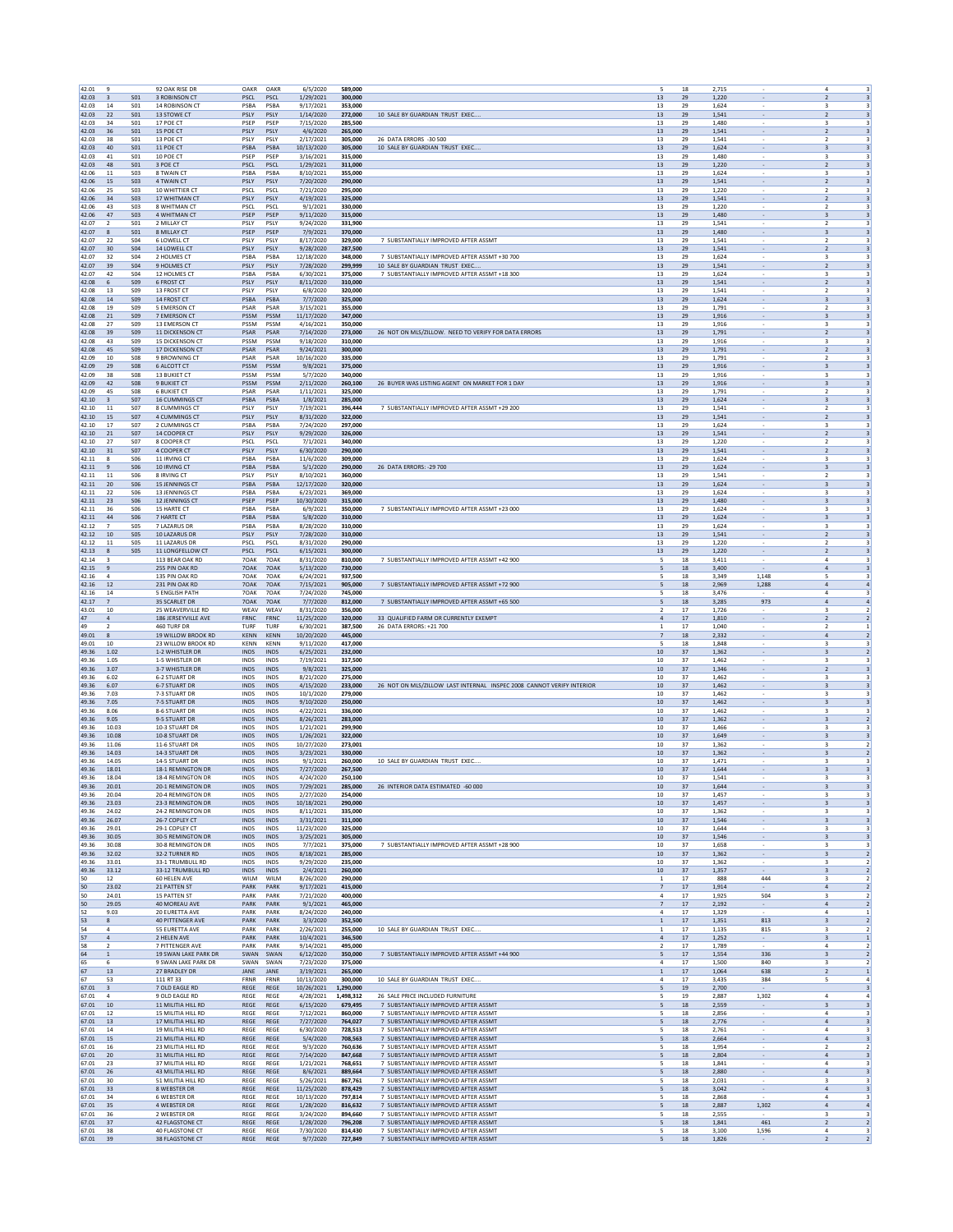| 67.01          | 40                                           | <b>36 FLAGSTONE CT</b>                                     | REGE                       | REGE                       | 12/16/2020               | 923.128            | 7 SUBSTANTIALLY IMPROVED AFTER ASSMT                                         | 18<br>5                           | 2,068<br>2.068                             | $\overline{\phantom{a}}$                |                                                    |
|----------------|----------------------------------------------|------------------------------------------------------------|----------------------------|----------------------------|--------------------------|--------------------|------------------------------------------------------------------------------|-----------------------------------|--------------------------------------------|-----------------------------------------|----------------------------------------------------|
| 67.01          | 41                                           | <b>34 FLAGSTONE CT</b>                                     | REGE                       | REGE                       | 2/24/2020                | 754,995            | 7 SUBSTANTIALLY IMPROVED AFTER ASSMT                                         | 5<br>18                           | 2,548                                      | 4                                       |                                                    |
| 67.01<br>67.01 | 42<br>44                                     | 32 FLAGSTONE CT<br>28 FLAGSTONE CT                         | REGE<br><b>REGE</b>        | <b>REGE</b><br>REGE        | 8/19/2020<br>4/28/2020   | 915,113<br>965,317 | 7 SUBSTANTIALLY IMPROVED AFTER ASSMT<br>7 SUBSTANTIALLY IMPROVED AFTER ASSMT | 5<br>18<br>5<br>19                | 2,761<br>3,208<br>$\overline{\phantom{a}}$ | $\overline{a}$<br>$\overline{a}$        | $\overline{\mathbf{3}}$<br>$\overline{\mathbf{3}}$ |
| 67.01          | 49                                           | 18 FLAGSTONE CT                                            | REGE                       | REGE                       | 5/22/2020                | 620,868            | 7 SUBSTANTIALLY IMPROVED AFTER ASSMT                                         | 18<br>5                           | 1,883<br>$\overline{\phantom{a}}$          | 2                                       | $\overline{2}$                                     |
| 67.01          | 50                                           | <b>16 FLAGSTONE CT</b>                                     | <b>REGE</b>                | <b>REGE</b>                | 8/26/2021                | 887.108            | 7 SUBSTANTIALLY IMPROVED AFTER ASSMT                                         | 18<br>5                           | 1.826                                      | $\overline{2}$                          | $\overline{2}$                                     |
| 67.01<br>67.01 | 52<br>53                                     | 12 FLAGSTONE CT<br>10 FLAGSTONE CT                         | REGE<br>REGE               | <b>REGE</b><br>REGE        | 1/12/2021<br>1/16/2020   | 726,836<br>704,484 | 7 SUBSTANTIALLY IMPROVED AFTER ASSM'<br>7 SUBSTANTIALLY IMPROVED AFTER ASSMT | 5<br>18<br>18<br>5                | 1,826<br>2,864                             | $\overline{\mathbf{z}}$<br>$\Delta$     | $\overline{2}$<br>$\overline{\mathbf{3}}$          |
| 67.02          | $\overline{1}$                               | 2 OLD EAGLE RD                                             | REGE                       | REGE                       | 8/30/2021                | 778,950            | 7 SUBSTANTIALLY IMPROVED AFTER ASSMT                                         | $\mathbf{1}$<br>18                | 1,982<br>$\overline{\phantom{a}}$          | $\overline{2}$                          | $\overline{2}$                                     |
| 67.02<br>67.02 | $\overline{2}$<br>10                         | 4 OLD EAGLE RD<br>9 ANVIL WAY                              | <b>REGE</b><br><b>REGE</b> | <b>REGE</b><br>REGE        | 3/25/2020<br>2/20/2020   | 584,363<br>656.765 | 7 SUBSTANTIALLY IMPROVED AFTER ASSMT<br>7 SUBSTANTIALLY IMPROVED AFTER ASSMT | $\,$ 1 $\,$<br>18<br>5<br>18      | 1,958<br>$\overline{\phantom{a}}$<br>1.930 | $\overline{2}$<br>$\overline{2}$        | $\overline{2}$<br>2                                |
| 67.02          | $12\,$                                       | 5 ANVIL WAY                                                | REGE                       | REGE                       | 7/28/2020                | 668,379            | 7 SUBSTANTIALLY IMPROVED AFTER ASSMT                                         | 5<br>18                           | 1,841                                      | $\overline{2}$                          | $\overline{2}$                                     |
| 67.02          | 13                                           | 3 ANVIL WAY                                                | REGE                       | <b>REGE</b>                | 3/31/2020                | 727,027            | 7 SUBSTANTIALLY IMPROVED AFTER ASSMT                                         | 5<br>18                           | 1,854                                      | $\overline{\phantom{a}}$                | $\overline{z}$                                     |
| 67.03<br>67.03 | $\mathbf{1}$<br>$\overline{2}$               | 18 MILITIA HILL RD<br>20 MILITIA HILL RD                   | REGE<br>REGE               | REGE<br>REGE               | 7/20/2020<br>5/5/2020    | 766,678<br>660,328 | 7 SUBSTANTIALLY IMPROVED AFTER ASSMT<br>7 SUBSTANTIALLY IMPROVED AFTER ASSMT | 5<br>18<br>5<br>18                | 3,040<br>$\overline{\phantom{a}}$<br>2,090 | $\overline{a}$<br>$\overline{2}$        | $\overline{\mathbf{3}}$<br>$\overline{2}$          |
| 67.03          | $\overline{\mathbf{3}}$                      | <b>22 MILITIA HILL RD</b>                                  | <b>REGE</b>                | <b>REGE</b>                | 10/13/2020               | 840.294            | 7 SUBSTANTIALLY IMPROVED AFTER ASSMT                                         | 18<br>5                           | 2,722<br>$\overline{\phantom{a}}$          | $\overline{a}$                          | $\overline{\mathbf{3}}$                            |
| 67.03          | $\overline{4}$                               | 24 MILITIA HILL RD                                         | REGE                       | <b>REGE</b>                | 9/11/2020                | 756,728            | 7 SUBSTANTIALLY IMPROVED AFTER ASSM'                                         | 5<br>18                           | 2,761                                      | 4                                       | $\overline{\mathbf{3}}$                            |
| 67.03<br>67.03 | 6<br>$\overline{9}$                          | 28 MILITIA HILL RD<br>34 MILITIA HILL RD                   | REGE<br>REGE               | REGE<br>REGE               | 6/10/2021<br>9/30/2020   | 709,822<br>857,759 | 7 SUBSTANTIALLY IMPROVED AFTER ASSMT<br>7 SUBSTANTIALLY IMPROVED AFTER ASSMT | 19<br>1<br>5<br>18                | 1,943<br>2,680                             | 3                                       | $\overline{2}$<br>$\overline{\mathbf{3}}$          |
| 67.03          | 10                                           | 36 MILITIA HILL RD                                         | <b>REGE</b>                | <b>REGE</b>                | 4/29/2021                | 762,919            | 7 SUBSTANTIALLY IMPROVED AFTER ASSMT                                         | $\,$ 1 $\,$<br>19                 | 1,878<br>$\overline{\phantom{a}}$          | $\overline{\mathbf{2}}$                 | $\overline{2}$                                     |
| 67.03<br>67.03 | 11<br>$12\,$                                 | 38 MILITIA HILL RD<br>40 MILITIA HILL RD                   | <b>REGE</b><br>REGE        | REGE<br>REGE               | 9/9/2020<br>10/19/2020   | 670.070<br>697,084 | 7 SUBSTANTIALLY IMPROVED AFTER ASSMT<br>7 SUBSTANTIALLY IMPROVED AFTER ASSMT | 18<br>5<br>5<br>18                | 1.958<br>2,026                             | 3                                       | 3<br>$\overline{\mathbf{3}}$                       |
| 67.03          | 13                                           | 42 MILITIA HILL RD                                         | REGE                       | <b>REGE</b>                | 7/19/2021                | 610,459            | 7 SUBSTANTIALLY IMPROVED AFTER ASSMT                                         | 18<br>5                           | 1,739                                      |                                         | $\overline{z}$                                     |
| 67.03          | 15                                           | 46 MILITIA HILL RD                                         | REGE                       | REGE                       | 8/24/2021                | 753,104            | 7 SUBSTANTIALLY IMPROVED AFTER ASSMT                                         | 5<br>18                           | 2,868<br>$\overline{\phantom{a}}$          | $\overline{4}$                          | $\overline{\mathbf{3}}$                            |
| 67.03<br>67.03 | 16<br>17                                     | 43 FLAGSTONE CT<br><b>41 FLAGSTONE CT</b>                  | REGE<br><b>REGE</b>        | REGE<br><b>REGE</b>        | 8/20/2021<br>6/23/2021   | 803,514<br>791.284 | 7 SUBSTANTIALLY IMPROVED AFTER ASSM'<br>7 SUBSTANTIALLY IMPROVED AFTER ASSMT | 5<br>18<br>18<br>5                | 1,854<br>1.826                             | 3<br>$\overline{2}$                     | 3<br>$\overline{2}$                                |
| 67.03          | 18                                           | <b>39 FLAGSTONE CT</b>                                     | REGE                       | <b>REGE</b>                | 7/29/2021                | 810,227            | 7 SUBSTANTIALLY IMPROVED AFTER ASSM'                                         | 5<br>18                           | $\overline{\phantom{a}}$<br>1,880          |                                         |                                                    |
| 67.03          | 20                                           | 35 FLAGSTONE CT                                            | REGE                       | REGE                       | 7/22/2021                | 605,294            | 7 SUBSTANTIALLY IMPROVED AFTER ASSMT                                         | 18<br>$\mathbf{1}$                | 1.880                                      | $\overline{\mathbf{2}}$                 | $\overline{2}$                                     |
| 67.03<br>67.03 | 21<br>22                                     | 33 FLAGSTONE CT<br><b>31 FLAGSTONE CT</b>                  | REGE<br><b>REGE</b>        | REGE<br><b>REGE</b>        | 3/18/2020<br>10/15/2020  | 684,399<br>676,597 | 7 SUBSTANTIALLY IMPROVED AFTER ASSMT<br>7 SUBSTANTIALLY IMPROVED AFTER ASSMT | 5<br>18<br>5<br>18                | 2,588<br>2,768<br>$\overline{\phantom{a}}$ | $\bf{4}$<br>$\overline{\mathbf{3}}$     | $\overline{\mathbf{3}}$<br>$\overline{\mathbf{3}}$ |
| 67.03          | 23                                           | <b>29 FLAGSTONE CT</b>                                     | <b>REGE</b>                | REGE                       | 6/30/2020                | 679.495            | 7 SUBSTANTIALLY IMPROVED AFTER ASSMT                                         | 18<br>5                           | 2.503<br>$\overline{\phantom{a}}$          | 3                                       | 3                                                  |
| 67.03          | $26\,$                                       | 23 FLAGSTONE CT                                            | REGE                       | REGE                       | 6/25/2021                | 773,209            | 7 SUBSTANTIALLY IMPROVED AFTER ASSMT                                         | 5<br>18                           | 2,835                                      |                                         | $\overline{\mathbf{3}}$                            |
| 67.03<br>67.03 | 27<br>28                                     | 21 FLAGSTONE CT<br>2 ANVIL WAY                             | REGE<br>REGE               | <b>REGE</b><br>REGE        | 1/8/2020<br>5/7/2020     | 926,404<br>660,561 | 7 SUBSTANTIALLY IMPROVED AFTER ASSMT<br>7 SUBSTANTIALLY IMPROVED AFTER ASSMT | 5<br>18<br>5<br>18                | 3,145<br>1,803<br>2,170                    | $\Delta$<br>$\overline{2}$              | $\overline{a}$<br>$\overline{2}$                   |
| 67.03          | 29                                           | 4 ANVIL WAY                                                | REGE                       | <b>REGE</b>                | 1/27/2020                | 660,416            | 7 SUBSTANTIALLY IMPROVED AFTER ASSM'                                         | 5<br>18                           | 2,864                                      | 3                                       | 3                                                  |
| 67.03          | 30                                           | <b>6 ANVII WAY</b>                                         | <b>REGE</b>                | <b>REGE</b>                | 2/13/2020                | 659.845            | 7 SUBSTANTIALLY IMPROVED AFTER ASSMT                                         | 18<br>5                           | 1.826<br>$\overline{\phantom{a}}$          | 2                                       | $\overline{2}$                                     |
| 67.03<br>68.01 | 31<br>26                                     | 8 ANVIL WAY<br>150 WEMROCK RD                              | REGE<br>FRNR               | REGE<br>FRNR               | 1/17/2020<br>11/13/2020  | 749,694<br>542,500 | 7 SUBSTANTIALLY IMPROVED AFTER ASSMT                                         | $18\,$<br>5<br>18<br>$\mathbf{1}$ | 2,959<br>2,620<br>1,310                    | $\overline{4}$<br>6                     | $\overline{2}$                                     |
| 69             | 35.09                                        | 354 HUTCHINSON DR                                          | OAKL                       | OAKL                       | 3/19/2021                | 782,000            |                                                                              | 5<br>18                           | 3,062                                      | $\overline{4}$                          | $\overline{\mathbf{3}}$                            |
| 69.01<br>69.03 | 34<br>$\overline{7}$                         | 262 RT 33<br>841 OAKLEY DR                                 | FRNR<br>OAKL               | FRNR<br>OAKL               | 1/29/2021<br>3/25/2020   | 525,000<br>705,000 |                                                                              | 17<br>$\mathbf{1}$<br>18<br>5     | 2,091<br>$\overline{\phantom{a}}$<br>3.040 | 3<br>5                                  | $\overline{\mathbf{3}}$<br>3                       |
| 69.03          | $\overline{9}$                               | 811 OAKLEY DR                                              | OAKL                       | OAKL                       | 12/7/2020                | 800,000            |                                                                              | 5<br>$18\,$                       | 3,062<br>1,658                             | $\sqrt{4}$                              | $\overline{\mathbf{3}}$                            |
| 69.03          | 13                                           | 500 HARTSHORNE CT                                          | OAKL                       | OAKL                       | 12/10/2020               | 765,000            |                                                                              | 18<br>5                           | 3,080<br>1,176                             | $\overline{a}$                          | $\mathfrak{a}$                                     |
| 69.04<br>70.02 | $\overline{2}$<br>$\overline{1}$             | 179 WEMROCK RD<br>406 STILLWELLS CORNER RD                 | FRNR<br>SUNN               | FRNR<br>SUNN               | 3/10/2020<br>12/23/2020  | 415,000<br>570,000 |                                                                              | 8<br>18<br>3<br>18                | 2,034<br>2,562                             | $\overline{a}$<br>$\ddot{a}$            | $\overline{2}$<br>3                                |
| 70.03          | -5                                           | 25 STILES PL                                               | <b>SUNN</b>                | SUNN                       | 3/8/2021                 | 500,000            |                                                                              | 18<br>6                           | 2.288                                      | 201<br>$\overline{a}$                   | 3                                                  |
| 70.04          |                                              | 72 SUNNYBROOK DR                                           | SUNN                       | SUNN                       | 1/6/2021                 | 539,900            |                                                                              | $18\,$<br>3                       | 2,166                                      | 5                                       |                                                    |
| 70.08<br>70.08 | 5<br>$10\,$                                  | <b>65 TRICENTENNIAL DR</b><br>41 CROSSING LN               | TRI1<br>TRI1               | TRIC<br>TRIC               | 4/1/2021<br>6/15/2020    | 765,000<br>635,000 |                                                                              | 5<br>$18\,$<br>5<br>$18\,$        | 3,436<br>1,311<br>3,086                    | 5<br>$\overline{4}$                     | $\overline{\mathbf{3}}$<br>$\overline{\mathbf{3}}$ |
| 70.08          | 23                                           | 19 STORY CT                                                | TRI1                       | TRIC                       | 8/10/2020                | 666,925            |                                                                              | 5<br>18                           | 1,503<br>2,984                             | $\sqrt{4}$                              | $\overline{a}$                                     |
| 70.08<br>70.09 | 28<br>$11\,$                                 | <b>83 TRICENTENNIAL DR</b><br><b>86 TRICENTENNIAL DR</b>   | TRI2<br>TRI2               | TRIC<br>TRIC               | 10/16/2020<br>9/16/2020  | 857.500<br>965,000 |                                                                              | 18<br>5<br>$18\,$<br>5            | 4.691<br>1.857<br>5,614<br>1,612           | 4<br>$\overline{4}$                     | 3<br>5                                             |
| 70.09          | 12                                           | <b>84 TRICENTENNIAL DR</b>                                 | TRI2                       | TRIC                       | 6/15/2021                | 1,200,000          |                                                                              | 5<br>18                           | 4,980<br>2,640                             | $\overline{a}$                          | -5                                                 |
| 70.09          | 16                                           | 76 TRICENTENNIAL DR                                        | TRI2                       | TRIC                       | 7/21/2020                | 862,500            |                                                                              | 5<br>18                           | 4,627                                      | $\overline{a}$                          | $\overline{4}$                                     |
| 70.09<br>71.01 | 22<br>8                                      | 11 GENEK CT<br><b>29 STONEHURST BLVD</b>                   | TRI2<br><b>STON</b>        | TRIC<br><b>STON</b>        | 7/22/2021<br>2/22/2021   | 930,000<br>480.000 | $\overline{7}$                                                               | 5<br>18<br>18                     | 1,787<br>4,390<br>2,073                    | $\ddot{a}$<br>$\overline{a}$            | $\overline{a}$<br>3                                |
| 71.01          | 11.041<br><b>SO2</b>                         | 4-A WINDSOR TER                                            | STOC                       | STOC                       | 8/12/2021                | 127,000            | 10 SALE BY GUARDIAN TRUST EXEC<br>10                                         | 33                                | 720                                        |                                         |                                                    |
| 71.01          | 11.081<br><b>SO2</b>                         | 8-A WINDSOR TER                                            | <b>STOC</b>                | <b>STOC</b>                | 9/30/2021                | 84,750             | 10                                                                           | 33                                | 712                                        | $\,1\,$                                 | $\mathbf{1}$                                       |
| 71.01<br>71.01 | <b>SO2</b><br>11.123<br>11.124 S02           | 12-C WINDSOR TER<br>12-D WINDSOR TER                       | STOC<br><b>STOC</b>        | STOC<br><b>STOC</b>        | 1/20/2021<br>9/11/2020   | 130,000<br>105,000 | 10<br>10                                                                     | 33<br>33                          | 712<br>712<br>$\overline{\phantom{a}}$     | $\mathbf{1}$<br>$\mathbf{1}$            | $\mathbf{1}$                                       |
| 71.01          | 11.142<br><b>SO2</b>                         | 14-B WINDSOR TER                                           | <b>STOC</b>                | <b>STOC</b>                | 2/5/2020                 | 112,000            | 10                                                                           | 33                                | 544                                        |                                         | 1                                                  |
| 71.01          | 11.145<br><b>SO2</b>                         | 14-E WINDSOR TER                                           | STOC                       | STOC                       | 2/12/2021                | 131,000            | $10\,$                                                                       | 33                                | 769<br>$\sim$                              | $\mathbf{1}$                            |                                                    |
| 71.01<br>71.01 | 11.146<br><b>SO2</b><br>11.147 SO2           | 14-F WINDSOR TER<br>14-G WINDSOR TER                       | <b>STOC</b><br><b>STOC</b> | <b>STOC</b><br>STOC        | 10/29/2020<br>10/21/2020 | 105,000<br>114,000 | 10<br>26 DATA ERRORS: - 7 400<br>10                                          | 33<br>33                          | 544<br>769<br>$\sim$                       | $\mathbf{1}$                            | $\mathbf{1}$<br>$\mathbf{1}$                       |
| 71.01          | 11.263 SO2                                   | 26-C WINDSOR TER                                           | STOC                       | <b>STOC</b>                | 2/3/2021                 | 125,000            | 10 SALE BY GUARDIAN TRUST EXEC<br>10                                         | 33                                | 720                                        | $\mathbf{1}$                            | $\mathbf{1}$                                       |
| 71.01          | 11.285 SO2                                   | <b>28-E WINDSOR TER</b>                                    | <b>STOB</b>                | <b>STOB</b>                | 12/10/2020               | 160,000            | 10                                                                           | 33                                | 1.017                                      | $\overline{2}$                          | 2                                                  |
| 71.01<br>71.01 | 11.301<br><b>SO2</b><br>11.302<br><b>SO2</b> | 30-A WINDSOR TER<br>30-B WINDSOR TER                       | STOC<br><b>STOC</b>        | STOC<br><b>STOC</b>        | 9/11/2020<br>9/21/2020   | 105,000<br>128,000 | 10<br>10                                                                     | 33<br>33                          | 720<br>720                                 | 1<br>$\,1\,$                            | $\mathbf{1}$                                       |
| 71.01          | 11.307<br><b>SO2</b>                         | 30-G WINDSOR TER                                           | STOC                       | <b>STOC</b>                | 1/4/2021                 | 115,000            | 10                                                                           | 33                                | 797                                        | $\mathbf{1}$                            | $\mathbf{1}$                                       |
| 71.02<br>71.02 | 11.482 S01<br>11.522<br>S01                  | <b>48-B STONEHURST BLVD</b><br><b>52-B STONEHURST BLVD</b> | <b>STOC</b><br><b>STOC</b> | <b>STOC</b><br><b>STOC</b> | 10/4/2021<br>10/15/2020  | 140,000<br>120,000 | 10<br>10                                                                     | 33<br>33                          | 720<br>$\overline{\phantom{a}}$<br>720     | $\mathbf{1}$<br>$\mathbf{1}$            | 1                                                  |
| 71.02          | 11.524<br><b>SO1</b>                         | <b>52-D STONEHURST BLVD</b>                                | STOC                       | STOC                       | 1/21/2020                | 110,000            | $10\,$                                                                       | 33                                | 720<br>$\overline{\phantom{a}}$            | $\,1\,$                                 |                                                    |
| 71.02          | 11.562<br>S01                                | <b>56-B STONEHURST BLVD</b>                                | STOC                       | <b>STOC</b>                | 1/22/2020                | 122,000            | 10                                                                           | 33                                | 720                                        | $\overline{1}$                          | $\mathbf{1}$                                       |
| 71.02<br>71.02 | 11.565 SO1<br>11.587 S01                     | <b>56-F STONEHURST BLVD</b><br><b>58-G STONEHURST BLVD</b> | <b>STOC</b><br><b>STOA</b> | <b>STOC</b><br><b>STOA</b> | 5/14/2020<br>12/30/2020  | 85,000<br>138,000  | 10<br>26 DATA ERRORS: - 10 100<br>10                                         | 33<br>33                          | 720<br>$\sim$<br>854                       | $\mathbf{1}$<br>$\overline{2}$          | 1<br>$\overline{2}$                                |
| 71.02          | 11.661 S01                                   | <b>66-A STONEHURST BLVD</b>                                | <b>STOC</b>                | <b>STOC</b>                | 12/9/2020                | 70,000             | 26 NOT ARMS LENGTH NOT MARKETED & MUCH LOWER THAN ALL OTHER COMPS<br>10      | 33                                | 720<br>$\overline{\phantom{a}}$            | $\mathbf{1}$                            | 1                                                  |
| 71.02<br>71.02 | 11.662<br><b>SO1</b><br>11.666<br><b>SO1</b> | <b>66-B STONEHURST BLVD</b><br><b>66-F STONEHURST BLVD</b> | STOC<br><b>STOC</b>        | STOC<br><b>STOC</b>        | 3/8/2021<br>1/2/2020     | 150,000<br>113,000 | 7 SUBSTANTIALLY IMPROVED AFTER ASSMT +15 300<br>10<br>10                     | 33<br>33                          | 720<br>720                                 | 1<br>$\mathbf{1}$                       | $\mathbf{1}$                                       |
| 71.02          | 11.688<br>S01                                | <b>68-H STONEHURST BLVD</b>                                | <b>STOC</b>                | <b>STOC</b>                | 8/13/2021                | 110,000            | 10                                                                           | 33                                | 720                                        | $\mathbf{1}$                            | $\mathbf{1}$                                       |
| 71.02          | 11.701 S01                                   | 70-A STONEHURST BLVD                                       | <b>STOC</b>                | <b>STOC</b>                | 6/2/2020                 | 110,000            | 10                                                                           | 33                                | 720<br>$\overline{\phantom{a}}$            | $\,1\,$                                 |                                                    |
| 71.02<br>71.02 | 11.704 S01<br>11.706<br><b>SO1</b>           | <b>70-D STONEHURST BLVD</b><br>70-F STONEHURST BLVD        | <b>STOC</b><br>STOC        | <b>STOC</b><br>STOC        | 1/2/2020<br>9/17/2021    | 113,000<br>160,000 | 10<br>$10\,$                                                                 | 33<br>33                          | 720<br>720                                 | 1<br>$\mathbf{1}$                       | 1                                                  |
| 71.02          | 12.083<br>ς∩⊿                                | <b>R-R MANCHESTER (</b>                                    | <b>STOI</b>                | STO                        | 6/8/2021                 | 128 በ              |                                                                              |                                   | 712                                        |                                         |                                                    |
| 71.02<br>71.02 | 12.247 S04<br>12.281 S04                     | <b>24-G MANCHESTER CT</b><br>28-A MANCHESTER CT            | <b>STOC</b><br><b>STOC</b> | <b>STOC</b><br>STOC        | 8/9/2021<br>6/23/2021    | 135,000<br>149,000 | 10<br>10                                                                     | 33<br>33                          | 769<br>712                                 | $\mathbf{1}$<br>$\mathbf{1}$            | 1<br>$\mathbf{1}$                                  |
| 71.02          | 12.284 SO4                                   | <b>28-D MANCHESTER CT</b>                                  | <b>STOC</b>                | <b>STOC</b>                | 6/24/2020                | 105,000            | 10                                                                           | 33                                | 712<br>$\sim$                              | $\mathbf{1}$                            | $\vert$ 1                                          |
| 71.02          | 12.325<br>S04                                | 32-E MANCHESTER CT                                         | STOC                       | STOC                       | 7/1/2021                 | 150,000            | 10                                                                           | 33                                | 797                                        | 1                                       |                                                    |
| 71.02<br>71.03 | 12.328 SO4<br>$\overline{1}$                 | 32-H MANCHESTER CT<br>2 WINDSOR DR                         | <b>STOA</b><br><b>STON</b> | <b>STOA</b><br><b>STON</b> | 5/21/2021<br>7/17/2020   | 175,000<br>405.000 | 10<br>10 SALE BY GUARDIAN TRUST EXEC.<br>$\overline{7}$                      | 33<br>18                          | 854<br>2.072                               | $\overline{2}$<br>4                     | $\overline{2}$<br>3                                |
| 71.03          | 6.034<br><b>SO3</b>                          | 3-D WINDSOR TER                                            | STOC                       | <b>STOC</b>                | 1/10/2020                | 105,000            | 10                                                                           | 33                                | 712<br>$\overline{\phantom{a}}$            | $1\,$                                   | $\mathbf{1}$                                       |
| 71.03          | 6.036<br>S <sub>03</sub>                     | 3-F WINDSOR TER                                            | STOC                       | <b>STOC</b>                | 12/9/2020                | 117,500            | 10                                                                           | 33                                | 712                                        | $\mathbf{1}$                            | $\vert$ 1                                          |
| 71.03<br>71.03 | 6.037<br><b>SO3</b><br>6.090<br><b>SO3</b>   | 3-G WINDSOR TER<br>9 WINDSOR TER                           | STOC<br><b>STOT</b>        | STOC<br><b>STOT</b>        | 3/30/2020<br>10/16/2020  | 117,000<br>206,000 | $10\,$<br>10                                                                 | 33<br>35                          | 769<br>$\overline{\phantom{a}}$<br>1,128   | $1\,$<br>$\overline{z}$                 | $\mathbf{1}$<br>$\overline{z}$                     |
| 71.03          | 6.574<br>S <sub>03</sub>                     | 57-D STONEHURST BLVD                                       | <b>STOA</b>                | <b>STOA</b>                | 11/16/2020               | 160,000            | 10                                                                           | 33                                | 854<br>$\sim$                              | 2                                       | $\overline{2}$                                     |
| 71.03<br>71.03 | 6.575<br><b>SO3</b><br>6.592<br><b>SO3</b>   | <b>57-E STONEHURST BLVD</b><br><b>59-B STONEHURST BLVD</b> | <b>STOC</b><br>STOC        | STOC<br><b>STOC</b>        | 9/3/2020<br>9/1/2021     | 130,000<br>137,000 | 10<br>10                                                                     | 33<br>33                          | 797<br>712<br>$\sim$                       | $\mathbf{1}$<br>$\mathbf{1}$            | $\mathbf{1}$<br>$\mathbf{1}$                       |
| 71.03          | 6.771<br><b>SO3</b>                          | 77-A STONEHURST BLVD                                       | <b>STOC</b>                | STOC                       | 7/29/2021                | 125,000            | 10                                                                           | 33                                | 712                                        | 1                                       |                                                    |
| 71.03          | 6.791<br>503                                 | 79-A STONEHURST BLVD                                       | STOC                       | STOC                       | 7/1/2021                 | 115,000            | 26 RELATED PARTY SAME MAILING ADDRESS<br>10                                  | 33                                | 712                                        | $\,1\,$                                 | $\,$ 1                                             |
| 71.03<br>71.03 | 6.797<br>S03<br>6.816<br><b>SO3</b>          | <b>79-G STONEHURST BLVD</b><br>81-F STONEHURST BLVD        | <b>STOC</b><br>STOC        | <b>STOC</b><br><b>STOC</b> | 7/1/2021<br>5/15/2021    | 115,000<br>145,000 | 26 RELATED PARTY SAME MAILING ADDRESS<br>10<br>10                            | 33<br>33                          | 712<br>769                                 | 1<br>$1\,$                              | $\mathbf{1}$                                       |
| 71.04          | $\overline{2}$                               | 14 WINDSOR DR                                              | STON                       | STON                       | 10/7/2021                | 490,000            | 10 SALE BY GUARDIAN TRUST EXEC<br>$\overline{\phantom{a}}$                   | 18                                | 2,473                                      | 434<br>$\overline{a}$                   | 3                                                  |
| 71.04<br>71.04 | 4.111<br><b>SO5</b><br>4.118<br><b>SO5</b>   | 110-A STONEHURST BLVD<br>110-H STONEHURST BLVD             | <b>STOC</b><br><b>STOA</b> | STOC<br><b>STOA</b>        | 8/19/2020                | 80,000<br>185,000  | 10<br>10                                                                     | 33<br>33                          | 720<br>$\sim$<br>854                       | $1\,$<br>$\overline{\phantom{a}}$       | $\mathbf{1}$<br>$\overline{z}$                     |
| 71.04          | 4.528<br>S <sub>05</sub>                     | 52-H MANCHESTER CT                                         | <b>STOC</b>                | <b>STOC</b>                | 8/27/2021<br>12/30/2020  | 136,000            | 10                                                                           | 33                                | 712<br>$\sim$                              | $\mathbf{1}$                            | 1                                                  |
| 71.04          | 4.568<br><b>SO5</b>                          | <b>56-H MANCHESTER CT</b>                                  | <b>STOC</b>                | STOC                       | 3/11/2020                | 100,000            | 26 DATA ERRORS INTERIOR ESTIMATED SALE NOT ON MLS/ZILLOW<br>10               | 33                                | 712<br>$\sim$                              | $\mathbf{1}$                            | $\mathbf{1}$                                       |
| 71.04<br>71.04 | 4.605<br><b>SO5</b><br>4.646<br><b>SO5</b>   | <b>60-E MANCHESTER CT</b><br><b>64-F MANCHESTER CT</b>     | STOC<br><b>STOC</b>        | <b>STOC</b><br>STOC        | 1/27/2020<br>8/2/2021    | 130,000<br>143,000 | 10<br>10                                                                     | 33<br>33                          | 769<br>$\overline{\phantom{a}}$<br>720     | $\mathbf{1}$<br>1                       | $\mathbf{1}$<br>1                                  |
| 71.04          | 4.723<br><b>SO5</b>                          | 72-C MANCHESTER CT                                         | <b>STOT</b>                | <b>STOT</b>                | 3/5/2021                 | 190,000            | 10                                                                           | 35                                | 1,128                                      | $\overline{2}$                          | $\overline{2}$                                     |
| 71.04          | 4.767<br><b>SO5</b>                          | <b>76-G MANCHESTER CT</b>                                  | <b>STOC</b>                | <b>STOC</b>                | 8/14/2020                | 129,900            | 10                                                                           | 33                                | 769                                        | 1                                       | $\mathbf{1}$                                       |
| 71.06<br>71.06 | 5<br>9                                       | <b>4 HAMPTON DR</b><br>207 STONEHURST BLVD                 | STON<br>STON               | <b>STON</b><br><b>STON</b> | 4/19/2021<br>8/13/2021   | 530,000<br>655,000 | 7 SUBSTANTIALLY IMPROVED AFTER ASSMT +64 900                                 | $\overline{7}$<br>18<br>18<br>5   | 2,073<br>$\overline{\phantom{a}}$<br>3,085 | $\sqrt{4}$<br>$\overline{4}$            | $\overline{\mathbf{3}}$<br>3                       |
| 71.07          | $\overline{2}$                               | 7 WINDSOR DR                                               | STON                       | STON                       | 7/8/2021                 | 641,000            |                                                                              | $18\,$<br>5                       | 2,473                                      | $\overline{4}$                          | $\overline{\mathbf{3}}$                            |
| 71.07<br>71.07 | $\overline{\mathbf{3}}$<br>8                 | 204 STONEHURST BLVD<br><b>214 STONEHURST BLVD</b>          | <b>STON</b><br><b>STON</b> | <b>STON</b><br><b>STON</b> | 8/27/2021<br>6/22/2021   | 640,000<br>575,000 | 7 SUBSTANTIALLY IMPROVED AFTER ASSMT +31 100                                 | 5<br>18<br>5<br>18                | 2,758<br>2.473<br>$\sim$                   | $\mathbf{4}$<br>$\overline{4}$          | $\mathbf{R}$<br>$\overline{\mathbf{3}}$            |
| 71.07          | 17                                           | 122 OLD POST RD                                            | <b>SLEP</b>                | SLEP                       | 10/30/2020               | 516,000            |                                                                              | 5<br>18                           | 2,643                                      | 4                                       | 3                                                  |
| 71.08          | $\overline{\mathbf{3}}$                      | 22 HAMPTON DR                                              | STON                       | <b>STON</b>                | 8/30/2021                | 555,000            |                                                                              | 18<br>7<br>5                      | 2,133<br>$\overline{\phantom{a}}$          | $\overline{4}$<br>$\overline{4}$        | 3                                                  |
| 71.11<br>71.13 | 20<br>12                                     | 71 PORTAGE DR<br>232 STONEHURST BLVD                       | SLEP<br><b>STON</b>        | SLEP<br><b>STON</b>        | 1/21/2020<br>9/30/2021   | 498,750<br>536,720 | 10 SALE BY GUARDIAN TRUST EXEC                                               | 18<br>5<br>$18\,$                 | 3,048<br>2,473                             | $\overline{4}$                          | 3<br>$\overline{\mathbf{3}}$                       |
| 71.13          | 29                                           | 9 NEWCASTLE RD                                             | <b>STON</b>                | <b>STON</b>                | 9/25/2020                | 559,900            |                                                                              | 5<br>18                           | 2.823                                      | 6                                       | 3                                                  |
| 71.13          | 33                                           | 13 BUCKINGHAM WAY<br>202 DERBY DR                          | STON                       | <b>STON</b>                | 3/5/2021                 | 565,000            | 26 DATA ERRORS INTERIOR ESTIMATED -26 500                                    | 5<br>18                           | 3,023                                      | 781<br>$\overline{4}$<br>$\overline{a}$ | $\overline{\mathbf{3}}$                            |
| 71.15<br>71.15 | $\overline{1}$<br>26                         | <b>18 CHURCHILL ST</b>                                     | STON<br>STON               | STON<br><b>STON</b>        | 2/12/2020<br>11/20/2020  | 407,500<br>600,000 | 26 DATA ERRORS: - 48 800                                                     | 18<br>5<br>5<br>$18\,$            | 2,473<br>2,473                             | 944<br>$\overline{4}$                   | 3<br>$\overline{\mathbf{3}}$                       |
| 71.16          | 9                                            | 15 CORNWALL RD                                             | <b>STON</b>                | STON                       | 6/18/2021                | 569,000            |                                                                              | 5<br>18                           | 2,473                                      | $\overline{a}$                          | $\overline{\mathbf{3}}$                            |
| 71.16<br>71.18 | 17<br>$\overline{1}$                         | 108 LANCASTER RD<br>1 THAMES DR                            | <b>STON</b><br><b>STON</b> | <b>STON</b><br>STON        | 11/24/2020<br>6/30/2021  | 550,000<br>665,000 | 10 SALE BY GUARDIAN TRUST EXEC.                                              | 5<br>18<br>5<br>18                | 2,473<br>2,997                             | $\overline{4}$<br>521<br>4              | $\overline{\mathbf{3}}$<br>3                       |
| 71.18 8        |                                              | <b>265 STONEHURST BLVD</b>                                 | STON STON                  |                            | 1/31/2020                | 435,000            |                                                                              | 18<br>3                           | 2,100                                      | 458<br>$\sqrt{4}$                       | $\vert$ 3                                          |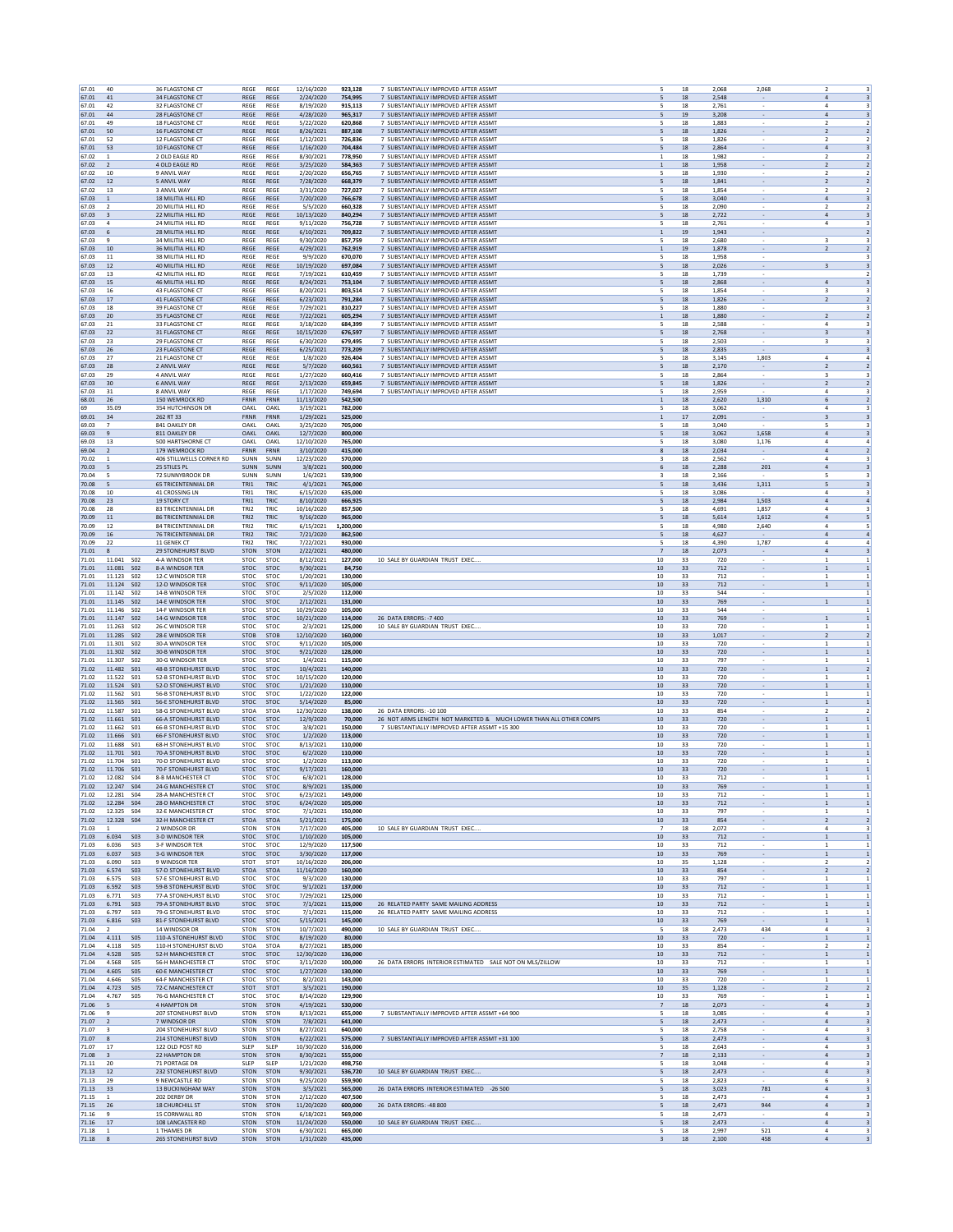| 71.19            | 8                                         | 258 STONEHURST BLVD                             | <b>STON</b>                | STON                | 9/7/2021                | 590,000            |                                                                                              | 18                                           | 1,734          | 576                                | $\overline{2}$<br>3                                                                    |
|------------------|-------------------------------------------|-------------------------------------------------|----------------------------|---------------------|-------------------------|--------------------|----------------------------------------------------------------------------------------------|----------------------------------------------|----------------|------------------------------------|----------------------------------------------------------------------------------------|
| 71.21            | $\overline{1}$                            | 256 STONEHURST BLVD                             | <b>STON</b>                | <b>STON</b>         | 7/28/2020               | 515,000            | 7 SUBSTANTIALLY IMPROVED AFTER ASSMT +86 100                                                 | 18<br>$\mathbf{1}$                           | 1,734          | 360                                | $\ensuremath{\mathsf{3}}$<br>$\overline{2}$                                            |
| 71.21<br>71.21   | 7<br>$11$                                 | 13 CAMBRIDGE RD<br><b>254 STONEHURST BLVD</b>   | <b>STON</b><br><b>STON</b> | STON<br><b>STON</b> | 6/28/2021<br>4/30/2021  | 598,000<br>570,000 | 26 NOT LISTED ANYWHERE NEED TO CONFIRM INTERIOR DATA TOO                                     | 18<br>5<br>5<br>18                           | 2,473<br>2,473 |                                    | 4<br>3<br>$\overline{4}$<br>$\overline{\mathbf{3}}$                                    |
| 71.21            | 16                                        | 124 LANCASTER RD                                | <b>STON</b>                | <b>STON</b>         | 4/30/2021               | 700,000            | 7 SURSTANTIALLY IMPROVED AFTER ASSMT +98 800                                                 | 1<br>18                                      | 1.734          | 504                                | 3<br>$\overline{2}$                                                                    |
| 71.24            | $\overline{4}$                            | 4 NEWCASTLE RD                                  | <b>STON</b>                | STON                | 4/8/2021                | 682,000            | 10 SALE BY GUARDIAN TRUST EXEC                                                               | 18<br>$\mathbf{1}$                           | 2,580          | 552                                | $\overline{a}$<br>3                                                                    |
| 71.26            | $\overline{7}$                            | 144 LANCASTER RD                                | <b>STON</b>                | STON                | 10/1/2021               | 780,000            |                                                                                              | 18<br>5                                      | 2,689          | $\overline{\phantom{a}}$           | $\overline{a}$<br>3                                                                    |
| 71.26<br>71.27   | 10<br>8                                   | 138 LANCASTER RD<br>58 LANCASTER RD             | <b>STON</b><br><b>STON</b> | <b>STON</b><br>STON | 4/6/2021<br>4/6/2020    | 669,000<br>389,900 |                                                                                              | 18<br>5<br>$\mathbf{1}$<br>18                | 3.964<br>1,734 | $\overline{\phantom{a}}$           | 5<br>$\overline{4}$<br>3<br>$\overline{2}$                                             |
| 71.30            | 14                                        | <b>54 HAMPTON DR</b>                            | <b>STON</b>                | <b>STON</b>         | 8/25/2020               | 519,000            | 26 DATA ERRORS: - 25 600                                                                     | 5<br>18                                      | 2,837          | 738                                | 5<br>3                                                                                 |
| 71.30            | 19                                        | 1 WOODSTOCK PL                                  | <b>STON</b>                | STON                | 1/15/2020               | 550,000            |                                                                                              | 5<br>18                                      | 4,776          |                                    | 6<br>5                                                                                 |
| 71.30            | 20                                        | 5 WOODSTOCK PL                                  | <b>STON</b>                | <b>STON</b>         | 1/30/2020               | 460,000            | 26 STATE INVESTIGATE                                                                         | 18<br>5                                      | 2,976          | 432                                | $\sqrt{4}$<br>3                                                                        |
| 71.32            | 3                                         | 66 HERITAGE DR                                  | GTRE                       | GTRE                | 1/12/2021               | 651.000            |                                                                                              | 18<br>3                                      | 3,578          |                                    | 5<br>4                                                                                 |
| 71.33<br>71.33   | 18<br>20                                  | 14 COACHMAN DR S<br>2 COACHMAN DR S             | <b>GTRE</b><br>GTRE        | <b>GTRE</b><br>GTRE | 5/1/2020<br>3/24/2020   | 475,000<br>420,000 | 26 STATE INVESTIGATE WAY UNDER TYPICAL MARKET VALUE                                          | $\overline{\mathbf{3}}$<br>18<br>3<br>18     | 2,387<br>2,216 | 624                                | $\overline{a}$<br>$\overline{\mathbf{3}}$<br>$\mathbf{A}$<br>$\overline{a}$            |
| 71.36            | 4                                         | 150 COACHMAN DR N                               | GTRE                       | GTRE                | 5/15/2020               | 495,000            | 26 DATA ERRORS: -43 300                                                                      | 18<br>3                                      | 2,387          |                                    | $\overline{a}$<br>$\overline{\mathbf{3}}$                                              |
| 71.39            | 6                                         | 28 PORTAGE DR                                   | SLEP                       | SLEP                | 10/21/2020              | 600,000            |                                                                                              | 18<br>3                                      | 2,916          | $\overline{\phantom{a}}$           | 4<br>3                                                                                 |
| 71.41            | 8                                         | 12 SURREY CT                                    | <b>STON</b>                | <b>STON</b>         | 11/17/2020              | 585,000            |                                                                                              | 18<br>5                                      | 2.399          | $\overline{\phantom{a}}$           | 4<br>$\overline{\mathbf{3}}$                                                           |
| 71.41            | 9                                         | 22 SURREY CT                                    | <b>STON</b>                | STON                | 12/22/2020              | 570,000            |                                                                                              | $\overline{\mathbf{2}}$<br>18                | 2,539          |                                    | 5<br>3                                                                                 |
| 71.42<br>71.42   | 22<br>24                                  | 47 PLYMOUTH DR<br>27 PLYMOUTH DR                | <b>STON</b><br><b>STON</b> | <b>STON</b><br>STON | 7/15/2021<br>7/24/2020  | 552,000<br>392,000 | 7 SUBSTANTIALLY IMPROVED AFTER ASSMT +31 900                                                 | 18<br>$\mathbf{1}$<br>18<br>1                | 1,656<br>1,656 |                                    | $\overline{2}$<br>3<br>$\overline{\mathbf{3}}$<br>$\overline{2}$                       |
| 71.42            | 32                                        | 101 ASCOT DR                                    | <b>STON</b>                | <b>STON</b>         | 12/21/2020              | 585,000            |                                                                                              | 5<br>18                                      | 2,612          |                                    | $\sqrt{4}$<br>$\overline{\mathbf{3}}$                                                  |
| 71.43            | 10                                        | 341 PLYMOUTH DR                                 | <b>STON</b>                | STON                | 5/7/2020                | 555.770            | 7 SUBSTANTIALLY IMPROVED AFTER ASSMT +83 400                                                 | 18<br>5                                      | 2.474          | 377                                | 4<br>3                                                                                 |
| 71.44            | 7                                         | 241 SCHANCK RD                                  | STON                       | <b>STON</b>         | 8/11/2021               | 625,000            |                                                                                              | $\overline{7}$<br>18                         | 2,880          |                                    | 5<br>$\overline{\mathbf{3}}$                                                           |
| 71.46            | $\mathbf{1}$                              | 290 PLYMOUTH DR                                 | <b>STON</b>                | <b>STON</b>         | 7/10/2020               | 510.000            |                                                                                              | 5<br>18                                      | 2,410          |                                    | $\overline{a}$<br>$\overline{3}$                                                       |
| 71.46<br>71.47   | $\overline{\mathbf{3}}$<br>$\overline{2}$ | 270 PLYMOUTH DR<br>73 STRATFORD DR              | <b>STON</b><br><b>STON</b> | STON<br>STON        | 12/7/2020<br>9/1/2020   | 605,000<br>499,000 |                                                                                              | 5<br>18<br>$\overline{2}$<br>17              | 2,474<br>2,644 | 679<br>×                           | $\overline{a}$<br>$\overline{\mathbf{3}}$<br>$\overline{4}$<br>$\overline{\mathbf{3}}$ |
| 71.48            | <sup>2</sup>                              | 122 PLYMOUTH DR                                 | <b>STON</b>                | <b>STON</b>         | 3/5/2021                | 555,000            | 7 SUBSTANTIALLY IMPROVED AFTER ASSMT +76 700                                                 | 18<br>$\overline{a}$                         | 2.794          | $\overline{\phantom{a}}$           | 5<br>$\overline{\mathbf{3}}$                                                           |
| 71.48            | 10                                        | 198 PLYMOUTH DR                                 | <b>STON</b>                | STON                | 8/26/2020               | 539,000            |                                                                                              | 5<br>18                                      | 2,474          |                                    | $\overline{a}$<br>3                                                                    |
| 71.51            | $\overline{7}$                            | 36 CAMBRIDGE RD                                 | <b>STON</b>                | <b>STON</b>         | 9/30/2021               | 622,000            |                                                                                              | 18<br>5                                      | 2,473          |                                    | $\Delta$<br>3                                                                          |
| 71.51            | $18\,$                                    | 22 YORKE DR                                     | <b>STON</b>                | STON                | 10/8/2021               | 600,000            |                                                                                              | 5<br>18                                      | 2,334          |                                    | $\overline{4}$<br>$\overline{\mathbf{3}}$                                              |
| 71.51<br>71.51   | 27<br>36                                  | 124 STILLWELLS CORNER RD<br>32 CROWN POINT CT   | <b>STON</b><br><b>STON</b> | <b>STON</b><br>STON | 3/1/2021<br>2/27/2020   | 510,000<br>480,000 |                                                                                              | $\overline{\mathbf{3}}$<br>18<br>18<br>5     | 2,134<br>2.997 | 449                                | $\overline{4}$<br>$\overline{\mathbf{3}}$<br>4<br>3                                    |
| 71.52            | $13\,$                                    | 98 OLD POST RD                                  | SLEP                       | SLEP                | 5/1/2020                | 485,000            |                                                                                              | 3<br>18                                      | 2,387          | 414                                | $\overline{a}$<br>$\overline{\mathbf{3}}$                                              |
| 71.53            | $\mathbf{4}$                              | 11 COVENTRY DR                                  | <b>STON</b>                | STON                | 6/1/2020                | 453.900            |                                                                                              | 5<br>18                                      | 2,473          |                                    | $\overline{a}$<br>$\overline{3}$                                                       |
| 71.53            | $\overline{5}$                            | 16 NEWCASTLE RD                                 | <b>STON</b>                | STON                | 5/6/2021                | 640,000            |                                                                                              | 5<br>18                                      | 3,088          | $\overline{\phantom{a}}$           | 6<br>$\overline{\mathbf{3}}$                                                           |
| 71.021           | 13.311 505                                | <b>31-A MANCHESTER CT</b>                       | STOC                       | STOC                | 5/13/2021               | 151,500            | 10                                                                                           | 33                                           | 712            | $\overline{\phantom{a}}$           | $\mathbf{1}$<br>$\mathbf{1}$                                                           |
| 71.021<br>71.021 | 13.315 505<br>13.318<br><b>SO5</b>        | <b>31-E MANCHESTER CT</b><br>31-H MANCHESTER CT | <b>STOC</b><br>STOC        | <b>STOC</b><br>STOC | 3/4/2021<br>11/5/2020   | 125,000<br>120,000 | 10<br>10                                                                                     | 33<br>33                                     | 769<br>769     | $\overline{\phantom{a}}$           | <sup>1</sup><br>1<br>$\mathbf{1}$                                                      |
| 71.021           | 13.612<br><b>SO5</b>                      | <b>61-B MANCHESTER CT</b>                       | <b>STOC</b>                | <b>STOC</b>         | 4/15/2021               | 120,000            | 10                                                                                           | 33                                           | 720            |                                    | $\mathbf{1}$<br>$\mathbf{1}$                                                           |
| 71.021           | 13.984<br><b>SO5</b>                      | 98-D STONEHURST BLVD                            | STOC                       | STOC                | 11/30/2020              | 125,000            | 10                                                                                           | 33                                           | 712            |                                    | $\mathbf{1}$<br>1                                                                      |
| 71.101           | 14                                        | 59 LANCASTER RD                                 | <b>STON</b>                | <b>STON</b>         | 12/17/2020              | 470,000            |                                                                                              | $\overline{7}$<br>18                         | 2,073          |                                    | $\sqrt{4}$<br>$\overline{\mathbf{3}}$                                                  |
| 72               | 7                                         | 3 FORSGATE DR                                   | <b>WYNN</b>                | WYNN                | 4/3/2020                | 340,000            | 7 SUBSTANTIALLY IMPROVED AFTER ASSMT +44 500                                                 | 17<br>1                                      | 1.092          | 546                                | 3<br>$\overline{2}$<br>$\overline{4}$                                                  |
| 72<br>72.01      | 28<br>$\overline{\mathbf{3}}$             | 59 KOENIG LN<br>11 ANDORRA TER                  | <b>WYNN</b><br>JUNI        | WYNN<br>JUNI        | 10/7/2021<br>7/8/2021   | 465,000<br>615,000 |                                                                                              | $\overline{\mathbf{2}}$<br>17<br>5<br>18     | 1,242<br>2,502 | 216                                | $\overline{2}$<br>5<br>$\overline{\mathbf{3}}$                                         |
| 72.04            | $\overline{4}$                            | 30 LUTEA TER                                    | <b>JUNI</b>                | JUNI                | 12/10/2020              | 510,000            |                                                                                              | 18<br>$\mathbf{1}$                           | 2,514          | 469                                | $\overline{a}$<br>$\overline{4}$                                                       |
| 72.05            | 16                                        | 92 HIBERNIA WAY                                 | JUNI                       | <b>JUN</b>          | 1/19/2021               | 540,000            | 26 ATTEMPTED TO INSPECT HAVE NOT HEARD BACK TRYING TO VERIFY INTER                           | 5<br>18                                      | 2,324          | 449                                | 5<br>3                                                                                 |
| 72.07            | 8                                         | <b>5 ASSUNPINK TRAIL</b>                        | MILL                       | MILL                | 9/17/2021               | 776,500            |                                                                                              | 5<br>18                                      | 2.192          | 953                                | $\overline{a}$<br>3                                                                    |
| 72.08            | 5                                         | <b>10 ASSUNPINK TRAIL</b>                       | MILL                       | MILI                | 4/29/2020               | 533,500            |                                                                                              | 5<br>18                                      | 2,166          | 160                                | $\overline{4}$<br>$\overline{\mathbf{3}}$                                              |
| 73<br>74         | 34<br>6                                   | 36 WILLOW BROOK RD<br>17 KOENIG LN              | <b>WYNN</b><br>WYNN        | WYNN<br>WYNN        | 8/18/2021<br>3/23/2020  | 210,000<br>430,000 | 10 SALE BY GUARDIAN TRUST EXEC<br>7 SUBSTANTIALLY IMPROVED AFTER ASSMT +78 600               | 3<br>17<br>17<br>$\overline{\mathbf{3}}$     | 1,554<br>1,840 | 151                                | $\overline{2}$<br>3<br>$\overline{\mathbf{3}}$<br>$\overline{2}$                       |
| 75               | $\overline{2}$                            | 36 KOENIG LN                                    | <b>WYNN</b>                | WYNN                | 1/10/2020               | 358,000            |                                                                                              | $\overline{2}$<br>17                         | 1,242          | 773                                | $\sqrt{4}$<br>$\overline{\mathbf{3}}$                                                  |
| 75               | 3                                         | 38 KOENIG LN                                    | <b>WYNN</b>                | WYNN                | 8/20/2021               | 400.000            |                                                                                              | 17<br>3                                      | 1.554          | 353                                | 3<br>$\overline{2}$                                                                    |
| 75               | $13\,$                                    | 52 KOENIG LN                                    | <b>WYNN</b>                | WYNN                | 12/21/2020              | 370,000            |                                                                                              | $17\,$<br>$\overline{2}$                     | 1,242          | 429                                | $\sqrt{4}$<br>$\overline{2}$                                                           |
| 75               | 16                                        | <b>54 KOENIG LN</b>                             | <b>WYNN</b>                | WYNN                | 7/14/2021               | 520,000            | 26 DATA ESTIMATED NEED TO PERFORM INTERIOR INSPEC. NOT MARKETED                              | 3<br>17                                      | 1.554          | 403                                | $\overline{z}$<br>$\overline{\mathbf{3}}$                                              |
| 76<br>76         | 5<br>10                                   | 117 WYNNEWOOD CT<br>101 WYNNEWOOD CT            | <b>WYNN</b><br><b>WYNN</b> | WYNN<br>WYNN        | 6/30/2021<br>7/23/2021  | 460,000<br>442,000 | 10 SALE BY GUARDIAN TRUST EXEC                                                               | $17\,$<br>$\overline{\mathbf{3}}$<br>3<br>17 | 1,554<br>1,554 | 403<br>252                         | $\overline{a}$<br>$\overline{2}$<br>3<br>$\overline{2}$                                |
| 76               | 14                                        | 78 BRAETON WAY                                  | <b>WYNN</b>                | <b>WYNN</b>         | 7/9/2020                | 355,000            | 7 SUBSTANTIALLY IMPROVED AFTER ASSMT +25 200                                                 | 17<br>$\overline{\mathbf{3}}$                | 1.554          |                                    | $\overline{\mathbf{3}}$<br>$\overline{2}$                                              |
| 76               | 15                                        | 76 BRAETON WAY                                  | WYNN                       | WYNN                | 9/4/2020                | 392,500            |                                                                                              | $\overline{2}$<br>17                         | 1,418          | 85                                 | $\overline{a}$<br>$\overline{2}$                                                       |
| 76               | 19                                        | 66 WYNNEWOOD DR                                 | <b>WYNN</b>                | <b>WYNN</b>         | 8/6/2020                | 354,700            |                                                                                              | $\overline{2}$<br>17                         | 1,506          |                                    | $\Delta$<br>$\overline{2}$                                                             |
| 80               | $17\,$                                    | 82 CAMPBELL CT                                  | JUNI                       | <b>JUN</b>          | 1/31/2020               | 350,000            | 10 SALE BY GUARDIAN TRUST EXEC                                                               | $\overline{7}$<br>$18\,$                     | 1,992          |                                    | $\overline{\mathbf{3}}$<br>$\overline{2}$                                              |
| 80<br>80.03      | 35<br>8                                   | <b>12 THREE BROOKS RD</b><br>52 BURKI PL        | <b>JUNI</b><br>JUNI        | <b>JUN</b><br>JUNI  | 9/11/2020<br>1/31/2020  | 440,000<br>395,000 | 10 SALE BY GUARDIAN TRUST EXEC                                                               | $\mathbf{1}$<br>18<br>18<br>3                | 1,607<br>2.126 | 359                                | $\overline{\mathbf{3}}$<br>$\overline{2}$<br>4<br>3                                    |
| 80.03            | 28                                        | 120 SARGENT RD                                  | CEST                       | CEST                | 7/1/2021                | 615,000            |                                                                                              | $\mathbf{1}$<br>18                           | 1,963          | 284                                | $\sqrt{4}$<br>$\overline{\mathbf{3}}$                                                  |
| 80.03            | 30                                        | 100 SARGENT RD                                  | CEST                       | CEST                | 1/22/2021               | 363.500            |                                                                                              | 18<br>1                                      | 1,612          |                                    | $\overline{z}$<br>з                                                                    |
| 80.03            | $31\,$                                    | 92 SARGENT RD                                   | CEST                       | CEST                | 3/25/2021               | 400,000            | 10 SALE BY GUARDIAN TRUST EXEC                                                               | $\overline{2}$<br>18                         | 2,252          |                                    | $\overline{a}$<br>$\overline{\mathbf{3}}$                                              |
| 80.06            | $\mathbf{1}$                              | 12 JUNIPER DR                                   | CEST                       | CEST                | 8/13/2021               | 435,000            | 10 SALE BY GUARDIAN TRUST EXEC                                                               | 5<br>18                                      | 2,170          | 590                                | $\ddot{a}$<br>3                                                                        |
| 80.06<br>80.06   | -5<br>8                                   | 64 JUNIPER DR<br>94 JUNIPER DR                  | CEST<br>CEST               | CEST<br>CEST        | 7/30/2021<br>3/9/2021   | 625.000<br>525,000 | 7 SUBSTANTIALLY IMPROVED AFTER ASSMT +38 400<br>7 SUBSTANTIALLY IMPROVED AFTER ASSMT +35 400 | 18<br>5<br>$18\,$<br>1                       | 2.080<br>1,963 | 936                                | $\overline{a}$<br>$\overline{4}$<br>$\overline{4}$<br>$\overline{\mathbf{3}}$          |
| 80.06            | 11                                        | 124 JUNIPER DR                                  | <b>CEST</b>                | CEST                | 1/8/2021                | 550,000            | 7 SUBSTANTIALLY IMPROVED AFTER ASSMT +36 800                                                 | 18<br>5                                      | 2,080          |                                    | $\Delta$<br>3                                                                          |
| 80.06            | 21                                        | 141 BAR HARBOR RD                               | CEST                       | CEST                | 10/2/2020               | 395,000            | 10 SALE BY GUARDIAN TRUST EXEC                                                               | 18<br>1                                      | 2,087          |                                    | $\ddot{4}$<br>$\overline{\mathbf{3}}$                                                  |
| 80.06            | 22                                        | 131 BAR HARBOR RD                               | <b>CEST</b>                | CEST                | 9/28/2021               | 625,000            |                                                                                              | 5<br>18                                      | 2,502          | 259                                | 5<br>$\overline{\mathbf{3}}$                                                           |
| 80.07            | 8                                         | <b>43 IUNIPER DR</b>                            | CEST                       | CEST                | 10/13/2021              | 530,000            |                                                                                              | 18<br>3                                      | 1.908          |                                    | 4<br>3                                                                                 |
| 80.08<br>80.09   | 5<br>18                                   | 123 KOSTER DR<br>154 KOSTER DR                  | CEST<br>JUNI               | CEST<br>JUNI        | 6/27/2020<br>7/30/2021  | 525,000<br>550,000 | $7 + 68900$<br>10 SALE BY GUARDIAN TRUST EXEC.                                               | $18\,$<br>5<br>18<br>$\overline{1}$          | 2,470<br>1,963 | 1,540                              | $\overline{4}$<br>$\overline{\mathbf{3}}$<br>$\overline{a}$<br>в                       |
| 80.11            | $\overline{2}$                            | 102 KINGS WAY                                   | <b>JUNI</b>                | <b>JUNI</b>         | 8/3/2021                | 517,000            | 10 SALE BY GUARDIAN TRUST EXEC                                                               | $\overline{7}$<br>18                         | 2,496          | $\sim$                             | $\overline{a}$<br>3                                                                    |
| 80.11            | 10                                        | 31 DUNDEE TER                                   | JUNI                       | <b>JUN</b>          | 8/17/2020               | 430,000            |                                                                                              | $\mathbf{1}$<br>18                           | 1,554          |                                    | 3<br>$\overline{2}$                                                                    |
| 80.14            | $\overline{4}$                            | 7 MOHEGAN RD                                    | SQUI                       | SQUI                | 9/27/2021               | 775,000            |                                                                                              | 18<br>5                                      | 2.829          | 1.102                              | $\overline{a}$<br>$\overline{\mathbf{3}}$                                              |
| 80.14<br>80.15   | $12\,$<br>51                              | 2 IROQUOIS DR<br>21 APACHE TRAIL                | SQUI<br><b>HRUN</b>        | SQUI<br><b>HRUN</b> | 4/30/2020               | 545.000<br>720,000 |                                                                                              | 18<br>5<br>18                                | 2,339          | 1,606                              | $\overline{\mathbf{3}}$<br>4<br>$\overline{4}$<br>$\overline{4}$                       |
| 80.16            | 12                                        | 2 APACHE TRAIL                                  | <b>HRUN</b>                | <b>HRUN</b>         | 12/23/2020<br>2/26/2021 | 649,900            |                                                                                              | 5<br>18                                      | 3,279<br>2,686 |                                    | $\overline{4}$<br>3                                                                    |
| 81               | 7.285                                     | 2805 KAPALUA CT                                 | ADNV                       | ADNV                | 6/19/2020               | 297,500            | 10                                                                                           | 37                                           | 1,468          | 650                                | $\overline{\mathbf{2}}$<br>$\overline{\mathbf{3}}$                                     |
| 81               | 7.322                                     | 3202 KAPALUA CT                                 | ADVW                       | ADVW                | 8/28/2020               | 289.000            |                                                                                              | 10<br>37                                     | 1,432          | 653                                | 2<br>3                                                                                 |
| 81               | 7.325                                     | 3205 KAPALUA CT                                 |                            | ADVW ADVW           | 7/10/2020               | 295,000            | 10                                                                                           | 37                                           | 1,468          | 671                                | 3<br>$\overline{z}$<br>$\overline{3}$                                                  |
| 81<br>81.01      | 7.328<br>7.272                            | 3208 KAPALUA CT<br>2702 METEDECONK CT           | ADNV<br>ADNV               | ADNV<br>ADNV        | 8/5/2021<br>6/25/2020   | 310,000<br>277,900 | 10<br>10                                                                                     | 37<br>37                                     | 1,432<br>1,432 | 599<br>225                         | $\overline{2}$<br>$\overline{\mathbf{3}}$                                              |
| 81.01            | 7.275                                     | 2705 METEDECONK CT                              | ADNV                       | ADNV                | 1/31/2020               | 275,999            | 10                                                                                           | 37                                           | 1,468          | 210                                | $\overline{2}$<br>3                                                                    |
| 81.01            | 7.276                                     | 2706 METEDECONK CT                              | ADNV                       | ADNV                | 4/1/2021                | 330,000            | 10                                                                                           | 37                                           | 1.468          | 650                                | $\overline{2}$<br>$\overline{\mathbf{3}}$                                              |
| 83               | 16.01                                     | 60 STRICKLAND RD                                | FRSE                       | FRSE                | 9/15/2020               | 474,900            | 7 SUBSTANTIALLY IMPROVED AFTER ASSMT                                                         | $18\,$<br>5                                  | 2,360          | 400                                | $\overline{4}$<br>$\overline{\mathbf{3}}$                                              |
| 83<br>83         | 21.016 S03<br>21.024 S03                  | 1-6 ATLANTA CT<br>2-4 ATLANTA CT                | DEER<br>DEER               | DEER<br>DEER        | 11/12/2020<br>8/6/2021  | 202,000<br>240,000 | 10<br>10                                                                                     | 35<br>35                                     | 1,197<br>1,197 |                                    | $\overline{1}$<br>$\mathbf{1}$<br>$\overline{2}$<br>$\overline{2}$                     |
| 83               | 21.032  503                               | 3-2 ATLANTA CT                                  | DEER                       | DEER                | 4/21/2020               | 199,900            | 10                                                                                           | 35                                           | 1,197          | $\overline{\phantom{a}}$           | $\overline{2}$<br>$\overline{2}$                                                       |
| 83               | 21.034 503                                | 3-4 ATI ANTA CT                                 | DEER                       | DEER                | 8/24/2020               | 220,000            | $7 + 23900$<br>10                                                                            | 35                                           | 1.197          |                                    | $\overline{2}$<br>2                                                                    |
| 83               | 21.056 503                                |                                                 |                            |                     |                         | 195,000            |                                                                                              |                                              | 1,197          | $\overline{\phantom{a}}$           | $\overline{2}$<br>$\overline{2}$<br>$\overline{z}$<br>$\overline{z}$                   |
|                  |                                           | 5-6 ATLANTA CT                                  | DEER                       | DEER                | 6/15/2021               |                    |                                                                                              | $10$<br>35                                   |                |                                    |                                                                                        |
| 83               | 21.058 S03                                | 5-8 PORTLAND CT                                 | DEER                       | DEER                | 6/18/2021               | 210,000            | 10                                                                                           | 35                                           | 1,197          |                                    |                                                                                        |
| 83<br>83         | 21.072 502<br>21.077 S02                  | 7-2 SEATTLE CT<br>7-7 SEATTLE CT                | DEER<br>DEER               | <b>DEER</b><br>DEER | 11/12/2020              | 223,000<br>222,500 | 10<br>10                                                                                     | 35<br>35                                     | 1.197<br>1,197 | $\sim$                             | $\overline{2}$<br>$\overline{2}$<br>$\overline{\mathbf{2}}$<br>$\overline{2}$          |
| 83               | 21.092 502                                | 9-2 SEATTLE CT                                  | <b>DEER</b>                | DEER                | 10/1/2021<br>2/8/2021   | 225,000            | 10                                                                                           | 35                                           | 1.197          |                                    | $\overline{2}$<br>$\overline{2}$                                                       |
| 83               | 21.108 S02                                | 10-8 BOISE CT                                   | DEER                       | DEER                | 1/13/2021               | 205,000            | $10$                                                                                         | 35                                           | 1,197          |                                    | $\overline{2}$<br>$\overline{2}$                                                       |
| 83               | 21.113   502                              | 11-3 PHOENIX CT                                 | DEER                       | DEER                | 1/15/2021               | 220,000            | 10                                                                                           | 35                                           | 1,197          |                                    | $\overline{2}$<br>$\overline{2}$                                                       |
| 83               | 21.117 SO2                                | 11-7 PHOENIX CT                                 | <b>DEER</b>                | DEER                | 12/23/2020              | 200.000            | 10                                                                                           | 35                                           | 1.197          |                                    | $\overline{2}$<br>$\overline{\phantom{a}}$                                             |
| 83<br>83         | 21.123 502<br>21.137 502                  | 12-3 PHOENIX CT<br>13-7 PHOENIX CT              | DEER<br>DEER               | DEER<br>DEER        | 6/4/2021<br>10/4/2021   | 235,000<br>240,000 | 10<br>10                                                                                     | 35<br>35                                     | 1,197<br>1.197 | $\overline{\phantom{a}}$           | $\overline{2}$<br>$\overline{2}$<br>$\overline{2}$<br>1                                |
| 83               | 21.138 502                                | 13-8 PHOENIX CT                                 | DEER                       | DEER                | 10/1/2021               | 215,000            | $10$                                                                                         | 35                                           | 1,197          | $\overline{\phantom{a}}$           | $\overline{2}$<br>$\overline{2}$                                                       |
| 83               | 21.171<br><b>SO1</b>                      | 17-1 AUGUSTA CT                                 | DEER                       | DEER                | 5/8/2020                | 195,000            | 10                                                                                           | 35                                           | 1,197          |                                    | $\overline{z}$<br>$\overline{\phantom{a}}$                                             |
| 83               | 21.178 SO1                                | 17-8 AUGUSTA CT                                 | DEER                       | <b>DEER</b>         | 8/13/2021               | 250,000            | 10                                                                                           | 35                                           | 1,197          | $\sim$                             | $\overline{2}$<br>$\overline{2}$                                                       |
| 83<br>83         | 21.186 S01<br>21.187 501                  | 18-6 AUGUSTA CT<br>18-7 AUGUSTA CT              | DEER<br><b>DEER</b>        | DEER<br>DEER        | 4/22/2021<br>9/15/2021  | 258,000<br>219,900 | 10<br>10                                                                                     | 35<br>35                                     | 1,197<br>1.197 | $\sim$<br>$\overline{\phantom{a}}$ | $\mathbf{1}$<br>$\overline{2}$<br><sup>2</sup><br>$\overline{2}$                       |
| 83               | 21.191<br><b>SO1</b>                      | 19-1 AUGUSTA CT                                 | DEER                       | DEER                | 11/20/2020              | 185,500            | $10$                                                                                         | 35                                           | 1,197          |                                    | $\overline{2}$<br>$\overline{\mathbf{2}}$                                              |
| 83               | 21.194<br><b>SO1</b>                      | 19-4 AUGUSTA CT                                 | DEER                       | DEER                | 12/14/2020              | 196,000            | 10                                                                                           | 35                                           | 1,197          |                                    | $\mathbf{1}$<br>$\mathbf{1}$                                                           |
| 83               | 21.206<br>S01                             | 20-6 AUSTIN CT                                  | <b>DEER</b>                | DEER                | 10/12/2020              | 190,000            | 10                                                                                           | 35                                           | 1.197          |                                    | $\overline{2}$<br>$\overline{2}$                                                       |
| 83               | 21.208 S01                                | 20-8 AUGUSTA CT                                 | DEER                       | DEER                | 8/2/2021                | 205,000            | 10                                                                                           | 35                                           | 1,197          |                                    | $\overline{2}$<br>$\overline{2}$                                                       |
| 83.16<br>83.16   | 1.05<br>1.07                              | 105 BARNSTABLE CT<br>107 BARNSTABLE CT          | STRF<br>STRF               | STRF<br>STRF        | 12/21/2020<br>2/23/2021 | 310,000<br>269,000 | 10<br>10                                                                                     | 37<br>37                                     | 1.251<br>990   | 446<br>$\sim$                      | 3<br>2<br>$\overline{2}$<br>$\overline{2}$                                             |
| 83.16            | 4.03                                      | 403 GAITWAY CT                                  | STRF                       | STRF                | 10/22/2020              | 305,000            | 10                                                                                           | 37                                           | 1,410          | 529                                | 3<br>3                                                                                 |
| 83.16            | 4.05                                      | 405 GAITWAY CT                                  | <b>STRF</b>                | STRF                | 7/15/2020               | 272.000            | 10                                                                                           | 37                                           | 1.240          |                                    | $\overline{\mathbf{3}}$<br>$\overline{2}$                                              |
| 83.16            | 4.08                                      | 408 GAITWAY CT                                  | <b>STRF</b>                | STRF                | 6/23/2021               | 375,000            | 10                                                                                           | 37                                           | 1,718          | 596                                | 3<br>3                                                                                 |
| 83.16            | 5.01                                      | 501 GAITWAY CT                                  | <b>STRF</b>                | STRF                | 11/13/2020              | 350,000            | 10                                                                                           | 37                                           | 1,734          | 638                                | $\overline{\mathbf{3}}$<br>3                                                           |
| 83.16<br>83.16   | 5.04<br>7.01                              | 504 GAITWAY CT<br>701 HATCHERY CT               | STRF<br>STRF               | STRF<br>STRF        | 7/27/2020<br>9/23/2020  | 295,000<br>315,000 | $10$<br>10                                                                                   | 37<br>37                                     | 1,410<br>1,718 | 564<br>681                         | 3<br>$\overline{\mathbf{3}}$<br>$\overline{\mathbf{3}}$<br>3                           |
| 83.16            | 7.04                                      | 704 HATCHERY CT                                 | STRF                       | STRF                | 12/21/2020              | 310,000            | 10                                                                                           | 37                                           | 1.510          | 679                                | $\overline{\mathbf{3}}$<br>$\overline{\mathbf{3}}$                                     |
| 83.16            | 7.06                                      | 706 HATCHERY CT                                 | STRF                       | STRF                | 9/14/2020               | 312,000            | 10                                                                                           | 37                                           | 1,410          | 529                                | $\overline{\mathbf{3}}$<br>$\overline{\mathbf{3}}$                                     |
| 83.16            | 8.01                                      | 801 HATCHERY CT                                 | <b>STRF</b>                | STRF                | 4/15/2021               | 370,000            | 10                                                                                           | 37                                           | 1,718          | 596                                | 3<br>$\mathbf{R}$                                                                      |
| 83.16<br>83.17   | 8.07<br>9.02                              | 807 HATCHERY CT<br>902 CREAMERY CT              | STRF<br>STRF               | STRF<br>STRF        | 6/26/2020<br>8/16/2021  | 295,000<br>350,000 | 26 DATA ERRORS: - 35 000<br>$10$<br>10                                                       | 37<br>37                                     | 1,410<br>1,251 | 634<br>475                         | $\overline{\mathbf{3}}$<br>3<br>3<br>$\overline{2}$                                    |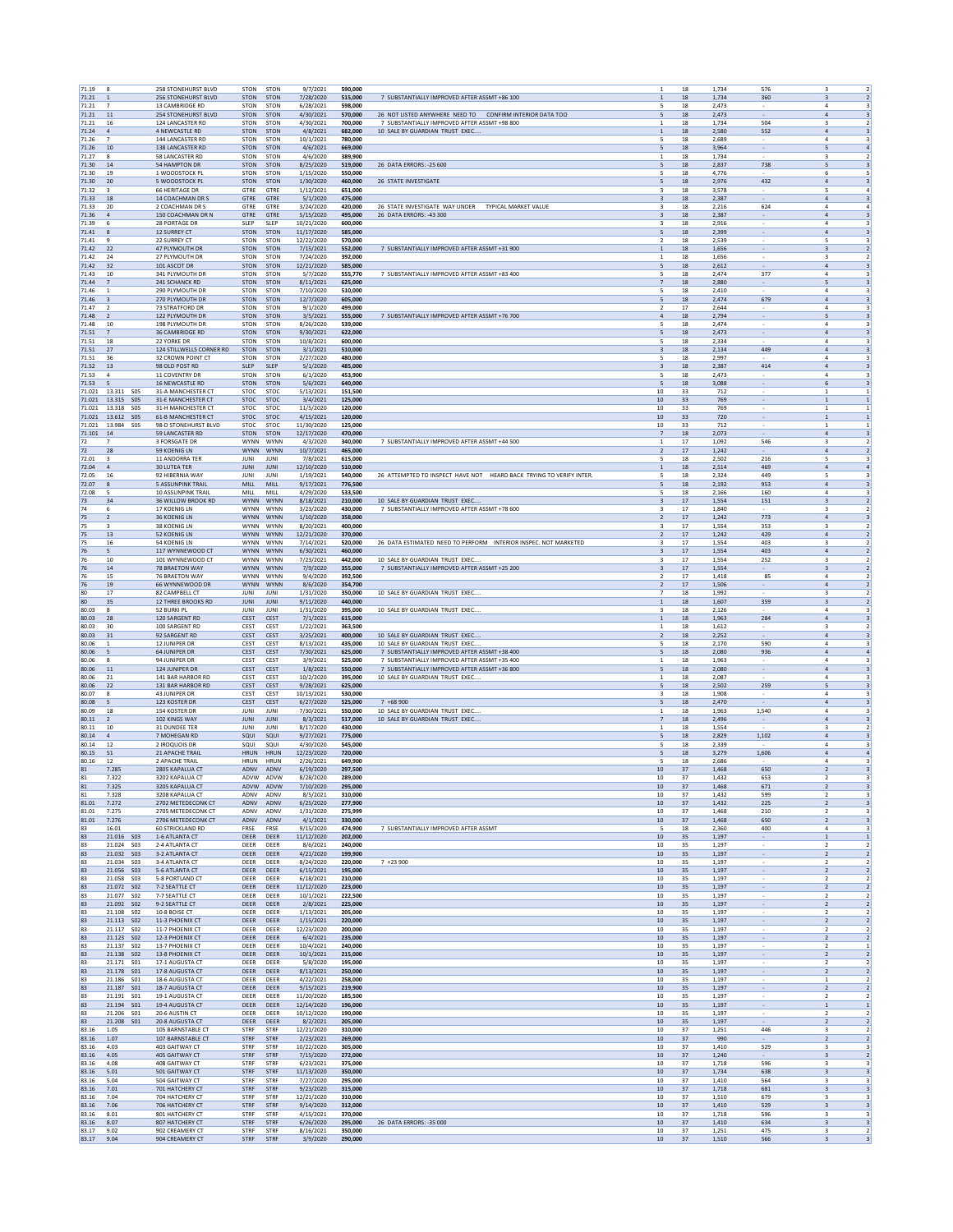| 83.17<br>83.17 | 11.02                                         | 1102 CREAMERY CT                                     | STRF                            | STRF                                 | 6/22/2021                | 325,000                |                                                                                           | 10<br>37                                   | 1,510          | 679                                                  | $\overline{\mathbf{3}}$<br>3                                                           |
|----------------|-----------------------------------------------|------------------------------------------------------|---------------------------------|--------------------------------------|--------------------------|------------------------|-------------------------------------------------------------------------------------------|--------------------------------------------|----------------|------------------------------------------------------|----------------------------------------------------------------------------------------|
|                | 11.05                                         | 1105 CREAMERY CT                                     | STRF                            | STRF                                 | 6/15/2020                | 277,500                |                                                                                           | 37<br>10                                   | 1,251          | 446                                                  | $\overline{\mathbf{3}}$<br>$\overline{2}$                                              |
| 83.17          | 13.01<br>13.03                                | 1301 CREAMERY CT<br>1303 CREAMERY CT                 | STRF<br>STRF                    | STRF<br>STRF                         | 2/26/2021<br>6/24/2021   | 382,500<br>339,000     | 7 SUBSTANTIALLY IMPROVED AFTER ASSMT +29 000                                              | 10<br>37<br>10<br>37                       | 1,718<br>1.410 | 511<br>529                                           | 3<br>3<br>3<br>$\overline{\mathbf{3}}$                                                 |
| 83.17          | 15.03                                         | 1503 WAGON WHEEL CT                                  | STRF                            | STRF                                 | 5/29/2020                | 289,000                |                                                                                           | 10<br>37                                   | 1,410          | 529                                                  | 3<br>$\overline{\mathbf{3}}$                                                           |
| 83.17          | 15.06                                         | 1506 WAGON WHEEL CT                                  | STRF                            | STRF                                 | 10/1/2020                | 330,000                |                                                                                           | 10<br>37                                   | 1,510          | 566                                                  | $\overline{\mathbf{3}}$<br>3                                                           |
| 83.17          | 15.09                                         | 1509 WAGON WHEEL CT                                  | STRF                            | STRF                                 | 7/26/2020                | 330,000                |                                                                                           | 37<br>10                                   | 1,718          | 766                                                  | 3<br>$\overline{4}$                                                                    |
| 83.17<br>83.17 | 16.09<br>17.04                                | 1609 WAGON WHEEL CT<br>1704 WAGON WHEEL CT           | STRF<br>STRF                    | STRF<br>STRF                         | 9/25/2020<br>1/15/2021   | 359,000<br>289,000     | 7 SUBSTANTIALLY IMPROVED AFTER ASSMT                                                      | 10<br>37<br>37<br>10                       | 1,718<br>1.251 | 638<br>446                                           | $\overline{\mathbf{3}}$<br>$\overline{\mathbf{3}}$<br>3<br>$\overline{2}$              |
| 83.17          | 20.06                                         | 2006 WAGON WHEEL CT                                  | STRF                            | STRF                                 | 11/18/2020               | 339,000                |                                                                                           | $10$<br>37                                 | 1,410          | 529                                                  | $\overline{\mathbf{3}}$<br>$\overline{\mathbf{3}}$                                     |
| 83.17          | 24.03                                         | 2403 ACORN CT                                        | STRF                            | STRF                                 | 9/13/2021                | 380,000                |                                                                                           | 10<br>37                                   | 1,510          | 566                                                  | в<br>$\mathbf{R}$                                                                      |
| 83.17          | 25.08                                         | 2508 STRAWBERRY PATCH CT                             | STRF                            | STRF                                 | 11/16/2020               | 305,000                |                                                                                           | 37<br>10                                   | 1,410          | 529                                                  | $\overline{\mathbf{3}}$<br>$\overline{\mathbf{3}}$                                     |
| 83.17<br>83.17 | 29.02<br>29.09                                | 2902 SMOKE HOUSE CT<br>2909 SMOKE HOUSE CT           | STRF<br>STRF                    | STRF<br>STRF                         | 3/5/2020<br>11/9/2020    | 299,000<br>315,500     |                                                                                           | 10<br>37<br>10<br>37                       | 1,510<br>1,410 | 604<br>529                                           | 3<br>3<br>3<br>$\overline{\mathbf{3}}$                                                 |
| 83.17          | 31.07                                         | 3107 SMOKE HOUSE CT                                  | STRF                            | STRF                                 | 7/7/2021                 | 280,000                |                                                                                           | $10$<br>37                                 | 1,251          | 446                                                  | 3                                                                                      |
| 83.17          | 31.09                                         | 3109 SMOKE HOUSE CT                                  | STRF                            | <b>STRF</b>                          | 8/16/2021                | 390,000                |                                                                                           | 10<br>37                                   | 1,718          | 553                                                  | $\overline{\mathbf{3}}$<br>3                                                           |
| 83.17<br>83.17 | 32.04<br>34.09                                | 3204 ICE HOUSE CT<br>3409 DELL CT                    | STRF<br>STRF                    | STRF<br>STRF                         | 6/16/2020<br>5/8/2020    | 280,000<br>340,000     |                                                                                           | 37<br>10<br>10<br>37                       | 1,410<br>1,718 | 529<br>638                                           | 3<br>$\overline{\mathbf{3}}$<br>$\overline{\mathbf{3}}$<br>$\overline{\mathbf{3}}$     |
| 83.18          | 35.04                                         | 3504 SCARECROW CT                                    | <b>STRM</b>                     | STRM                                 | 4/15/2021                | 228,000                | 10 SALE BY GUARDIAN TRUST EXEC                                                            | 37<br>10                                   | 1.336          |                                                      | $\overline{2}$<br>$\overline{2}$                                                       |
| 83.18          | 35.07                                         | 3507 SCARECROW CT                                    | STRM                            | STRM                                 | 2/25/2021                | 255,000                |                                                                                           | $10$<br>37                                 | 1,217          | 459                                                  | $\overline{\mathbf{2}}$<br>$\overline{2}$                                              |
| 83.18<br>83.18 | 36.05<br>41.08                                | 3605 SCARECROW CT<br>4108 DAIRY CT                   | STRF<br>STRF                    | STRF<br>STRF                         | 9/4/2020<br>10/19/2020   | 267,800<br>327,500     | 26 NOT ON MLS/ZILLOW. NEED TO VERIFY DATA THROUGH INSPECTION                              | 10<br>37<br>37<br>10                       | 1,510<br>1,510 | 566<br>566                                           | В<br>$\overline{\mathbf{3}}$<br>$\overline{\mathbf{3}}$<br>$\overline{\mathbf{3}}$     |
| 83.18          | 41.09                                         | 4109 DAIRY CT                                        | <b>STRF</b>                     | STRF                                 | 1/29/2021                | 280,000                |                                                                                           | 10<br>37                                   | 1,251          | 446                                                  | 3<br>$\overline{2}$                                                                    |
| 83.18          | 45.03                                         | 4503 PEPPERIDGE CT                                   | <b>STRM</b>                     | STRM                                 | 9/3/2021                 | 285,000                |                                                                                           | 10<br>37                                   | 1,217          | 431                                                  | 2<br>$\overline{2}$                                                                    |
| 83.18          | 45.04                                         | 4504 PEPPERIDGE CT                                   | STRM                            | STRM                                 | 2/4/2020                 | 260,000                |                                                                                           | $10$<br>37                                 | 1,336          | 579                                                  | $\overline{2}$<br>$\overline{\mathbf{z}}$                                              |
| 83.18<br>84    | 45.12<br>4.06                                 | 4512 PEPPERIDGE CT<br>8 POLO CLUB DR                 | <b>STRM</b><br>POLO             | <b>STRM</b><br>POLO                  | 2/22/2021<br>4/23/2021   | 275,000<br>755,000     | 7 SUBSTANTIALLY IMPROVED AFTER ASSMT +31 400                                              | 10<br>37<br>5<br>$18\,$                    | 1,336<br>3,232 | 514                                                  | $\overline{\mathbf{2}}$<br>$\overline{2}$<br>$\overline{4}$<br>$\overline{\mathbf{3}}$ |
| 84             | 4.16                                          | 28 POLO CLUB DF                                      | POLO                            | POLO                                 | 10/15/2020               | 604,786                | 10 SALE BY GUARDIAN TRUST EXEC                                                            | 5<br>18                                    | 3,303          | $\overline{\phantom{a}}$                             | $\sqrt{4}$<br>$\overline{\mathbf{3}}$                                                  |
| 84             | 4.17                                          | 30 POLO CLUB DF                                      | POLO                            | POLO                                 | 8/30/2021                | 785,000                |                                                                                           | 18<br>6                                    | 4.274          | $\overline{\phantom{a}}$                             | 4<br>$\sim$                                                                            |
| 84<br>84       | 15.25<br>37                                   | 50 JEFFERSON CT<br><b>360 STONE HILL</b>             | LIBT<br>FRSE                    | LIBT<br>FRSE                         | 12/7/2020<br>7/17/2020   | 483,000<br>699,950     | 7 ADD L LOTS ON DEED<br>+506 200                                                          | $18\,$<br>5<br>5<br>18                     | 2,593<br>3,209 | 985                                                  | $\overline{4}$<br>$\overline{\mathbf{3}}$<br>$\overline{a}$<br>-5                      |
| 84.03          | $\mathbf{1}$                                  | 41 JEFFERSON CT                                      | LIBT                            | LIBT                                 | 1/5/2021                 | 675,000                |                                                                                           | 5<br>18                                    | 3,742          |                                                      | $\overline{\mathbf{3}}$<br>5                                                           |
| 84.03          | 16                                            | 29 JEFFERSON CT                                      | LIBT                            | LIBT                                 | 1/29/2021                | 630,000                |                                                                                           | 5<br>18                                    | 2,770          |                                                      | 5<br>3                                                                                 |
| 84.03          | 17                                            | 31 JEFFERSON CT                                      | <b>LIBT</b>                     | LIBT                                 | 10/1/2020                | 480,000                |                                                                                           | 18<br>5                                    | 2,240          |                                                      | $\overline{a}$<br>3                                                                    |
| 84.03<br>84.05 | $18\,$<br>3                                   | 33 JEFFERSON CT<br>15 POLO CLUB DR                   | LIBT<br>POLO                    | LIBT<br>POLO                         | 9/14/2021<br>9/24/2020   | 585,000<br>625,000     |                                                                                           | $18\,$<br>5<br>18                          | 2,240<br>3,144 |                                                      | 4<br>$\overline{a}$<br>$\overline{\mathbf{3}}$                                         |
| 84.05          | 22                                            | 43 POLO CLUB DF                                      | POLO                            | POLO                                 | 12/4/2020                | 710,000                |                                                                                           | 5<br>18                                    | 3.118          |                                                      | $\overline{\mathbf{3}}$<br>$\mathbf{A}$                                                |
| 84.05          | 27                                            | 49 POLO CLUB DF                                      | POLO                            | POLO                                 | 10/6/2021                | 725,000                |                                                                                           | 5<br>18                                    | 3,225          | $\overline{\phantom{a}}$                             | 5<br>$\overline{\mathbf{3}}$                                                           |
| 84.05<br>84.06 | 28<br>$14\,$                                  | 51 POLO CLUB DF<br>68 POLO CLUB DR                   | POLO<br>POLO                    | POLO<br>POLO                         | 6/1/2020<br>6/23/2021    | 835,000<br>850,000     | 33 QUALIFIED FARM OR CURRENTLY EXEMPT                                                     | 18<br>5<br>5<br>$18\,$                     | 5.508<br>4,748 | $\overline{\phantom{a}}$                             | 5<br>$\overline{a}$<br>5<br>5                                                          |
| 84.07          | $\overline{2}$                                | 1 HORSE SHOE LN                                      | POLO                            | POLO                                 | 5/10/2021                | 777,500                |                                                                                           | 5<br>18                                    | 3,202          |                                                      | $\mathbf{4}$<br>$\mathbf{R}$                                                           |
| 84.07          | 5                                             | 7 HORSE SHOE LN                                      | POLO                            | POLO                                 | 7/15/2021                | 870,000                |                                                                                           | 5<br>18                                    | 3.106          | $\sim$                                               | $\overline{4}$<br>$\overline{\mathbf{3}}$                                              |
| 85.01<br>85.01 | 6<br>17                                       | 90 SPRUCE ST<br>409 STILLWELLS CORNER RD             | WOOD<br>WOOD WOOD               | WOOD                                 | 8/23/2021<br>10/28/2020  | 651,000<br>385,000     | 26 DATA ERRORS: - 54 300                                                                  | 5<br>18<br>18<br>$\mathbf{1}$              | 2,546<br>1,578 | $\overline{\phantom{a}}$                             | 5<br>3<br>3<br>$\overline{2}$                                                          |
| 85.02          | 10                                            | 132 SYCAMORE AVE                                     |                                 | WOOD WOOD                            | 6/22/2020                | 515,000                |                                                                                           | $18\,$<br>3                                | 2,252          |                                                      | 4<br>3                                                                                 |
| 85.02          | 18                                            | <b>60 SYCAMORE AVE</b>                               | WOOD                            | <b>WOOD</b>                          | 3/11/2020                | 513,000                |                                                                                           | 5<br>$18\,$                                | 2,028          | 811                                                  | $\overline{a}$<br>$\overline{\mathbf{3}}$                                              |
| 85.04<br>85.05 | $\mathbf{4}$<br>$\sqrt{4}$                    | 144 WOODCREST DR<br>51 MULBERRY LN                   | WOOD WOOD<br>WOOD WOOD          |                                      | 8/26/2020<br>8/4/2021    | 527,000<br>220,000     | 10 SALE BY GUARDIAN TRUST EXEC                                                            | $\overline{\mathbf{3}}$<br>18<br>5<br>18   | 2.106<br>2,157 |                                                      | $\overline{\mathbf{3}}$<br>$\overline{a}$<br>$\sqrt{4}$<br>$\overline{\mathbf{3}}$     |
| 85.06          | 3                                             | <b>16 MULBERRY LN</b>                                | WOOD WOOD                       |                                      | 5/27/2021                | 504,000                |                                                                                           | 18<br>3                                    | 2.180          | $\overline{\phantom{a}}$<br>$\overline{\phantom{a}}$ | 4<br>3                                                                                 |
| 85.07          | 5                                             | 64 WOODCREST DR                                      | WOOD                            | WOOD                                 | 7/28/2020                | 460,000                |                                                                                           | $18\,$<br>$\mathbf{1}$                     | 1,592          | $\overline{\phantom{a}}$                             | 3<br>$\overline{2}$                                                                    |
| 85.10          | 12                                            | 52 BUTTONWOOD LN                                     | WASH                            | WASH                                 | 7/7/2021                 | 672,500                |                                                                                           | 5<br>18                                    | 2,606          |                                                      | $\overline{a}$<br>$\overline{\mathbf{3}}$                                              |
| 85.11<br>85.12 | 10<br>10                                      | 42 REDWOOD LN<br>2 LOCUST CT                         | WASH<br>WASH                    | WASH<br>WASH                         | 9/15/2021<br>4/15/2020   | 725,000<br>555,000     |                                                                                           | 5<br>18<br>5<br>18                         | 2.846<br>2,810 | 1,108                                                | $\overline{4}$<br>$\overline{\mathbf{3}}$<br>$\overline{4}$<br>3                       |
| 85.12          | 11                                            | 1 LOCUST CT                                          | WASH                            | WASH                                 | 9/24/2020                | 705,000                |                                                                                           | 18<br>5                                    | 2.810          | 1,053                                                | $\overline{a}$<br>$\overline{4}$                                                       |
| 85.21          | 3                                             | 10 SPRUCE ST                                         | GTRE                            | GTRE                                 | 6/30/2021                | 620,000                |                                                                                           | $18\,$<br>5                                | 2,046          |                                                      | 4                                                                                      |
| 85.21          | $10\,$<br>12                                  | 301 STILLWELLS CORNER RD<br>169 STILLWELLS CORNER RD | GTRE                            | GTRE                                 | 7/26/2021                | 555,000                |                                                                                           | 18<br>$\mathbf{1}$                         | 1,978          | 602                                                  | 3<br>$\overline{\mathbf{3}}$<br>$\overline{\mathbf{3}}$                                |
| 85.22<br>85.22 | 14                                            | 21 WOODS RD                                          | GTRE<br>GTRE                    | GTRE<br>GTRE                         | 9/15/2020<br>9/30/2020   | 555,000<br>580,000     |                                                                                           | 5<br>18<br>5<br>18                         | 2.823<br>3,496 | 963                                                  | 5<br>5<br>$\overline{a}$                                                               |
| 85.22          | 21                                            | 28 COLDSPRING RD                                     | GTRE                            | GTRE                                 | 10/30/2020               | 530,000                | 10 SALE BY GUARDIAN TRUST EXEC                                                            | 18<br>5                                    | 3.035          |                                                      | 5<br>$\overline{a}$                                                                    |
| 85.22          | 24                                            | 56 COLDSPRING RD                                     | GTRE                            | GTRE                                 | 9/3/2020                 | 525,000                | 26 DATA ERRORS: +40 900                                                                   | $18\,$<br>$\mathbf{1}$                     | 1,954          | 977                                                  | $\sqrt{4}$<br>$\overline{\mathbf{3}}$                                                  |
| 85.22<br>85.23 | 26<br>14                                      | 76 COLDSPRING RD<br>160 KINGS MOUNTAIN RD            | GTRE<br><b>GTRE</b>             | GTRE<br>GTRE                         | 5/26/2021<br>11/20/2020  | 590,000<br>435.000     | 7 SUBSTANTIALLY IMPROVED AFTER ASSMT +33 200                                              | 18<br>1<br>18<br>$\overline{\mathbf{3}}$   | 1,978<br>2,076 | 1,270                                                | $\overline{\mathbf{3}}$<br>в<br>$\overline{\mathbf{3}}$<br>3                           |
| 85.24          | $\overline{2}$                                | 51 DOUBLE CREEK PKWY                                 | GTRE                            | GTRE                                 | 7/22/2021                | 575,000                |                                                                                           | 5<br>18                                    | 1,980          |                                                      | 4<br>3                                                                                 |
| 85.24          | 9                                             | 26 IVY RD                                            | GTRE                            | GTRE                                 | 3/6/2020                 | 455,000                |                                                                                           | 18<br>5                                    | 2,447          | 294                                                  | $\overline{4}$<br>$\overline{\mathbf{3}}$                                              |
| 85.25          | 11<br>20                                      | 244 KINGS MOUNTAIN RD<br>219 KINGS MOUNTAIN RD       | GTRE                            | GTRE                                 | 7/30/2020                | 475,000<br>500,000     |                                                                                           | $18\,$<br>5                                | 1,954<br>2,506 | 722                                                  | 4<br>$\overline{a}$<br>$\overline{\mathbf{3}}$                                         |
| 85.26<br>85.27 | 11                                            | 21 IVY RD                                            | GTRE<br>GTRE                    | GTRE<br>GTRE                         | 1/13/2020<br>8/28/2020   | 527.000                |                                                                                           | $18\,$<br>5<br>18                          | 2.279          | 670                                                  | $\overline{a}$<br>$\overline{\mathbf{3}}$                                              |
| 85.28          | 10                                            | 115 HAVENS MILL RD                                   | GTRE                            | GTRE                                 | 6/30/2021                | 680,000                |                                                                                           | 5<br>18                                    | 2,823          | 963                                                  | 5<br>$\overline{\mathbf{3}}$                                                           |
| 85.28          | 26                                            | 210 DOUBLE CREEK PKWY                                | GTRE                            | GTRE                                 | 5/15/2020                | 500,000                |                                                                                           | 18<br>5                                    | 2,228          |                                                      | $\overline{4}$<br>3                                                                    |
|                |                                               |                                                      | GTRE                            | GTRE<br>GTRE                         | 3/1/2021<br>3/1/2021     | 350,000<br>380,000     | 10 SALE BY GUARDIAN TRUST EXEC<br>26 INTERIOR INSPEC REFUSED NOT MARKETED SOLD TO FLIPPER | $18\,$<br>5<br>$\mathbf{1}$<br>18          | 1,887<br>2,298 |                                                      | 3<br>В<br>$\overline{\mathbf{3}}$                                                      |
| 85.29          | 2                                             | 10 CROSSWICKS RD                                     |                                 |                                      |                          | 462.500                |                                                                                           |                                            |                | $\sim$                                               | $\overline{a}$<br>$\overline{\mathbf{3}}$                                              |
| 85.29<br>85.30 | $\mathbf{q}$<br>6                             | 96 HAVENS MILL RD<br><b>52 APPLEGATE RD</b>          | GTRE<br>WGAT                    | <b>WGAT</b>                          |                          |                        |                                                                                           | 5<br>18                                    | 1.959          |                                                      |                                                                                        |
| 85.31          | 9                                             | 15 CROSSWICKS RD                                     | GTRE                            | GTRE                                 | 5/29/2020<br>1/6/2020    | 482,500                |                                                                                           | 5<br>18                                    | 2,431          | $\overline{\phantom{a}}$                             | 4<br>3                                                                                 |
| 85.32          | $\overline{2}$                                | 225 DOUBLE CREEK PKWY                                | GTRE                            | GTRE                                 | 9/8/2020                 | 500,000                | 7 SUBSTANTIALLY IMPROVED AFTER ASSMT +51 600                                              | 18<br>5                                    | 1,980          | $\overline{\phantom{a}}$                             | $\overline{4}$<br>3                                                                    |
| 85.32          | 10<br>8                                       | 2 INDIAN HILL RD                                     | GTRE                            | GTRE                                 | 10/2/2020                | 475,000<br>510,000     | 10 SALE BY GUARDIAN TRUST EXEC                                                            | $18\,$<br>5                                | 2,532<br>2,228 |                                                      | 4<br>$\overline{4}$<br>$\overline{\mathbf{3}}$                                         |
| 85.33<br>85.33 | 14                                            | 251 TICONDEROGA BLVD<br>40 WRANGLE LN                | GTRE<br>GTRE                    | GTRE<br>GTRE                         | 1/19/2021<br>9/3/2020    | 495,000                |                                                                                           | 18<br>5<br>18                              | 2.169          |                                                      | $\overline{\mathbf{3}}$<br>$\mathbf{A}$                                                |
| 85.35          | $\overline{9}$                                | 38 GREEN MOUNTAIN DR                                 | GTRE                            | GTRE                                 | 2/26/2021                | 605,000                |                                                                                           | $\,1\,$<br>18                              | 3,943          | $\overline{\phantom{a}}$                             | $\sqrt{4}$<br>$\overline{\mathbf{3}}$                                                  |
| 85.35          | 16                                            | 12 FORGE CT                                          | GTRE                            | GTRE                                 | 2/27/2020                | 450,000                |                                                                                           | 18<br>5                                    | 1,959          |                                                      | 4<br>3<br>$\overline{4}$<br>$\overline{2}$                                             |
| 85.38<br>85.39 | 5<br>11                                       | 470 IRON BRIDGE RD<br>33 PRINCESS ANNE DR            | GTRE<br>GTRE                    | GTRE<br>GTRE                         | 10/19/2021<br>6/1/2020   | 518,000<br>490,000     | 7 SUBSTANTIALLY IMPROVED AFTER ASSMT +18 700                                              | $18\,$<br>$\mathbf{1}$<br>5<br>18          | 1,924<br>2,186 |                                                      | $\mathbf{4}$<br>$\overline{\mathbf{3}}$                                                |
| 85.39          | 20                                            | 111 PRINCESS ANNE DR                                 | GTRE                            | GTRE                                 | 7/2/2021                 | 475,000                |                                                                                           | 5<br>18                                    | 1.959          | $\sim$                                               | $\overline{\mathbf{3}}$<br>3                                                           |
| 85.39          | 21                                            | 121 PRINCESS ANNE DR                                 | GTRE                            | GTRE                                 | 4/9/2020                 | 510,000                | 7 SUBSTANTIALLY IMPROVED AFTER ASSMT                                                      | 5<br>18                                    | 2,540          |                                                      | $\ddot{a}$<br>3<br>$\overline{a}$                                                      |
| 85.39<br>85.42 | 39<br>2                                       | 380 IRON BRIDGE RD<br>15 TICONDEROGA BLVD            | GTRE<br>WGAT                    | GTRE<br>WGAT                         | 7/13/2021<br>1/15/2021   | 600,000<br>480,000     |                                                                                           | $18\,$<br>5<br>$18\,$                      | 2,636<br>2,320 |                                                      | $\overline{\mathbf{3}}$<br>5<br>$\overline{\mathbf{3}}$                                |
| 85.42          | 12                                            | 127 TICONDEROGA BLVD                                 | WGAT                            | WGAT                                 | 2/18/2021                | 505,000                |                                                                                           | $\overline{2}$<br>18                       | 3,266          |                                                      | 5<br>$\overline{a}$                                                                    |
| 85.43<br>85.46 | 14<br>9                                       | 120 TICONDEROGA BLVD<br>134 TILTON DR                | WGAT<br>WGAT                    | WGAT<br>WGAT                         | 8/19/2021                | 477.000<br>485,000     |                                                                                           | 5<br>18<br>$\mathbf{1}$<br>18              | 2.720<br>2,155 | $\sim$                                               | 5<br>3<br>$\sqrt{4}$<br>$\overline{\mathbf{3}}$                                        |
| 85.48          | $\overline{1}$                                | 1 GUILFORD PL                                        | WGAT                            | WGAT                                 | 4/5/2021<br>7/8/2021     | 515,311                |                                                                                           | 18<br>1                                    | 2,011          |                                                      | 4<br>$\overline{2}$                                                                    |
| 85.48          | 8                                             | 79 STILLWELLS CORNER RD                              | WGAT                            | WGAT                                 | 11/3/2020                | 560,000                |                                                                                           | $18\,$<br>$\overline{2}$                   | 2,989          | $\overline{\phantom{a}}$                             | $\overline{\phantom{a}}$<br>$\overline{\mathbf{3}}$                                    |
| 85.48<br>85.49 | 10<br>5                                       | 61 STILLWELLS CORNER RD<br>2 GUILFORD PL             | WGAT<br>WGAT                    | WGAT<br>WGAT                         | 5/28/2021<br>7/29/2021   | 490,000<br>465,000     |                                                                                           | $\mathbf{1}$<br>18<br>$\overline{7}$<br>18 | 2,011<br>2.586 |                                                      | $\mathbf{4}$<br>$\overline{z}$<br>$\overline{4}$<br>$\overline{\mathbf{3}}$            |
| 85.51          | 8                                             | 38 YALE DR                                           | COLL                            | COLL                                 | 8/21/2020                | 600,000                |                                                                                           | 5<br>18                                    | 2,612          | 1,028                                                | $\boldsymbol{4}$<br>3                                                                  |
| 85.51          | 11                                            | 78 YALE DR                                           | COLL                            | COLL                                 | 2/10/2020                | 669,000                |                                                                                           | 18<br>5                                    | 3,570          | 1,742                                                | $\overline{4}$<br>$\mathbf{A}$                                                         |
| 85.53          | 8                                             | 79 WELLESLEY WAY                                     | COLL                            | COLL                                 | 4/15/2020                | 785,000                |                                                                                           | $18\,$<br>5                                | 3,933          | 1,666                                                | $\overline{a}$<br>5                                                                    |
| 85.53<br>85.53 | 10<br>18                                      | 271 HARVARD OVAL<br>103 RUTGERS WAY                  | COLL<br>COLL                    | COLL<br>COLL                         | 9/1/2021<br>5/22/2020    | 795,000<br>645,000     |                                                                                           | 5<br>18<br>5<br>18                         | 2,760<br>3.396 | 1,500<br>954                                         | $\overline{a}$<br>$\overline{\mathbf{3}}$<br>5<br>$\sim$                               |
| 85.54          | $1\,$                                         | <b>64 RUTGERS WAY</b>                                | COLL                            | COLL                                 | 2/25/2020                | 593,000                |                                                                                           | 5<br>18                                    | 3,396          |                                                      | $\sqrt{4}$<br>$\overline{\mathbf{3}}$                                                  |
| 85.55          | 15                                            | 267 YALE DR                                          | COLL                            | COLL                                 | 11/10/2020               | 800,000                |                                                                                           | 18<br>5                                    | 3,318          | 1,271                                                | $\mathbf{a}$<br>$\overline{\mathbf{3}}$                                                |
| 85.56<br>86    | 15                                            | 112 HARVARD OVAL<br>93 GRAVEL HILL RD                | COLL<br>FRNR                    | COLL<br>FRNR                         | 2/18/2020<br>1/15/2021   | 640,000<br>425,000     | 7 RENOVATIONS NOT ACCOUNTED FOR: +57 100                                                  | 5<br>$18\,$<br>4<br>18                     | 2,636<br>2,142 | $\sim$<br>217                                        | $\sqrt{4}$<br>$\overline{\mathbf{3}}$<br>$\overline{a}$<br>$\overline{2}$              |
| 86.01          | 19                                            | 581 TURTLE HOLLOW DR                                 | <b>TURT</b>                     | <b>TURT</b>                          | 4/23/2020                | 725,000                |                                                                                           | 5<br>18                                    | 4.272          | 1.802                                                | $\overline{4}$<br>$\overline{4}$                                                       |
| 86.01          | 19.02                                         | 561 TURTLE HOLLOW DR                                 | TURT                            | <b>TURT</b>                          | 10/14/2020               | 795,000                |                                                                                           | 5<br>18                                    | 3,899          | 111                                                  | 5<br>5                                                                                 |
| 86.01<br>86.01 | 20.06<br>20.09                                | 2 LEGEND HOLLOW CT<br>3 LEGEND HOLLOW CT             | LHOL<br>LHOL                    | LHOL<br>LHOL                         | 10/20/2021<br>7/9/2021   | 1,100,000<br>1,275,000 |                                                                                           | 18<br>5<br>18<br>5                         | 3,368<br>3,154 | 865<br>943                                           | $\overline{a}$<br>5<br>5<br>5                                                          |
| 86.03          | 1.05<br><b>SO1</b>                            | 9 GREENWOOD DR                                       | ARBR                            | ARBR                                 | 6/2/2020                 | 126,500                | 26 STATE INVESTIGATE TOOK 14K LESS THAN LIST PRICE AFTER 7 DOM                            | 10<br>37                                   | 840            |                                                      | $\,$ 1 $\,$<br>$\,$ 1                                                                  |
| 86.03          | 2.15<br>S01                                   | 29 GREENWOOD DR                                      | ARBR                            | ARBR                                 | 3/4/2021                 | 245,000                |                                                                                           | 10<br>37                                   | 1.368          |                                                      | 2<br>2                                                                                 |
| 86.03<br>86.04 | 4.39<br><b>S01</b><br>6.52<br>S01             | 19 INWOOD TER<br>83 GREENWOOD DR                     | ARBR<br>ARBR                    | ARBR<br>ARBR                         | 8/11/2021                | 270,000<br>280,000     |                                                                                           | 10<br>37<br>10<br>37                       | 1,518<br>1,518 | $\overline{\phantom{a}}$                             | $\overline{2}$<br>$\overline{\mathbf{3}}$<br>3<br>$\overline{2}$                       |
| 86.04          | 8.73<br><b>S01</b>                            | 125 GREENWOOD DR                                     | ARBR                            | ARBR                                 | 6/9/2020<br>8/10/2021    | 192,500                | 26 TENANT PURCHASED PROPERTY NOT MARKETED                                                 | $10$<br>37                                 | 840            | $\overline{\phantom{a}}$                             | $1\,$<br>$\mathbf{1}$                                                                  |
| 86.04          | 8.75<br><b>S01</b>                            | 129 GREENWOOD DR                                     | ARBR                            | ARBR                                 | 10/8/2020                | 280,000                | $7 + 25400$                                                                               | 10<br>37                                   | 1,368          |                                                      | $\overline{2}$<br>$\overline{2}$                                                       |
| 86.05          | 14.118<br>S <sub>01</sub>                     | 56 GREENWOOD DR                                      | ARBR                            | ARBR                                 | 5/28/2021                | 192,000                |                                                                                           | 10<br>37                                   | 840            |                                                      | $\mathbf{1}$<br>1                                                                      |
| 86.05<br>86.05 | 14.121<br><b>S01</b><br>15.122 SO1            | 50 GREENWOOD DR<br>48 GREENWOOD DR                   | ARBR<br>ARBR                    | ARBR<br>ARBR                         | 3/2/2020                 | 217,500<br>240,000     | 26 DATA ERRORS: -32 600                                                                   | 10<br>37<br>10<br>37                       | 1,518          | $\overline{\phantom{a}}$                             | $\overline{\mathbf{2}}$<br>3<br>$\overline{2}$<br>$\overline{2}$                       |
| 86.05          | 16.133<br><b>S01</b>                          | 26 GREENWOOD DR                                      | ARBR                            | ARBR                                 | 7/10/2020<br>9/17/2021   | 247,500                |                                                                                           | 10<br>37                                   | 1,188<br>1,368 |                                                      | $\overline{2}$<br>$\overline{2}$                                                       |
| 86.05          | 16.136<br><b>S01</b>                          | 20 GREENWOOD DR                                      | ARBR                            | ARBR                                 | 11/4/2020                | 120,000                | 10 SALE BY GUARDIAN TRUST EXEC.                                                           | 10<br>37                                   | 840            |                                                      | $\,$ 1 $\,$<br>$\mathbf{1}$                                                            |
| 86.06<br>86.06 | 7.64<br>S <sub>02</sub><br>7.71<br><b>SO2</b> | 64 PAGODA LN<br>71 PAGODA LN                         | BRO <sub>2</sub><br><b>BRPD</b> | BRO <sub>2</sub><br><b>BRPD</b>      | 7/20/2020                | 235,000<br>355,000     |                                                                                           | 10<br>37<br>10<br>37                       | 1.062<br>1,216 | $\overline{\phantom{a}}$                             | 2<br>1<br>$\overline{2}$<br>$\overline{2}$                                             |
| 86.06          | 9.89<br>S <sub>02</sub>                       | 89 PAGODA LN                                         | BRC1                            | BRC1                                 | 10/12/2021<br>11/16/2020 | 275,000                |                                                                                           | 10<br>37                                   | 1,128          | $\overline{\phantom{a}}$                             | $\overline{\mathbf{z}}$<br>$\overline{2}$                                              |
| 86.06          | 10.96<br><b>SO2</b>                           | 96 PAGODA LN                                         | BRC2                            | BRC2                                 | 7/26/2021                | 299,000                |                                                                                           | $10$<br>37                                 | 1,384          |                                                      | $\overline{2}$<br>$\overline{2}$                                                       |
| 86.07<br>86.07 | 1.07<br><b>SO2</b><br>2.16<br>S <sub>02</sub> | 7 PAGODA LN<br>16 PAGODA LN                          | BRC2<br>BRO <sub>2</sub>        | BRC <sub>2</sub><br>BRO <sub>2</sub> | 9/3/2021                 | 335,000<br>300,000     |                                                                                           | 10<br>37<br>10<br>37                       | 1,400<br>1.062 |                                                      | $\overline{2}$<br>$\overline{z}$<br>2<br>1                                             |
| 86.07          | 2.18<br><b>S02</b>                            | 18 PAGODA LN                                         | BRC <sub>2</sub>                | BRC2                                 | 5/25/2021<br>12/18/2020  | 275,000                |                                                                                           | 37<br>10                                   | 1,400          |                                                      | $\overline{2}$<br>$\overline{2}$                                                       |
| 86.07<br>86.07 | 2.21<br>S <sub>02</sub><br>3.31<br><b>SO2</b> | 21 PAGODA LN<br>31 PAGODA LN                         | <b>BRPD</b><br><b>BRPD</b>      | <b>BRPD</b><br><b>BRPD</b>           | 8/12/2020<br>4/8/2021    | 253,000<br>325,000     |                                                                                           | 10<br>37<br>$10$<br>37                     | 1,216<br>1,216 | $\overline{\phantom{a}}$                             | $\overline{2}$<br>$\overline{2}$<br>$\overline{2}$<br>$\overline{2}$                   |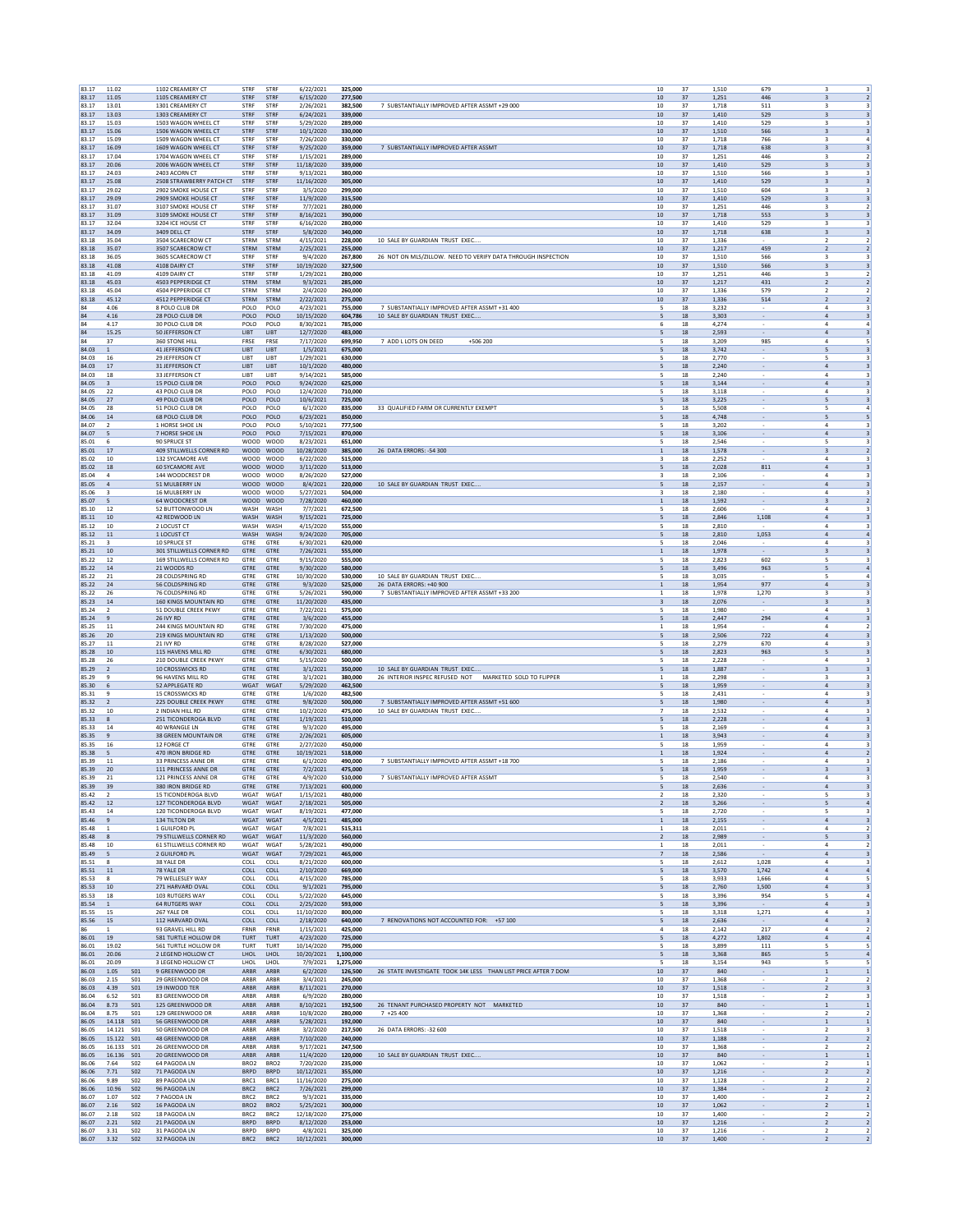| 86.07                      | 4.39                     | <b>SO2</b>                    | 39 PAGODA LN                                    | BRO1                        | BRO1                                 | 2/9/2021                             | 260,000                       | 26 DATA ERRORS -36 800                                                 | 10                 | 37             | 1,181                                                                  | $\overline{z}$<br>$\overline{1}$                                                                         |
|----------------------------|--------------------------|-------------------------------|-------------------------------------------------|-----------------------------|--------------------------------------|--------------------------------------|-------------------------------|------------------------------------------------------------------------|--------------------|----------------|------------------------------------------------------------------------|----------------------------------------------------------------------------------------------------------|
| 86.07<br>86.08             | 5.54<br>1.07             | <b>SO2</b><br><b>SO3</b>      | 54 PAGODA LN<br>7 ASPEN LN                      | BRC2<br>OLDK                | BRC2<br>OLDK                         | 6/19/2020<br>9/25/2020               | 279,000<br>338,000            | 33 QUALIFIED FARM OR CURRENTLY EXEMPT                                  | 10<br>10           | 37<br>37       | 1,400<br>$\overline{\phantom{a}}$<br>1,533                             | $\overline{2}$<br>$\overline{2}$<br>$\overline{2}$<br>3                                                  |
| 86.08                      | 1.10                     | S <sub>03</sub>               | 10 PERRI RD                                     | OLDA                        | OLDA                                 | 6/25/2021                            | 284.000                       | 10 SALE BY GUARDIAN TRUST EXEC.,                                       | 10                 | 37             | 1.291                                                                  | $\overline{2}$<br>$\overline{2}$                                                                         |
| 86.08                      | 1.12                     | <b>SO3</b>                    | 12 PERRI RD                                     | OLDK                        | OLDK                                 | 4/19/2021                            | 334,000                       |                                                                        | 10                 | 37             | 1,533                                                                  | $\overline{\mathbf{z}}$<br>$\overline{\mathbf{3}}$                                                       |
| 86.08<br>86.09             | 1.13<br>1.33             | <b>SO3</b><br><b>SO3</b>      | 13 PERRI RD<br>33 HEMLOCK WAY                   | OLDK<br>OLDK                | OLDK<br>OLDK                         | 6/9/2021<br>3/2/2021                 | 355,000<br>350,000            |                                                                        | 10<br>10           | 37<br>37       | 1,551<br>1,551                                                         | $\overline{\mathbf{3}}$<br>$\overline{\mathbf{2}}$<br>$\overline{\mathbf{2}}$<br>$\overline{\mathbf{3}}$ |
| 86.09                      | 1.35                     | <b>SO3</b>                    | 35 HEMLOCK WAY                                  | OLDA                        | OLDA                                 | 6/16/2021                            | 340,000                       |                                                                        | 10                 | 37             | 1,291<br>$\overline{\phantom{a}}$                                      | $\overline{2}$<br>$\overline{2}$                                                                         |
| 86.09<br>86.09             | 1.36<br>1.41             | <b>S03</b><br><b>SO3</b>      | 36 HEMLOCK WAY<br>41 HEMLOCK WAY                | OLDK<br>OLDK                | OLDK<br>OLDK                         | 9/3/2021<br>10/27/2020               | 343,000<br>310,000            |                                                                        | 10<br>$10\,$       | 37<br>37       | 1.533<br>1,551<br>$\overline{\phantom{a}}$                             | 2<br>3<br>$\overline{2}$<br>$\overline{\mathbf{3}}$                                                      |
| 86.09                      | 1.42                     | S03                           | 42 HEMLOCK WAY                                  | OLDK                        | OLDK                                 | 9/28/2021                            | 401,900                       |                                                                        | 10                 | 37             | 1,533                                                                  | $\overline{\phantom{a}}$<br>$\mathbf{R}$                                                                 |
| 86.10<br>86.12             | 1.57<br>1.79             | <b>SO3</b><br><b>SO3</b>      | 57 PERRI RD<br>79 ASPEN LN                      | OLDK<br>OLDK                | OLDK<br>OLDK                         | 6/30/2020<br>6/30/2021               | 275,000<br>275,000            | 10 SALE BY GUARDIAN TRUST EXEC<br>10 SALE BY GUARDIAN TRUST EXEC.      | 10<br>10           | 37<br>37       | 1,364<br>$\overline{\phantom{a}}$<br>1,533                             | $\overline{2}$<br>$\overline{2}$<br>$\overline{2}$<br>3                                                  |
| 86.12                      | 1.95                     | S <sub>03</sub>               | 95 ASPEN LN                                     | OLDK                        | OLDK                                 | 8/13/2021                            | 400.000                       |                                                                        | 10                 | 37             | 1.533                                                                  | $\overline{2}$<br>3                                                                                      |
| 86.12<br>86.12             | 1.100<br>1.110           | <b>SO3</b><br><b>SO3</b>      | 100 ASPEN LN<br>110 MIMOSA LN                   | OLDK<br>OLDK                | OLDK<br>OLDK                         | 11/6/2020<br>11/5/2020               | 357,000<br>310,000            | $7 + 18800$<br>10 SALE BY GUARDIAN TRUST EXEC.                         | 10<br>10           | 37<br>37       | 1,551<br>1,364                                                         | $\overline{2}$<br>3<br>$\overline{2}$<br>$\overline{2}$                                                  |
| 86.14                      | 1.133                    | <b>SO3</b>                    | 133 HEMLOCK WAY                                 | OLDK                        | OLDK                                 | 12/21/2020                           | 362,500                       |                                                                        | 10                 | 37             | 1,551                                                                  | $\overline{2}$<br>$\overline{\mathbf{3}}$                                                                |
| 86.15<br>86.15             | 1.06<br>2.12             | <b>S04</b><br>S <sub>04</sub> | <b>6 EVERGREEN CT</b><br><b>12 EVERGREEN CT</b> | BRC2<br>BRC <sub>2</sub>    | BRC <sub>2</sub><br>BRC <sub>2</sub> | 3/18/2020<br>7/13/2021               | 267,000<br>375,000            |                                                                        | 10<br>10           | 37<br>37       | 1,400<br>$\overline{\phantom{a}}$<br>1.400                             | $\overline{2}$<br>$\overline{2}$<br>2<br>$\overline{2}$                                                  |
| 86.15                      | 2.13                     | <b>SO4</b>                    | 13 EVERGREEN CT                                 | BRC1                        | BRC1                                 | 7/20/2020                            | 255,000                       |                                                                        | $10\,$             | 37             | 1,128<br>$\overline{\phantom{a}}$                                      | $\overline{\mathbf{2}}$<br>$\overline{2}$                                                                |
| 86.15<br>86.15             | 3.17<br>3.23             | <b>S04</b><br><b>S04</b>      | 17 EVERGREEN CT<br>23 EVERGREEN CT              | BRO1<br><b>BRPD</b>         | BRO1<br><b>BRPD</b>                  | 9/14/2020<br>6/26/2020               | 240,000<br>260,000            |                                                                        | 10<br>10           | 37<br>37       | 936<br>1,216<br>$\sim$                                                 | $\mathbf{1}$<br>$\mathbf{1}$<br>$\overline{2}$<br>$\overline{2}$                                         |
| 86.15                      | 5.40                     | <b>S04</b>                    | 40 POPLAR PL                                    | BRC2                        | BRC2                                 | 4/28/2021                            | 325,000                       |                                                                        | 10                 | 37             | 1,400                                                                  | $\overline{2}$<br>$\overline{2}$                                                                         |
| 86.15<br>86.15             | 5.47<br>8.67             | S <sub>04</sub><br><b>SO4</b> | <b>47 POPLAR PL</b><br>67 POPLAR PL             | BRO1<br><b>BRPD</b>         | BRO1<br><b>BRPD</b>                  | 5/5/2020<br>1/15/2020                | 212,500<br>234,500            |                                                                        | 10<br>10           | 37<br>37       | 936<br>1,216                                                           | $\mathbf{1}$<br>1                                                                                        |
| 86.15                      | 10.91                    | <b>SO4</b>                    | 91 POPLAR PL                                    | BRC1                        | BRC1                                 | 3/9/2020                             | 255,000                       |                                                                        | 10                 | 37             | 1,128                                                                  | $\overline{\mathbf{2}}$<br>$\overline{2}$                                                                |
| 86.15<br>86.15             | 11.102<br>12.107 S04     | <b>SO4</b>                    | 102 POPLAR PL<br>107 EVERGREEN CT               | BRC2<br><b>BRPD</b>         | BRC2<br><b>BRPD</b>                  | 6/17/2021<br>10/14/2021              | 380,000<br>342,500            |                                                                        | 10<br>10           | 37<br>37       | 1,400<br>1,216<br>$\overline{\phantom{a}}$                             | $\overline{2}$<br>$\overline{2}$<br>$\overline{2}$<br>$\overline{2}$                                     |
| 86.15                      | 12.110                   | S04                           | 110 EVERGREEN CT                                | BRC <sub>2</sub>            | BRC <sub>2</sub>                     | 8/12/2021                            | 375,000                       |                                                                        | 10                 | 37             | 1.400                                                                  | 2<br>$\overline{2}$                                                                                      |
| 86.15<br>86.15             | 14.132<br>14.133         | <b>S04</b><br>S04             | 132 EVERGREEN CT<br>133 EVERGREEN CT            | BRO <sub>2</sub><br>BRC1    | BRO <sub>2</sub><br>BRC1             | 10/30/2020<br>7/24/2020              | 273,000<br>257.000            |                                                                        | $10\,$<br>10       | 37<br>37       | 1,062<br>$\overline{\phantom{a}}$<br>1,128                             | $\overline{2}$<br>$\overline{z}$<br>$\overline{z}$                                                       |
| 86.16                      | 1.02                     | <b>SO5</b>                    | 3 JASMINE LN                                    | <b>HETR</b>                 | <b>HETR</b>                          | 10/8/2021                            | 399,000                       |                                                                        | 6                  | 18             | 1,560<br>$\sim$                                                        | $\overline{2}$<br>$\overline{2}$                                                                         |
| 86.18<br>86.21             | 1.23<br>1.02             | <b>SO5</b><br>S06             | 5 WILDFLOWER CT<br>2 TULIP LN                   | <b>HETR</b><br>WILB         | HETR<br>WILB                         | 2/19/2021<br>1/21/2020               | 389,900<br>222.000            | 26 HOME SHOULD BE A CLASS 18 NOT 17 BASED ON THE BEDROOM COUNT FOR VCS | 6<br>10            | 18<br>37       | 1,586<br>1.162                                                         | $\mathbf{1}$<br>3<br>2<br>$\overline{2}$                                                                 |
| 86.21                      | 3.14                     | <b>S06</b>                    | 14 TULIP LN                                     | WILB                        | WILB                                 | 1/25/2021                            | 255,000                       |                                                                        | 10                 | 37             | 1,268                                                                  | $\overline{\mathbf{z}}$                                                                                  |
| 86.21                      | 3.16                     | <b>S06</b>                    | 16 TULIP LN                                     | WILB                        | WILB                                 | 12/31/2020                           | 230,000                       | 26 DATA ERRORS: - 23 800                                               | 10                 | 37             | 1,293                                                                  | $\overline{2}$<br>$\overline{2}$                                                                         |
| 86.21<br>86.21             | 4.21<br>4.24             | <b>S06</b><br><b>S06</b>      | <b>21 TULIP LN</b><br>24 TULIP LN               | WILB<br>WILB                | WILB<br>WILB                         | 7/30/2021<br>9/14/2020               | 265,000<br>259,900            |                                                                        | 10<br>10           | 37<br>37       | 1.096<br>1,189<br>$\overline{\phantom{a}}$                             | $\overline{2}$<br>$\overline{2}$<br>$\overline{2}$                                                       |
| 86.21                      | 5.28                     | <b>S06</b>                    | 28 TULIP LN                                     | WILB                        | WILB                                 | 8/17/2020                            | 280,000                       | 26 NOT ON MLS/ZILLOW. NEED TO VERIFY DATA THROUGH INSPECTION           | 10                 | 37             | 1.293                                                                  | $\overline{2}$<br>$\overline{2}$                                                                         |
| 86.21<br>86.21             | 5.30<br>5.32             | <b>SO6</b><br><b>S06</b>      | <b>30 TULIP LN</b><br>32 TULIP LN               | WILB<br>WILB                | WILB<br>WILB                         | 1/15/2020<br>9/22/2021               | 258,000<br>286,000            | 26 DATA ERRORS: +16 700                                                | $10\,$<br>10       | 37<br>37       | 1,189<br>$\overline{\phantom{a}}$<br>1,096                             | $\overline{2}$<br>$\overline{2}$<br>$\overline{\phantom{a}}$<br>$\overline{\phantom{a}}$                 |
| 86.21                      | 6.34                     | <b>S06</b>                    | <b>34 TULIP LN</b>                              | WILB                        | WILB                                 | 2/14/2020                            | 235.000                       |                                                                        | 10                 | 37             | 1.096<br>$\sim$                                                        | 2<br>$\overline{2}$                                                                                      |
| 86.21<br>86.21             | 6.40<br>40.299           | <b>S06</b><br>S06             | 40 TULIP LN<br>299 TULIP LN                     | WILB<br>WILB                | WILB<br>WILB                         | 9/21/2020<br>9/22/2021               | 255,000<br>255,000            | 10 SALE BY GUARDIAN TRUST EXEC.                                        | 10<br>10           | 37<br>37       | 1,268<br>1.138                                                         | $\overline{2}$<br>$\overline{2}$<br>$\overline{2}$<br>$\overline{2}$                                     |
| 86.21                      | 41.307                   | <b>S06</b>                    | 307 TULIP LN                                    | WILB                        | WILB                                 | 1/10/2020                            | 217,000                       | 26 DATA ERRORS: - 20 400<br>26 PER OWNER SOLD TO TENANT                | 10                 | 37             | 1,110                                                                  | $\overline{\mathbf{z}}$                                                                                  |
| 86.21<br>86.21             | 41.310<br>41.312         | <b>SO6</b><br>S06             | 310 TULIP LN<br>312 TULIP IN                    | WILB<br>WILB                | WILB<br>WILB                         | 9/4/2020<br>8/4/2021                 | 225,000<br>265,000            |                                                                        | 10<br>10           | 37<br>37       | 1,189<br>1.096                                                         | $\overline{\mathbf{2}}$<br>$\overline{2}$<br>$\overline{2}$<br>$\overline{2}$                            |
| 86.21                      | 44.331 S06               |                               | 331 TULIP LN                                    | WILB                        | WILB                                 | 10/5/2020<br>7/22/2020               | 280,000                       |                                                                        | 10                 | 37<br>37       | 1,102<br>$\overline{\phantom{a}}$                                      | $\overline{2}$<br>$\overline{2}$                                                                         |
| 86.22<br>86.22             | 9.67<br>11.73            | <b>S06</b><br><b>SO6</b>      | <b>67 TULIP LN</b><br>73 TULIP LN               | WILB<br>WILB                | WILB<br>WILB                         | 7/2/2021                             | 259,000<br>265,000            |                                                                        | 10<br>$10\,$       | 37             | 1.138<br>1,268<br>$\overline{\phantom{a}}$                             | 2<br>$\overline{2}$<br>$\overline{\mathbf{2}}$<br>$\overline{2}$                                         |
| 86.22                      | 11.75                    | <b>S06</b>                    | 75 TULIP LN                                     | WILB                        | WILB                                 | 2/5/2020                             | 215,000                       |                                                                        | 10                 | 37             | 1,102                                                                  | $\overline{z}$<br>$\overline{\phantom{a}}$                                                               |
| 86.22<br>86.22             | 11.77<br>14.95           | S06<br><b>S06</b>             | 77 TULIP LN<br>95 TULIP LN                      | WILB<br>WILB                | WILB<br>WILB                         | 11/20/2020<br>4/28/2020              | 245,000<br>228,000            | 26 DATA ERRORS: - 12 900                                               | 10<br>10           | 37<br>37       | 1.096<br>$\sim$<br>1,189                                               | $\overline{2}$<br>2<br>$\overline{\mathbf{2}}$<br>$\overline{2}$                                         |
| 86.22                      | 14.96                    | S <sub>06</sub><br><b>S06</b> | <b>96 TULIP LN</b>                              | WILB                        | WILB                                 | 5/15/2021                            | 275,000                       |                                                                        | 10                 | 37             | 1.189<br>$\overline{\phantom{a}}$                                      | $\overline{2}$<br>$\overline{2}$                                                                         |
| 86.22<br>86.22             | 15.102<br>16.107         | <b>SO6</b>                    | 102 HYACINTH LN<br>107 HYACINTH LN              | WILB<br>WILB                | WILB<br>WILB                         | 4/9/2021<br>8/13/2021                | 270,000<br>258,000            |                                                                        | 10<br>10           | 37<br>37       | 1,293<br>1,102                                                         | $\overline{\mathbf{2}}$<br>$\overline{2}$                                                                |
| 86.22                      | 32.223                   | S06                           | 223 TULIP LN                                    | WILB                        | WILB                                 | 7/31/2020                            | 233,000                       |                                                                        | 10                 | 37             | 1.102                                                                  | $\overline{2}$<br>$\overline{\phantom{a}}$                                                               |
| 86.22<br>86.22             | 33.236 S06<br>35.252 S06 |                               | 236 TULIP LN<br>252 TULIP LN                    | WILB<br>WILB                | WILB<br>WILB                         | 7/31/2020<br>8/27/2021               | 234,000<br>320,000            |                                                                        | 10<br>10           | 37<br>37       | 1,096<br>$\overline{\phantom{a}}$<br>1.189                             | $\overline{2}$<br>$\overline{2}$<br>$\overline{2}$<br>$\overline{2}$                                     |
| 86.22                      | 36.257                   | <b>SO6</b>                    | 257 TULIP LN                                    | WILB                        | WILB                                 | 7/13/2020                            | 212,500                       |                                                                        | $10\,$             | 37             | 1,138<br>$\overline{\phantom{a}}$                                      | $\overline{2}$<br>$\overline{2}$                                                                         |
| 86.22<br>86.22             | 36,258<br>37.267 S06     | <b>S06</b>                    | 258 TULIP LN<br>267 TULIP LN                    | WILB<br>WILB                | WILB<br>WILB                         | 1/29/2021<br>7/2/2020                | 255,000<br>260,000            |                                                                        | 10<br>10           | 37<br>37       | 1,138<br>1,319<br>$\sim$                                               | $\overline{z}$<br>$\overline{z}$<br>2<br>$\overline{2}$                                                  |
| 86.22                      | 38.273 S06               |                               | 273 TULIP LN                                    | WILB                        | WILB                                 | 3/2/2021                             | 265,000                       | 7 SUBSTANTIALLY IMPROVED AFTER ASSMT +16 300                           | 10                 | 37             | 1,138                                                                  | $\overline{\mathbf{2}}$<br>$\overline{2}$                                                                |
| 86.22<br>86.23             | 39.292 S06<br>1.065      | <b>S07</b>                    | 292 LILY LN<br>65 HAZEL DR                      | WILB<br>HETR                | WILB<br>HETR                         | 10/16/2020<br>7/22/2020              | 262.500<br>328,000            | 26 DATA ERRORS: - 29 800                                               | 10<br>6            | 37<br>$18\,$   | 1.096<br>$\overline{\phantom{a}}$<br>1,606                             | $\overline{2}$<br>$\overline{2}$<br>$\overline{2}$                                                       |
| 86.23                      | 1.070                    | <b>S07</b>                    | 70 HAZEL DR                                     | HETR                        | <b>HETR</b>                          | 5/22/2020                            | 305,000                       | 26 DATA ERRORS: - 28 800                                               | 6                  | 18             | 1,560                                                                  | $\overline{2}$<br>$\overline{2}$                                                                         |
| 86.23<br>86.23             | 1.077<br>1.081           | <b>S07</b><br><b>S07</b>      | 77 HAZEL DR<br>81 HAZEL DR                      | <b>HETR</b><br><b>HETR</b>  | HETR<br><b>HETR</b>                  | 9/1/2021<br>7/2/2020                 | 470,000<br>288,000            | 26 HOME IS OUTDATED & ASSESSMENT NOT ASSESSED PER CONDITION            | 6<br>6             | 18<br>18       | 1.560<br>1,560<br>$\overline{\phantom{a}}$                             | $\overline{2}$<br>$\overline{2}$<br>$\overline{2}$                                                       |
| 86.23                      | 17.115                   | S06                           | 115 TULIP LN                                    | WILB                        | WILB                                 | 8/20/2021                            | 290,000                       |                                                                        | 10                 | 37             | 1,189                                                                  | $\overline{\mathbf{z}}$<br>$\overline{2}$                                                                |
| 86.23<br>86.23             | 18.127<br>19.131         | <b>S06</b><br>S06             | 127 TULIP LN<br>131 TULIP LN                    | WILB<br>WILB                | WILB<br>WILB                         | 4/28/2021<br>6/24/2020               | 270,000<br>205,750            | 26 DATA ERRORS: - 15200                                                | $10\,$<br>10       | 37<br>37       | 1,138<br>$\overline{\phantom{a}}$<br>1,102                             | $\overline{\mathbf{2}}$<br>$\overline{2}$<br>$\overline{z}$<br>$\overline{z}$                            |
| 86.23                      | 19.135 S06               |                               | 135 TULIP LN                                    | WILB                        | <b>WILB</b>                          | 8/23/2021                            | 275,000                       |                                                                        | 10                 | 37             | 1,189<br>$\sim$                                                        | 2<br>$\overline{2}$                                                                                      |
| 86.23<br>86.23             | 20.139 S06<br>21.141 SO6 |                               | 139 TULIP LN<br>141 TULIP LN                    | WILB<br>WILB                | WILB<br>WILB                         | 8/10/2021<br>12/4/2020               | 265,000<br>265,000            | $7 + 24800$                                                            | 10<br>10           | 37<br>37       | 1,138<br>$\sim$<br>1,138<br>$\overline{\phantom{a}}$                   | $\overline{\mathbf{2}}$<br>$\overline{2}$<br>$\overline{2}$<br>$\overline{2}$                            |
| 86.23                      | 21.148                   | <b>S06</b>                    | 148 TULIP LN                                    | WILB                        | WILB                                 | 10/23/2020                           | 265,500                       | $7 + 21600$                                                            | 10                 | 37             | 1,096                                                                  | 2                                                                                                        |
| 86.23<br>86.23             | 22.152<br>24.170         | <b>SO6</b><br>S06             | 152 TULIP LN<br>170 TULIP LN                    | WILB<br>WILB                | WILB<br>WILB                         | 8/27/2021<br>10/30/2020              | 270,000<br>265,000            |                                                                        | 10<br>10           | 37<br>37       | 1,189<br>1.293                                                         | $\overline{\mathbf{2}}$<br>$\overline{2}$<br>$\overline{2}$<br>$\overline{2}$                            |
| 86.23                      | 24.171 S06<br>25.175 506 |                               | 171 TULIP LN<br>175 TULIP IN                    | WILB                        | WILB                                 | 9/25/2020                            | 268,000                       |                                                                        | 10                 | 37             | 1,138<br>$\overline{\phantom{a}}$                                      | $\overline{2}$<br>$\overline{2}$                                                                         |
| 86.23<br>86.23             | 25.178                   | <b>S06</b>                    | 178 TULIP LN                                    | WII R<br>WILB               | WILB<br>WILB                         | 8/13/2020<br>4/7/2021                | 230,000<br>257,000            |                                                                        | 10<br>$10\,$       | 37<br>37       | 1,096<br>1,293                                                         | $\overline{2}$<br>$\overline{2}$<br>$\overline{2}$<br>$\overline{2}$                                     |
| 86.23                      | 26.184                   | <b>S06</b>                    | 184 TULIP LN                                    | WILB                        | WILB                                 | 4/17/2020                            | 239.000                       |                                                                        | 10                 | 37             | 1,110<br>1,096                                                         | $\overline{2}$<br>$\overline{\phantom{a}}$                                                               |
| 86.23<br>86.23             | 26.185 S06<br>26.186     | <b>S06</b>                    | 185 TULIP LN<br>186 TULIP LN                    | WILB<br>WILB                | WILB<br>WILB                         | 10/6/2020<br>10/2/2020               | 238,750<br>260,000            |                                                                        | 10<br>10           | 37<br>37       | $\sim$<br>1,096                                                        | $\overline{2}$<br>$\overline{2}$<br>$\overline{2}$<br>$\overline{\mathbf{z}}$                            |
| 86.23<br>86.23             | 28.196 S06<br>29.198     | <b>SO6</b>                    | 196 TULIP LN<br>198 TULIP LN                    | WILB<br>WILB                | WILB<br>WILB                         | 2/19/2021<br>4/12/2021               | 265,000<br>259,000            | 26 DATA ERRORS: - 10 200                                               | 10<br>$10$         | 37<br>37       | 1,293<br>1,268                                                         | $\overline{2}$<br>$\overline{2}$<br>$\overline{2}$<br>$\overline{2}$                                     |
| 86.23                      | 30.205 S06               |                               | 205 TULIP LN                                    | WILB                        | WILB                                 | 1/12/2021                            | 262,000                       | 7 SUBSTANTIALLY IMPROVED AFTER ASSMT +19 100                           | 10                 | 37             | 1,138                                                                  | $\overline{2}$<br>$\overline{2}$                                                                         |
| 86.23<br>86.23             | 30.216 S06<br>31.217 S06 |                               | 216 TULIP LN<br>217 TULIP LN                    | WILB<br>WILB                | <b>WILB</b><br>WILB                  | 7/30/2021<br>8/27/2021               | 269,000<br>255,000            |                                                                        | 10<br>10           | 37<br>37       | 1.236<br>1,138<br>$\overline{\phantom{a}}$                             | 2<br>$\overline{2}$<br>$\overline{2}$<br>$\overline{2}$                                                  |
| 86.23                      | 31.218 SO6               |                               | 218 TULIP LN                                    | WILB                        | WILB                                 | 12/21/2020                           | 222,500                       | 26 DATA ERRORS: - 13 200                                               | 10                 | 37             | 1,138                                                                  | $\overline{\mathbf{z}}$<br>$\overline{2}$                                                                |
| 86.24<br>86.25             | 1.083<br>1.112           | <b>SO7</b><br>S <sub>07</sub> | 83 HAZEL DR<br>112 ALMOND RD                    | HETR<br><b>HETR</b>         | HETR<br>HETR                         | 10/23/2020<br>6/16/2021              | 320,000<br>395,000            | 26 PER SELLER S ATTY PARTIES KNEW EACH OTHER NEVER HIT MARKET          | 6<br>6             | $18\,$<br>18   | 1,606<br>1,606                                                         | $\overline{2}$<br>$\overline{\mathbf{3}}$<br>$\overline{z}$<br>$\mathbf{R}$                              |
| 86.26                      | 1.123                    | S <sub>07</sub>               | 123 ALMOND RD                                   | <b>HETR</b>                 | <b>HETR</b>                          | 10/30/2020                           | 329,900                       |                                                                        | 6                  | 18             | 1.560<br>$\sim$                                                        | $\overline{2}$<br>$\overline{2}$                                                                         |
| 86.27<br>86.27             | 1.138<br>1.139           | <b>S07</b><br><b>S07</b>      | 138 FILBERT RUN<br>139 FILBERT RUN              | <b>HETR</b><br><b>HETR</b>  | HETR<br><b>HETR</b>                  | 1/6/2020<br>8/20/2020                | 310,000<br>350,000            | 10 SALE BY GUARDIAN TRUST EXEC                                         | 6<br>6             | 18<br>18       | 1,560<br>1,606<br>$\overline{\phantom{a}}$                             | $\overline{\mathbf{2}}$<br>$\overline{2}$<br>$\overline{2}$<br>3                                         |
| 86.27                      | 1.141                    | <b>S07</b>                    | 141 PECAN LN                                    | HETR                        | HETR                                 | 8/5/2021                             | 390,000                       | 10 SALE BY GUARDIAN TRUST EXEC                                         | 6                  | $18\,$         | 1,409                                                                  | $\overline{2}$<br>$\overline{2}$                                                                         |
| 86.29<br>86.29             | 1.147<br>1.153           | <b>S08</b><br><b>S08</b>      | 147 PRIMROSE LN<br><b>153 PRIMROSE LN</b>       | OLD1<br>OLD <sub>1</sub>    | OLD1<br>OLD <sub>1</sub>             | 12/22/2020<br>6/25/2020              | 370,000<br>315,000            | 26 DATA ERRORS: - 23 700                                               | $10\,$<br>10       | 37<br>37       | 1,675<br>1.675                                                         | $\overline{2}$<br>$\overline{\mathbf{3}}$<br>$\overline{2}$<br>3                                         |
| 86.29                      | 1.158                    | <b>S08</b>                    | 158 DAISY DR                                    | OLD1                        | OLD1                                 | 3/26/2021                            | 360,000                       | 7 SUBSTANTIALLY IMPROVED AFTER ASSMT +25 900                           | 10                 | 37             | 1,629<br>$\overline{\phantom{a}}$                                      | $\overline{2}$<br>$\overline{\mathbf{3}}$                                                                |
| 86.31<br>86.33             | 1.182<br>1.207           | <b>S08</b><br><b>SO8</b>      | 182 DAISY DR<br>207 DAFFODIL DR                 | OLD1<br>OLD1                | OLD1<br>OLD1                         | 11/4/2020<br>7/8/2021                | 365,000<br>420,000            |                                                                        | 10<br>$10\,$       | 37<br>37       | 1,675<br>1,675                                                         | $\overline{\mathbf{3}}$<br>$\overline{2}$<br>$\overline{\mathbf{3}}$<br>$\overline{2}$                   |
| 86.33                      | 1.208                    | <b>S08</b>                    | 208 DAFFODIL DR                                 | OLD1                        | OLD1                                 | 9/27/2021                            | 380,000                       |                                                                        | $10$               | 37             | 1,629                                                                  | $\overline{2}$<br>$\overline{\mathbf{3}}$                                                                |
| 86.33<br>86.33             | 1.213<br>1.214           | <b>S08</b><br><b>S08</b>      | 213 DAFFODIL DR<br>214 DAFFODIL DR              | OLD1<br>OLD1                | OLD <sub>1</sub><br>OLD1             | 12/29/2020<br>7/31/2020              | 299,999<br>357,000            |                                                                        | 10<br>10           | 37<br>37       | 1.675<br>$\sim$<br>1,629<br>$\overline{\phantom{a}}$                   | $\overline{2}$<br>$\overline{\mathbf{3}}$<br>$\overline{\mathbf{2}}$<br>3                                |
| 86.33                      | 1.220                    | <b>S08</b>                    | 220 DAFFODIL DR                                 | OLD1                        | OLD1                                 | 7/15/2020                            | 332.000                       |                                                                        | 10                 | 37             | 1,489<br>$\sim$                                                        | $\overline{2}$<br>$\overline{2}$                                                                         |
| 86.33<br>86.33             | 1.222<br>1.227           | <b>S08</b><br><b>S08</b>      | 222 DAFFODIL DR<br>227 DAFFODIL DR              | OLD1<br>OLD1                | OLD1<br>OLD1                         | 9/15/2021<br>8/31/2020               | 350,000<br>290,000            |                                                                        | $10$<br>10         | 37<br>37       | 1,675<br>1,675                                                         | $\overline{2}$<br>3<br>$\overline{2}$<br>$\overline{\mathbf{3}}$                                         |
| 86.33                      | 1.228                    | <b>S08</b>                    | 228 DAFFODIL DR                                 | OLD <sub>1</sub>            | OLD <sub>1</sub>                     | 9/25/2020                            | 315,000                       |                                                                        | 10                 | 37             | 1.629                                                                  | 2<br>3                                                                                                   |
| 86.33<br>86.33             | 1.235<br>1.241           | <b>S08</b><br><b>S08</b>      | 235 DAFFODIL DR<br>241 DAFFODIL DR              | OLD1<br>OLD1                | OLD1<br>OLD1                         | 1/22/2021<br>4/10/2020               | 345,000<br>315,000            |                                                                        | 10<br>10           | 37<br>37       | 1,270<br>$\overline{\phantom{a}}$<br>1,270<br>$\overline{\phantom{a}}$ | $\overline{2}$<br>$\overline{2}$<br>$\overline{z}$<br>$\overline{2}$                                     |
| 86.33                      | 1.247                    | <b>SO8</b>                    | 247 DAFFODIL DR                                 | OLD1                        | OLD1                                 | 5/1/2020                             | 330,000                       |                                                                        | $10\,$             | 37             | 1,629                                                                  | $\overline{2}$<br>$\overline{\mathbf{3}}$                                                                |
| 86.33<br>86.33             | 1.250<br>1.258           | <b>S08</b><br><b>S08</b>      | 250 DAFFODIL DR<br>258 DAFFODIL DR              | OLD1<br>OLD <sub>1</sub>    | OLD1<br>OLD <sub>1</sub>             | 7/15/2021<br>5/25/2021               | 370,000<br>350,000            |                                                                        | 10<br>10           | 37<br>37       | 1,629<br>1.270                                                         | $\overline{2}$<br>$\overline{\mathbf{3}}$<br>$\overline{2}$<br>$\overline{2}$                            |
| 86.34                      | 1.279                    | <b>S08</b>                    | 279 LILAC LN                                    | OLD1                        | OLD1                                 | 7/15/2020                            | 315,000                       |                                                                        | 10                 | 37             | 1,629                                                                  | $\overline{2}$<br>3                                                                                      |
| 86.35<br>86.35             | 1.283<br>1.285           | <b>S08</b><br><b>S08</b>      | 283 LILAC LN<br>285 LILAC LN                    | OLD1<br>OLD1                | OLD1<br>OLD1                         | 4/15/2020<br>10/30/2020              | 295,000<br>345,000            |                                                                        | 10<br>$10\,$       | 37<br>37       | 1,629<br>$\overline{\phantom{a}}$<br>1,629                             | $\overline{2}$<br>3<br>$\overline{\mathbf{3}}$<br>$\overline{2}$                                         |
| 86.36                      | 1.149                    | <b>S09</b>                    | 149 CHERRY TREE CT                              | <b>HETR</b>                 | <b>HETR</b>                          | 10/2/2020                            | 370,000                       |                                                                        | 6                  | 18             | 1,638                                                                  | $\overline{\mathbf{2}}$<br>$\overline{2}$                                                                |
| 86.37                      | 1.171                    | S <sub>09</sub><br><b>S09</b> | 171 LOGANBERRY LN<br>178 LOGANBERRY LN          | <b>HETR</b><br>HETR         | <b>HETR</b><br><b>HETR</b>           | 8/6/2021<br>6/29/2020                | 430.000<br>345,000            |                                                                        | 6<br>6             | 18<br>18       | 1.560<br>1,526<br>$\overline{\phantom{a}}$                             | 2<br>$\overline{2}$<br>$\overline{2}$<br>$\overline{2}$                                                  |
| 86.37                      | 1.178                    |                               | 184 PEACH TREE PL                               | <b>HETR</b>                 | HETR                                 | 8/18/2021                            | 360,000                       |                                                                        | 6                  | 18             | 1,409                                                                  | $\overline{\mathbf{z}}$<br>$\overline{2}$                                                                |
| 86.37                      | 1.184                    | <b>S09</b>                    |                                                 |                             |                                      |                                      |                               |                                                                        |                    |                |                                                                        |                                                                                                          |
| 86.37<br>86.39             | 1.188<br>1.218           | <b>S09</b><br><b>S09</b>      | 188 PEACH TREE PL<br>218 LOGANBERRY LN          | HETR<br><b>HETR</b>         | HETR<br>HETR                         | 10/4/2021<br>8/18/2020               | 400,000<br>327,500            |                                                                        | 6<br>6             | $18\,$<br>18   | 1,409<br>1,560                                                         | $\overline{2}$<br>$\overline{2}$<br>$\overline{2}$<br>$\overline{z}$                                     |
| 86.39                      | 1.224                    | <b>SO9</b>                    | 224 LOGANBERRY LN                               | <b>HETR</b>                 | <b>HETR</b>                          | 8/26/2020                            | 327.500                       |                                                                        | 6                  | 18             | 1.409                                                                  | $\overline{2}$<br>$\overline{2}$                                                                         |
| 86.180<br>86.180<br>86.180 | 1.01<br>1.08             | S01<br><b>S01</b>             | 1 AMHERST CT UNIT 1<br>1 AMHERST CT UNIT 8      | WYND<br><b>WYND</b><br>WYND | WYND<br>WYND<br>WYND                 | 6/12/2020<br>4/23/2021<br>12/17/2020 | 256,000<br>260,000<br>285,000 | 26 DATA ERRORS: - 26 400<br>26 DATA ERRORS: - 27 200                   | 10<br>10<br>$10\,$ | 37<br>37<br>37 | 1,564<br>1,360<br>$\overline{\phantom{a}}$<br>1,564                    | $\overline{\mathbf{3}}$<br>$\overline{\mathbf{3}}$<br>$\overline{2}$<br>3                                |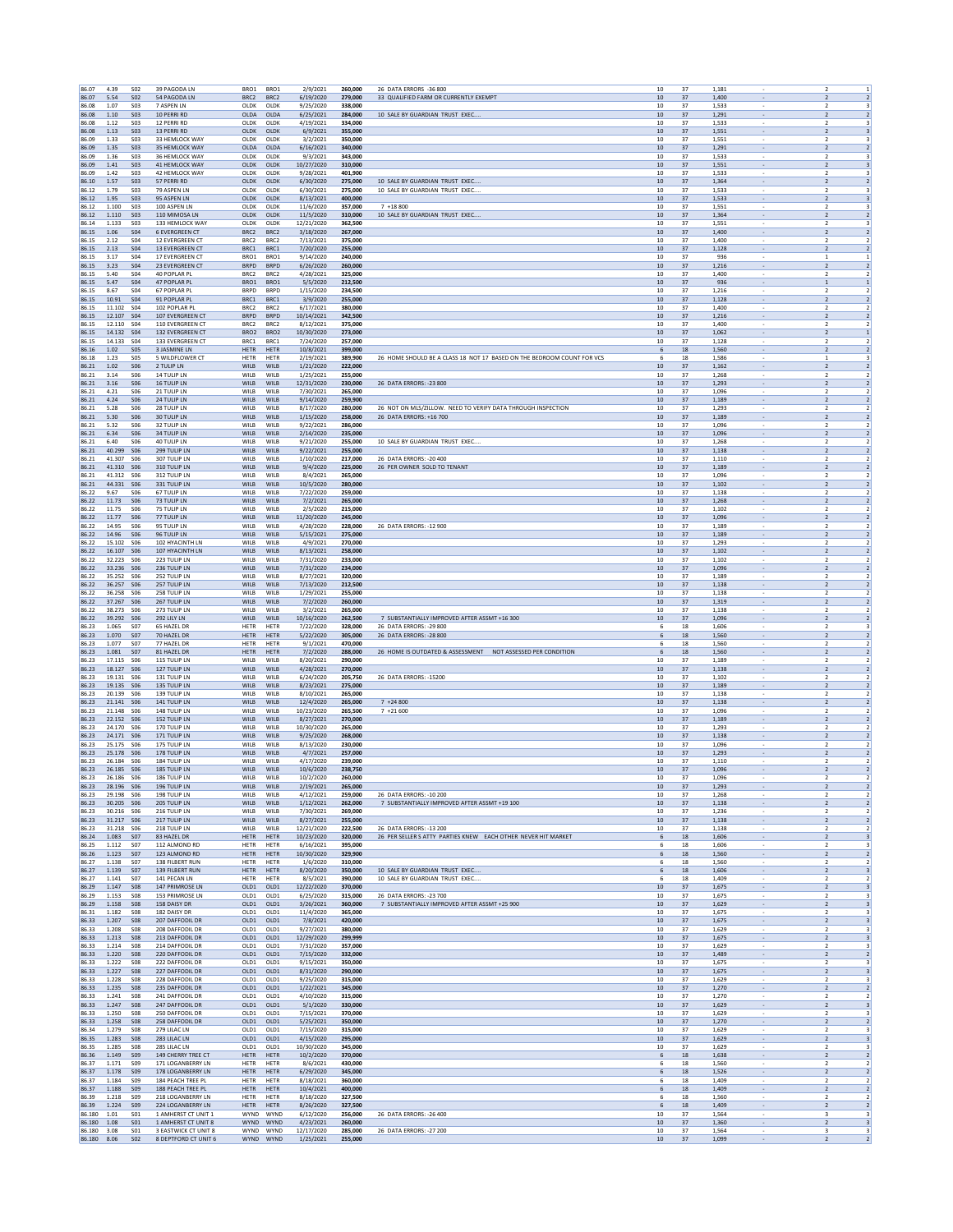| 86.180            | 8.10                    | S <sub>02</sub>               | 8 DEPTFORD CT UNIT 10                                | WYND                       | WYND                       | 3/26/2021                | 315,000              |                                                                    | 37<br>10                                  |              | 1.564          |                                                                       | $\overline{\mathbf{3}}$                                     |
|-------------------|-------------------------|-------------------------------|------------------------------------------------------|----------------------------|----------------------------|--------------------------|----------------------|--------------------------------------------------------------------|-------------------------------------------|--------------|----------------|-----------------------------------------------------------------------|-------------------------------------------------------------|
| 86.180<br>86.180  | 9.01<br>11.03           | <b>SO3</b><br>S03             | 9 VICTORIA CT UNIT 1<br>11 INTERLAKEN CT UNIT 3      | WYND WYND<br>WYND          | WYND                       | 5/13/2021<br>3/13/2020   | 370,000<br>232.000   | 7 SUBSTANTIALLY IMPROVED AFTER ASSMT +22 500                       | 10<br>37<br>10                            | 37           | 1,564<br>1.360 | $\overline{2}$                                                        | $\ensuremath{\mathsf{3}}$<br>3<br>3                         |
| 86.180            | 11.06                   | <b>SO3</b>                    | 11 INTERLAKEN CT UNIT 6                              | <b>WYND</b>                | WYND                       | 5/21/2020                | 219,000              | 26 DATA ERRORS: - 20 500                                           | $10\,$<br>37                              |              | 1,099          | $\overline{2}$                                                        | $\overline{2}$                                              |
| 86.180<br>86.180  | 11.07<br>12.02          | <b>S03</b><br>S <sub>03</sub> | 11 INTERLAKEN CT UNIT 7<br>12 INTERLAKEN CT UNIT 2   | <b>WYND</b><br>WYND WYND   | WYND                       | 5/17/2021<br>10/30/2020  | 304,000<br>270,000   |                                                                    | 10<br>37<br>10<br>37                      |              | 1.015<br>1,360 | $\overline{2}$<br>$\sim$<br>$\overline{2}$                            | $\overline{2}$<br>$\overline{\mathbf{3}}$                   |
| 86.180            | 12.08                   | S03                           | 12 INTERLAKEN CT UNIT 8                              | WYND                       | WYND                       | 4/13/2021                | 326,000              |                                                                    | 10<br>37                                  |              | 1,564          | $\overline{\phantom{a}}$<br>3                                         | 3                                                           |
| 86.180            | 13.01                   | <b>S03</b>                    | 13 INTERLAKEN CT UNIT 1                              | <b>WYND</b>                | WYND                       | 10/2/2020                | 290,000              |                                                                    | 10<br>37                                  |              | 1.564          | $\overline{\mathbf{3}}$<br>$\overline{\phantom{a}}$                   | $\overline{\mathbf{3}}$                                     |
| 86.180<br>86.180  | 14.07<br>14.08          | <b>SO3</b><br>S <sub>03</sub> | 14 INTERLAKEN CT UNIT 7<br>14 INTERLAKEN CT UNIT 8   | WYND<br><b>WYND</b>        | WYND<br>WYND               | 6/24/2021<br>8/7/2020    | 335,000<br>281,500   |                                                                    | 10<br>37<br>10<br>37                      |              | 1,360<br>1.564 | $\overline{\mathbf{2}}$                                               | 3<br>$\overline{\mathbf{3}}$                                |
| 86.180            | 15.07                   | <b>S03</b>                    | 15 INTERLAKEN CT UNIT 7                              | WYND                       | WYND                       | 3/18/2021                | 218,000              |                                                                    | 10<br>37                                  |              | 1,015          | $\overline{2}$                                                        | $\overline{2}$                                              |
| 86.180<br>86.180  | 16.08<br>21.04          |                               | 16 GLOUCESTER CT UNIT 8<br>21 HAVERFORD CT UNIT 4    | WYND<br><b>WYND</b>        | WYND<br>WYND               | 10/16/2020<br>12/11/2020 | 230,000<br>338,000   | 7 SUBSTANTIALLY IMPROVED AFTER ASSMT +34 500                       | 10<br>10<br>37                            | 37           | 1,460<br>1.636 | $\overline{\phantom{a}}$<br>-3                                        | $\overline{2}$<br>$\overline{\mathbf{3}}$<br>3              |
| 86.180            | 21.06                   |                               | 21 HAVERFORD CT UNIT 6                               | <b>WYND</b>                | WYND                       | 5/27/2020                | 242,500              |                                                                    | $10\,$<br>37                              |              | 1,280          | $\overline{2}$                                                        | $\overline{2}$                                              |
| 86.180<br>86.180  | 21.08<br>26.02          |                               | 21 HAVERFORD CT UNIT 8<br>26 HAVERFORD CT UNIT 2     | WYND<br>WYND WYND          | WYND                       | 11/3/2020<br>4/22/2021   | 285,000<br>340,000   |                                                                    | 10<br>37<br>10<br>37                      |              | 1,400<br>1,636 | $\overline{\phantom{a}}$<br>$\sim$<br>-3                              | 3<br>$\overline{\mathbf{3}}$                                |
| 86.180            | 27.02                   |                               | 27 HAVERFORD CT UNIT 2                               | WYND                       | WYND                       | 11/6/2020                | 280,000              |                                                                    | 10<br>37                                  |              | 1,400          | $\overline{\phantom{a}}$<br>$\overline{2}$                            | 3                                                           |
| 86.180<br>86.180  | 27.07<br>30.08          |                               | 27 HAVERFORD CT UNIT 7<br>30 HEATHROW CT UNIT 8      | <b>WYND</b><br>WYND        | WYND<br>WYND               | 7/26/2021<br>5/7/2021    | 320,000<br>361,000   |                                                                    | 10<br>37<br>10<br>37                      |              | 1.400<br>1,646 | $\overline{\mathbf{3}}$<br>$\overline{\phantom{a}}$<br>3              | $\overline{\mathbf{3}}$<br>3                                |
| 86.180            | 32.10                   |                               | 32 OLIVER CT UNIT 10                                 | <b>WYND</b>                | WYND                       | 8/25/2020                | 300,000              | 26 DATA ERRORS: - 46 600                                           | 10<br>37                                  |              | 1.646          |                                                                       | $\overline{\mathbf{3}}$                                     |
| 86.180            | 33.03<br>33.09          |                               | 33 OLIVER CT UNIT 3                                  | WYND<br>WYND               | WYND<br>WYND               | 12/30/2020               | 255,000<br>282,000   | 26 INTERIOR DATA ESTIMATE NEEDS INSPECTION NOT ON MLS/ZILLOW       | 10<br>10                                  | 37           | 1,400          | $\overline{2}$<br>$\overline{\phantom{a}}$                            | $\overline{\mathbf{3}}$<br>3                                |
| 86.180<br>86.180  | 34.01                   |                               | 33 OLIVER CT UNIT 9<br>34 CAMELOT CT UNIT 1          | WYND                       | WYND                       | 3/11/2020<br>6/30/2021   | 339.500              | 26 NOT MARKETED NOT ON MIS/2010W NEEDS INT INSPECTDATA ESTIMATED   | 10<br>37                                  | 37           | 1,400<br>1.646 | 3<br>-3                                                               | 3                                                           |
| 86.181            | 38.02                   | <b>SO1</b>                    | 38 WORTHINGTON CT UNIT 2                             | WYND                       | WYND                       | 5/3/2021                 | 330,000              |                                                                    | 10<br>37                                  |              | 1,360          | $\overline{2}$<br>$\overline{z}$                                      | $\overline{\mathbf{3}}$                                     |
| 86.181<br>86.181  | 39.09<br>40.06          | S01<br>S <sub>01</sub>        | 39 WORTHINGTON CT UNIT 9<br>40 BRISTOL CT UNIT 6     | WYND<br>WYND               | WYND<br>WYND               | 9/10/2021<br>1/26/2021   | 350,000<br>235,000   |                                                                    | 10<br>37<br>10                            | 37           | 1,360<br>1,099 | $\overline{2}$<br>$\overline{\phantom{a}}$                            | $\overline{\mathbf{3}}$<br>$\overline{2}$                   |
| 86.181            | 42.08                   | S <sub>02</sub>               | 42 LINDSAY CT UNIT 8                                 | WYND                       | WYND                       | 10/14/2020               | 245,000              | 26 DATA ERRORS -33 900                                             | 10<br>37                                  |              | 1,564          | 3<br>$\overline{\phantom{a}}$                                         | 3                                                           |
| 86.181<br>86.181  | 43.05<br>45.02          |                               | 43 KINNOLL HILL CT UNIT 5<br>45 LIVERPOOL CT UNIT 2  | <b>WYND</b><br>WYND        | WYND<br>WYND               | 9/17/2021<br>7/6/2021    | 360,000<br>325,000   |                                                                    | 10<br>37<br>10<br>17                      |              | 1.636<br>1,636 | $\overline{\mathbf{3}}$<br>$\overline{\phantom{a}}$<br>3              | $\overline{\mathbf{3}}$<br>3                                |
| 86.181            | 45.06                   |                               | 45 LIVERPOOL CT UNIT 6                               | <b>WYND</b>                | WYND                       | 3/31/2020                | 220,000              | 26 DATA ERRORS: - 8 100                                            | 10<br>37                                  |              | 1,280          |                                                                       | $\overline{\mathbf{2}}$                                     |
| 86.182<br>86.182  | 47.03<br>47.06          | <b>S02</b><br><b>SO2</b>      | 47 JASON CT UNIT 3<br>47 JASON CT UNIT 6             | WYND<br>WYND               | WYND<br>WYND               | 3/30/2021<br>9/23/2020   | 325,000<br>200,000   | 26 STATE INVESTIGATE INTERIOR DATA ESTIMATED                       | 10<br>10                                  | 37<br>37     | 1,360<br>1,066 | $\overline{2}$<br>$\overline{\phantom{a}}$                            | $\overline{\mathbf{3}}$<br>$\overline{2}$<br>$\overline{2}$ |
| 86.182            | 47.07                   | S <sub>02</sub>               | 47 JASON CT UNIT 7                                   | WYND                       | WYND                       | 1/20/2021                | 190,000              | 26 ASSEMBLAGE GRANTEE PURCHASED 86.182/47.06 S02 FROM SAME GRANTOR | 10<br>37                                  |              | 1.015          | -2                                                                    | $\overline{2}$                                              |
| 86.182<br>86.182  | 49.08<br>50.08          | <b>SO3</b>                    | 49 SCARBOROUGH CT UNIT 8<br>50 CHRISTOPHER CT UNIT 8 | WYND<br>WYND               | WYND<br>WYND               | 12/30/2020<br>5/15/2020  | 305,000<br>266,000   |                                                                    | 10<br>37<br>10<br>37                      |              | 1,640<br>1,280 | $\overline{\mathbf{3}}$<br>$\overline{z}$                             | $\overline{2}$<br>$\overline{\mathbf{3}}$                   |
| 86.182            | 51.06                   |                               | 51 CHRISTOPHER CT UNIT 6                             | WYND                       | WYND                       | 6/15/2021                | 360,000              |                                                                    | 10<br>37                                  |              | 1,400          | $\overline{\phantom{a}}$<br>$\overline{2}$                            | $\overline{\mathbf{3}}$                                     |
| 86.182<br>86.182  | 51.09<br>52.06          |                               | 51 CHRISTOPHER CT UNIT 9<br>52 ABERDARE CT UNIT 6    | WYND<br><b>WYND</b>        | WYND<br>WYND               | 3/19/2021<br>6/26/2020   | 325,000<br>267,000   |                                                                    | 10<br>37<br>10<br>37                      |              | 1,400<br>1.400 | 3<br>$\overline{\mathbf{3}}$<br>$\overline{\phantom{a}}$              | 3<br>$\overline{\mathbf{3}}$                                |
| 86.182            | 52.08                   |                               | 52 ABERDARE CT UNIT 8                                | WYND                       | WYND                       | 7/8/2021                 | 315,000              |                                                                    | 10<br>37                                  |              | 1,472          | $\overline{\mathbf{2}}$                                               | 3                                                           |
| 86.182<br>86.182  | 55.06<br>55.07          |                               | 55 KENSINGTON CT UNIT 6<br>55 KENSINGTON CT UNIT 7   | <b>WYND</b><br>WYND        | WYND<br>WYND               | 4/16/2021<br>6/28/2021   | 320,000<br>320,000   |                                                                    | 10<br>37<br>10                            | 37           | 1.400<br>1,400 | $\overline{2}$                                                        | $\overline{\mathbf{3}}$<br>$\overline{\mathbf{3}}$          |
| 86.182            | 56.02                   |                               | <b>56 KENSINGTON CT UNIT 2</b>                       | WYND                       | WYND                       | 12/17/2020               | 289,000              |                                                                    | 10<br>37                                  |              | 1,280          | $\overline{2}$<br>$\overline{\phantom{a}}$                            | $\overline{\mathbf{3}}$                                     |
| 87<br>87.02       | 2.05<br>$\sqrt{4}$      |                               | 455 IRON BRIDGE RD<br>3 PRINCETON OVAL               | <b>FRNA</b><br>CHAS        | FRNA<br>CHAS               | 8/17/2021<br>9/17/2020   | 840,000<br>725,000   |                                                                    | 5<br>18<br>5<br>18                        |              | 4.610<br>3,109 | $\overline{4}$<br>$\overline{a}$                                      | $\overline{4}$<br>$\overline{\mathbf{3}}$                   |
| 87.02             | 16                      |                               | 230 ROUND HILL DR                                    | CHAS                       | CHAS                       | 9/8/2021                 | 780,000              |                                                                    | $\overline{\phantom{a}}$<br>18            |              | 2.562          | $\mathbf{A}$                                                          | $\overline{\mathbf{3}}$                                     |
| 87.02<br>87.02    | $27\,$<br>34            |                               | 130 ROUND HILL DR<br>60 ROUND HILL DR                | CHAS<br>CHAS               | CHAS<br>CHAS               | 5/4/2021<br>2/1/2021     | 820,000<br>900,000   | 7 SUBSTANTIALLY IMPROVED AFTER ASSMT +88 700                       | 18<br>5<br>5<br>18                        |              | 3,453<br>3,451 | 1,383<br>$\overline{a}$<br>1,364<br>$\overline{a}$                    | $\overline{\mathbf{3}}$<br>$\overline{a}$                   |
| 87.02             | 39                      |                               | 10 ROUND HILL DR                                     | CHAS                       | CHAS                       | 3/23/2020                | 815,000              |                                                                    | 5<br>18                                   |              | 3.907          | 1.631<br>5                                                            | $\overline{a}$                                              |
| 87.02<br>87.04    | 52<br>19                |                               | 72 OUTLOOK LN<br><b>31 MARTHAS DR</b>                | KNOL<br>CHAS               | KNOL<br>CHAS               | 11/20/2020<br>5/19/2020  | 790,000<br>879,000   |                                                                    | 5<br>18<br>18<br>5                        |              | 3,605<br>4,144 | $\overline{a}$<br>1,268<br>5                                          | 3<br>5                                                      |
| 87.05             | $\overline{\mathbf{3}}$ |                               | <b>42 MARTHAS DR</b>                                 | CHAS                       | CHAS                       | 2/8/2021                 | 806,000              | 26 DATA ERRORS: - 38 100                                           | 5<br>18                                   |              | 3,955          | 1,463<br>$\overline{4}$                                               | $\overline{\mathbf{3}}$                                     |
| 87.06<br>87.08    | 8<br>21                 |                               | 27 OUTLOOK LN<br>132 PRINCETON OVAL                  | KNOL<br>COLL               | KNOL<br>COLL               | 8/31/2020<br>7/20/2020   | 720,000<br>760,000   |                                                                    | 5<br>18<br>5<br>18                        |              | 3,223<br>3.364 | 1,171<br>5<br>1.424<br>$\overline{4}$                                 | $\overline{a}$<br>3                                         |
| 87.08             | 23                      |                               | 128 PRINCETON OVAL                                   | COLL                       | COLL                       | 9/18/2020                | 742,000              |                                                                    | 5<br>18                                   |              | 3,270          | 639                                                                   | $\sqrt{4}$<br>$\overline{\mathbf{3}}$                       |
| 87.08<br>87.10    | 30<br>2                 |                               | 106 PRINCETON OVAL<br>314 DARTMOUTH WAY              | COLL<br>COLL               | COLL<br>COLL               | 10/23/2020<br>8/25/2020  | 660,000<br>720,000   |                                                                    | $\overline{\phantom{a}}$<br>18<br>18<br>5 |              | 2,612<br>3,294 | $\mathbf{A}$<br>1,341<br>$\overline{a}$                               | $\overline{\mathbf{3}}$<br>$\overline{\mathbf{3}}$          |
| 87.10             | 8                       |                               | 141 PRINCETON OVAL                                   | COLL                       | COLL                       | 5/22/2020                | 722,000              |                                                                    | 5<br>18                                   |              | 3,836          | 1,446<br>$\overline{a}$                                               | 5                                                           |
| 87.10<br>87.10    | 9<br>11                 |                               | <b>139 PRINCETON OVAL</b><br>135 PRINCETON OVAL      | COLL<br>COLI               | COLL<br>COLL               | 5/17/2021<br>3/4/2020    | 805,000<br>500,000   | 26 DATA ERRORS: +57 100<br>26 TRANSFER INTO LLC                    | 5<br>18<br>5<br>18                        |              | 3.284<br>3,296 | 1.593<br>$\overline{4}$<br>869<br>$\overline{a}$                      | $\overline{a}$<br>3                                         |
| 87.11             | 14                      |                               | 313 DARTMOUTH WAY                                    | COLL                       | COLL                       | 7/28/2021                | 799,000              |                                                                    | 18<br>5                                   |              | 3,438          | $\mathbf{A}$                                                          | $\overline{a}$                                              |
| 87.12<br>87.12    | 14<br>15                |                               | 325 STEVENS WAY<br>315 STEVENS WAY                   | COLL<br>COLL               | COLL<br>COLL               | 11/3/2020                | 785,000<br>669,000   |                                                                    | 5<br>18<br>5<br>18                        |              | 3,364<br>2,891 | 1,408<br>$\overline{4}$<br>1,186<br>$\overline{\mathbf{3}}$           | $\overline{\mathbf{3}}$<br>$\overline{\mathbf{3}}$          |
| 87.14             | $\overline{2}$          |                               | 428 VASSAR DR                                        | COLL                       | COLL                       | 8/27/2020<br>6/14/2021   | 950,000              |                                                                    | 5<br>18                                   |              | 4.173          | 1.776<br>$\overline{4}$                                               | $\overline{4}$                                              |
| 87.15<br>87.15    | $\overline{9}$<br>15    |                               | 399 FORDHAM PL<br>309 FORDHAM PL                     | COLL<br>COLL               | COLL<br>COLL               | 5/13/2020<br>10/8/2021   | 660,000<br>550,000   | 26 INVESTIGATE SOLD 4/15/2020 FOR 600K NOW TOOK A LOSS?            | 5<br>18<br>$\overline{\phantom{a}}$<br>18 |              | 3,054<br>3,933 | 1,341<br>$\mathbf{A}$                                                 | $\sqrt{4}$<br>$\overline{\mathbf{3}}$<br>$\overline{a}$     |
| 87.16             | $\overline{2}$          |                               | 390 FORDHAM PL                                       | COLL                       | COLL                       | 9/24/2020                | 595,000              |                                                                    | 5<br>18                                   |              | 3,252          | $\overline{a}$                                                        | $\overline{\mathbf{3}}$                                     |
| 87.16<br>88       | 9<br>3.06               |                               | 320 FORDHAM PL<br><b>6 EQUINOX LN</b>                | COLL<br>CLAY               | COLL<br>CLAY               | 8/13/2021<br>7/30/2021   | 950,000<br>1.150.000 | 7 SUBSTANTIALLY IMPROVED AFTER ASSMT +81 100                       | 5<br>18<br>5                              | 18           | 3,918<br>3.998 | 1,778<br>$\overline{a}$<br>2.015<br>$\overline{4}$                    | $\overline{a}$<br>5                                         |
| 88                | 3.10                    |                               | 14 EQUINOX LN                                        | CLAY                       | CLAY                       | 5/10/2021                | 1,350,000            | 7 SUBSTANTIALLY IMPROVED AFTER ASSMT +145 800                      | 5                                         | 18           | 5,717          | 5                                                                     | 6                                                           |
| 88.02<br>88.05    | $\overline{2}$<br>1     |                               | 1 OCALA CT<br><b>6 DANCER LN</b>                     | CLAY<br>CLAY               | CLAY<br>CLAY               | 10/29/2020<br>8/27/2020  | 910,000<br>790,000   |                                                                    | 5<br>18<br>5<br>18                        |              | 3,974<br>4,359 | 1,752<br>$\overline{4}$                                               | 5<br>$\overline{4}$                                         |
| 88.05             | 11                      |                               | 3 SUMMER DR                                          | CLAY                       | CLAY                       | 10/14/2021               | 1,300,000            |                                                                    | 5<br>18                                   |              | 5,917          | 5                                                                     | 5                                                           |
| 88.06<br>90       | 10<br>13.04             |                               | <b>11 EQUINOX LN</b><br>2 SUNRISE DR                 | CLAY<br>HIGH               | CLAY<br>HIGH               | 12/8/2020<br>3/9/2021    | 998,000<br>585,000   |                                                                    | 5<br>18<br>5                              | $18\,$       | 5.640<br>2,280 | 2,470<br>$\overline{4}$<br>$\overline{a}$                             | 5<br>$\overline{\mathbf{3}}$                                |
| 90                | 13.14                   |                               | 8 WILDWOOD WAY                                       | HIGH                       | HIGH                       | 9/18/2020                | 705,000              | 7 SUBSTANTIALLY IMPROVED AFTER ASSMT                               | $\overline{\phantom{a}}$<br>18            |              | 3,358          | 689<br>5                                                              | $\overline{a}$                                              |
| 90.01<br>90.01    | 6.01<br>6.02            |                               | 185 MONMOUTH RD<br>189 MONMOUTH RD                   | MONM MONM<br>MONM MONN     |                            | 7/29/2020<br>1/25/2021   | 799,999<br>830,000   | 7 SUBSTANTIALLY IMPROVED AFTER ASSMT                               | 18<br>5<br>5<br>18                        |              | 3,446<br>3,426 | $\overline{a}$<br>$\overline{a}$                                      | $\overline{a}$<br>$\overline{a}$                            |
| 90.01             | 6.03                    |                               | <b>193 MONMOUTH RD</b>                               | MONM MONM                  |                            | 3/16/2021                | 860,000              | 7 SUBSTANTIALLY IMPROVED AFTER ASSMT                               | 5<br>18                                   |              | 3.446          | $\overline{4}$<br>$\overline{\phantom{a}}$                            | $\overline{a}$                                              |
| 90.01             | 6.04<br>10              |                               | 197 MONMOUTH RD<br>7 WILDWOOD WAY                    | MONM MONM<br>HIGH          | HIGH                       | 1/29/2021                | 807.000<br>598,000   | 7 SUBSTANTIALLY IMPROVED AFTER ASSMT                               | 18<br>5                                   |              | 3,426<br>2,155 | $\overline{a}$<br>571                                                 | $\overline{a}$<br>$\overline{\mathbf{3}}$                   |
| 90.01<br>90.01    | 11                      |                               | 9 WILDWOOD WAY                                       | HIGH                       | HIGH                       | 7/24/2020<br>9/30/2020   | 705,000              |                                                                    | 5<br>18<br>5<br>18                        |              | 3,789          | 5<br>238                                                              | $\overline{a}$<br>$\overline{4}$                            |
| 91                | 3.03                    |                               | 867 ELTON-ADELPHIA RD<br>249 MONMOUTH RD             | FRSE<br>FRSE               | FRSE<br>FRSE               | 4/28/2020<br>7/20/2020   | 349,000<br>412.500   | 26 DATA ERRORS: - 12 200                                           | $\,$ 1 $\,$<br>17                         |              | 1,604          | $\overline{\mathbf{3}}$<br>1.234                                      | $\overline{2}$                                              |
| 91<br>91          | 15<br>25                |                               | 41 SILOAM RD                                         | FRSE                       | FRSE                       | 5/15/2020                | 245,000              |                                                                    | 1<br>17<br>17<br>$\overline{a}$           |              | 2,617<br>1,331 | 3                                                                     | 4<br>2                                                      |
| 91                | 43<br>60                |                               | 43 TURKEY SWAMP RD                                   | FRSW                       | FRSW                       | 6/10/2021                | 274,000              |                                                                    | 17<br>$\mathbf{1}$<br>18                  |              | 1,197          | $\overline{2}$<br>$\overline{a}$                                      | $\overline{1}$                                              |
| 91<br>91.01       | $\overline{2}$          |                               | 50 LANGEVELD DR<br>35 LEIDEN RD                      | HOLL<br>HOLL               | HOLL<br>HOLI               | 9/1/2021<br>5/20/2021    | 795,000<br>735,000   |                                                                    | 5<br>5<br>18                              |              | 3,314<br>2,922 | 806<br>$\overline{a}$                                                 | $\overline{\mathbf{3}}$<br>3                                |
| 91.01             | 6<br>10                 |                               | 19 LEIDEN RD                                         | <b>HOLL</b>                | HOLL                       | 7/1/2021                 | 753,000              |                                                                    | 5<br>18                                   |              | 2.702          | $\overline{4}$<br>$\overline{\phantom{a}}$                            | $\overline{\mathbf{3}}$                                     |
| 91.01<br>93       | 43.02                   |                               | 43 LANGEVELD DR<br>302 VALLEY VIEW CIR               | HOLL<br>WHIT               | HOLL<br>WHIT               | 3/19/2020<br>2/19/2021   | 625,000<br>730,000   |                                                                    | 5<br>5<br>18                              | $18\,$       | 3,625<br>3,598 | $\overline{4}$<br>1,886<br>$\overline{a}$                             | 3<br>$\overline{a}$                                         |
| 93                | 43.03                   |                               | 304 VALLEY VIEW CIR                                  | WHIT                       | WHIT                       | 7/30/2021                | 825,000              |                                                                    | 5<br>18                                   |              | 3,543          | $\overline{4}$                                                        | $\overline{\mathbf{3}}$                                     |
| 93<br>93.01       | 43.06<br>$\sim$         |                               | 310 VALLEY VIEW CIR<br>142 TOWNSEND DR               | WHIT<br>WGAT               | WHIT<br>WGAT               | 3/3/2020<br>7/17/2020    | 852,500<br>440,000   | 26 DATA ERRORS: -33 100                                            | 5<br>2<br>18                              | 18           | 3,520<br>2.320 | 1,383<br>5<br>5<br>$\overline{\phantom{a}}$                           | $\overline{\mathbf{3}}$<br>3                                |
| 93.03             | 20                      |                               | 42 MEDFORD BLVD                                      | WGAT                       | WGAT                       | 9/23/2020                | 545,000              | 26 DATA FRRORS: - 29 200                                           | 1<br>$\mathbf{1}$                         | $18\,$       | 2,396          | $\overline{\mathbf{3}}$<br>$\overline{4}$                             | $\overline{\mathbf{3}}$<br>5                                |
| 93.03<br>93.05    | 23<br>$\mathbf{1}$      |                               | 1 ANDREWS CT<br>161 TOWNSEND DR                      | WGAT<br>WGAT               | WGAT<br>WGAT               | 10/26/2020<br>1/17/2020  | 640,000<br>475.000   |                                                                    | 18<br>2<br>18                             |              | 2,980<br>2.577 | 752<br>$\overline{4}$                                                 | $\overline{2}$                                              |
| 93.05<br>93.05    | $\overline{2}$<br>28    |                               | 151 TOWNSEND DR<br>42 GAGE CT                        | WGAT<br>WGAT               | WGAT<br>WGAT               | 8/28/2020<br>5/10/2021   | 400,000<br>480,000   |                                                                    | $\mathbf{1}$<br>18<br>$\overline{7}$      | 18           | 1,668<br>2.264 | 3<br>5                                                                | $\overline{2}$<br>$\overline{\mathbf{3}}$                   |
| 93.05             | 30                      |                               | 31 GAGE CT                                           | WGAT                       | WGAT                       | 4/21/2020                | 535,000              |                                                                    | $\mathbf{1}$                              | $18\,$       | 2,714          | $\overline{2}$                                                        | $\overline{2}$                                              |
| 93.05             | 33                      |                               | 142 MEDFORD BLVD                                     | WGAT                       | WGAT                       | 10/30/2020               | 520,000              | 10 SALE BY GUARDIAN TRUST EXEC.                                    | 5<br>18                                   |              | 3,446          | 5                                                                     | $\overline{\mathbf{3}}$                                     |
| 93.05<br>93.06    | 43<br>10                |                               | 192 MEDFORD BLVD<br>181 MEDFORD BLVD                 | WGAT<br>WGAT               | WGAT<br>WGAT               | 7/22/2021<br>8/26/2020   | 505,000<br>480,000   |                                                                    | $\mathbf{1}$<br>18<br>$\overline{2}$      | 18           | 1.877<br>2,320 | $\overline{\mathbf{3}}$<br>5<br>$\sim$                                | $\overline{2}$<br>$\overline{\mathbf{3}}$                   |
| 93.07             | $\mathbf{1}$            |                               | 715 FLTON-ADELPHIA RD                                | WGAT                       | WGAT                       | 5/21/2020                | 430,000              |                                                                    | -1                                        | 18           | 1.924          | $\overline{4}$                                                        | $\overline{2}$                                              |
| 94<br>95          | 11.02<br>3.02           |                               | <b>69 STRICKLAND RD</b><br>115 BERGERVILLE RD        | FRSE<br>FRSE               | FRSE<br>FRSE               | 8/20/2020<br>7/31/2020   | 633,000<br>775,000   | $7 + 163200$                                                       | 1<br>$\overline{\phantom{a}}$<br>18       | $17\,$       | 2,350<br>4,326 | 1,688<br>$\overline{a}$<br>2,432<br>$\overline{4}$                    | $\overline{\mathbf{3}}$<br>5                                |
| 95                | 15.06                   |                               | <b>4 HALECREST CT</b>                                | <b>RILN</b>                | <b>RIVL</b>                | 9/28/2021                | 630,000              |                                                                    | $\mathbf{1}$<br>18                        |              | 2.047          | $\overline{2}$                                                        | $\overline{2}$                                              |
| 95.01<br>95.01    | 8<br>20                 |                               | <b>6 MARION CT</b><br>21 QUINCY CT                   | RILN<br><b>RILL</b>        | <b>RIVL</b><br><b>RIVL</b> | 10/13/2020<br>10/12/2021 | 525,000<br>715,000   |                                                                    | $\,$ 1<br>18<br>5                         | 18           | 2,200<br>3.142 | $\overline{\phantom{a}}$<br>$\overline{2}$<br>$\overline{\mathbf{3}}$ | $\overline{2}$<br>$\overline{\mathbf{3}}$                   |
| 95.01             | 49<br>$\overline{7}$    |                               | 3 JULIANNE CT                                        | RIRL<br><b>RILN</b>        | <b>RIVN</b>                | 10/29/2020               | 585,000<br>485,000   |                                                                    | 5<br>$\mathbf{1}$                         | $18\,$       | 2,844<br>2,212 | $\overline{4}$                                                        | 3<br>$\overline{2}$                                         |
| 95.02<br>95.02    | 8                       |                               | 14 BELMONT CT<br><b>16 BELMONT CT</b>                | RILL                       | <b>RIVL</b><br><b>RIVL</b> | 6/16/2020<br>9/17/2020   | 570,000              | 10 SALE BY GUARDIAN TRUST EXEC                                     | 5<br>18                                   | 18           | 2.979          | $\overline{2}$<br>$\overline{\mathbf{3}}$                             | 3                                                           |
| 95.02<br>95.02    | 12<br>20                |                               | <b>5 BELMONT CT</b><br>4 TALISTER CT                 | <b>RILN</b><br><b>RILN</b> | <b>RIVL</b><br><b>RIVL</b> | 10/19/2021<br>9/8/2021   | 610,000<br>632.500   | 10 SALE BY GUARDIAN TRUST EXEC                                     | $\,1\,$<br>-1                             | 18<br>18     | 2,288<br>2.288 | $\sim$<br>$\overline{2}$<br>$\overline{2}$                            | $\overline{2}$<br>$\overline{2}$                            |
| 96                | 19                      |                               | 4 BUTTERFLY LN                                       | FRSW                       | FRSW                       | 7/14/2021                | 220,000              |                                                                    | $\mathbf{1}$                              | $17\,$       | 1,232          | $\overline{\mathbf{3}}$                                               | $\mathbf{1}$                                                |
| 96<br>96          | 19.01<br>33             |                               | 2 BUTTERFLY LN<br>317 GEORGIA RD                     | FRSW<br><b>FRSE</b>        | FRSW<br>FRSE               | 12/1/2020                | 339,500<br>415.000   |                                                                    | 5<br>18<br>8                              | 18           | 1,508<br>1.843 | $\overline{2}$<br>$\sim$<br>$\overline{2}$                            | $\overline{2}$<br>$\overline{2}$                            |
| 96                | 47                      |                               | 409 GEORGIA RD                                       | FRSE                       | FRSE                       | 11/9/2020<br>5/15/2020   | 650,000              | 33 ADD L BLOCK & LOTS ON DEED                                      | 8<br>18                                   |              | 1,146          | $\overline{\phantom{a}}$<br>$\overline{2}$                            | $\mathbf{1}$                                                |
| 96.01<br>96.01    | $\overline{2}$<br>17    |                               | <b>65 BERGERVILLE RD</b><br>21 EXETER DR             | FRSE<br>RIRN               | FRSE<br><b>RIVN</b>        | 1/15/2021<br>10/8/2021   | 340,000<br>645,000   | 10 SALE BY GUARDIAN TRUST EXEC.,                                   | $\mathbf{1}$<br>$\mathbf{1}$              | 17<br>$18\,$ | 1.440<br>2,212 | $\overline{\mathbf{3}}$<br>$\overline{2}$                             | $\overline{2}$<br>$\overline{2}$                            |
| 96.01             | 24                      |                               | 3 CAUFIELD CT                                        | <b>RIRN</b>                | <b>RIVN</b>                | 10/15/2020               | 480,000              |                                                                    | $\mathbf{1}$                              | 18           | 1,887          | $\overline{2}$                                                        | $\overline{2}$                                              |
| 96.01<br>96.01 31 | 27                      |                               | 9 CAUFIELD CT<br>18 CAUFIELD CT                      | <b>RILN</b><br><b>RILL</b> | <b>RIVL</b><br><b>RIVL</b> | 4/14/2020<br>12/28/2020  | 513,000<br>605,000   | $7 + 32500$                                                        | $\mathbf{1}$<br>18<br>5                   | 18           | 2.212<br>3,142 | $\overline{\phantom{a}}$<br>$\overline{\mathbf{3}}$<br>$\sim$         | $\overline{2}$<br>$\overline{\mathbf{3}}$                   |
| 96.01             | 32                      |                               | 16 CAUFIELD CT                                       | <b>RIIN</b>                | <b>RIVL</b>                | 9/17/2021                | 636,000              |                                                                    | 18<br>1                                   |              | 2,288          | $\overline{\phantom{a}}$                                              | $\overline{2}$                                              |
| 96.01<br>96.01    | 41<br>47                |                               | 35 EXETER DR<br><b>5 CARLETON DR</b>                 | RIRL<br><b>RIRL</b>        | <b>RIVN</b><br><b>RIVN</b> | 9/29/2021<br>11/17/2020  | 770,000<br>641,200   |                                                                    | 5<br>5                                    | 18<br>18     | 3,338<br>3,262 | $\overline{\mathbf{3}}$<br>$\overline{\phantom{a}}$<br>$\overline{4}$ | $\overline{\mathbf{3}}$<br>3                                |
| 96.01             | 51                      |                               | 37 DUNBERRY DR                                       | <b>RILN</b>                | <b>RIVL</b>                | 7/9/2021                 | 460,000              |                                                                    | $\mathbf{1}$                              | 18           | 2,004          | $\overline{2}$                                                        | $\overline{2}$                                              |